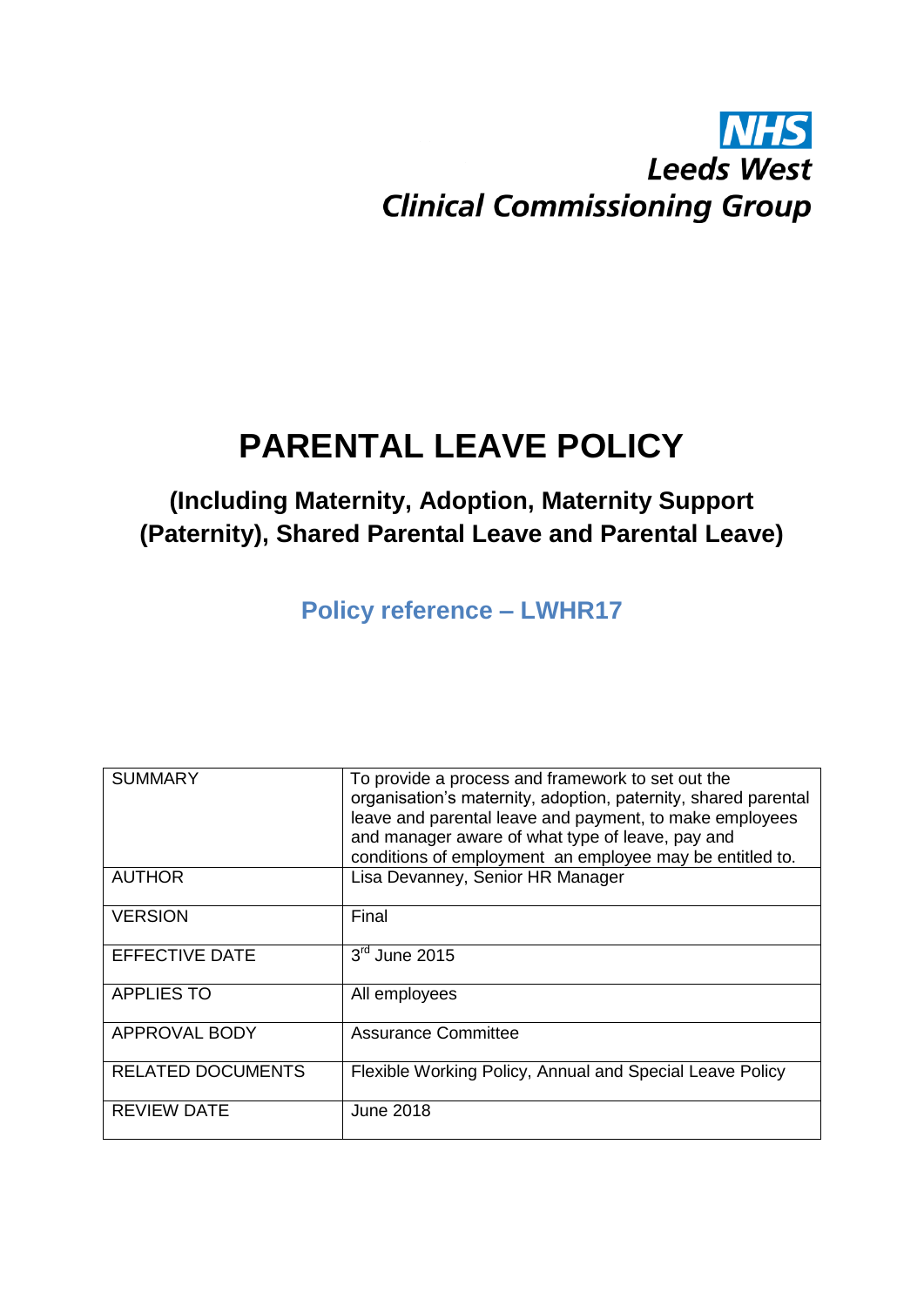# **VERSION CONTROL SHEET**

| <b>Version</b> | <b>Date</b> | <b>Author</b> | <b>Status</b> | <b>Comment</b>                              |
|----------------|-------------|---------------|---------------|---------------------------------------------|
| 1.1            | 10/01/14    | Lisa          | draft         |                                             |
|                |             | Devanney      |               |                                             |
| 1.2            | 12/05/14    | Liz Orton     | <b>Draft</b>  | <b>Updated following Social Partnership</b> |
|                |             |               |               | Forum                                       |
| 1.3            | 11/03/15    | Paul          | Final         | Policy Sub Group                            |
|                |             | Appleyard     |               |                                             |
|                |             |               |               |                                             |
|                |             |               |               |                                             |
|                |             |               |               |                                             |
|                |             |               |               |                                             |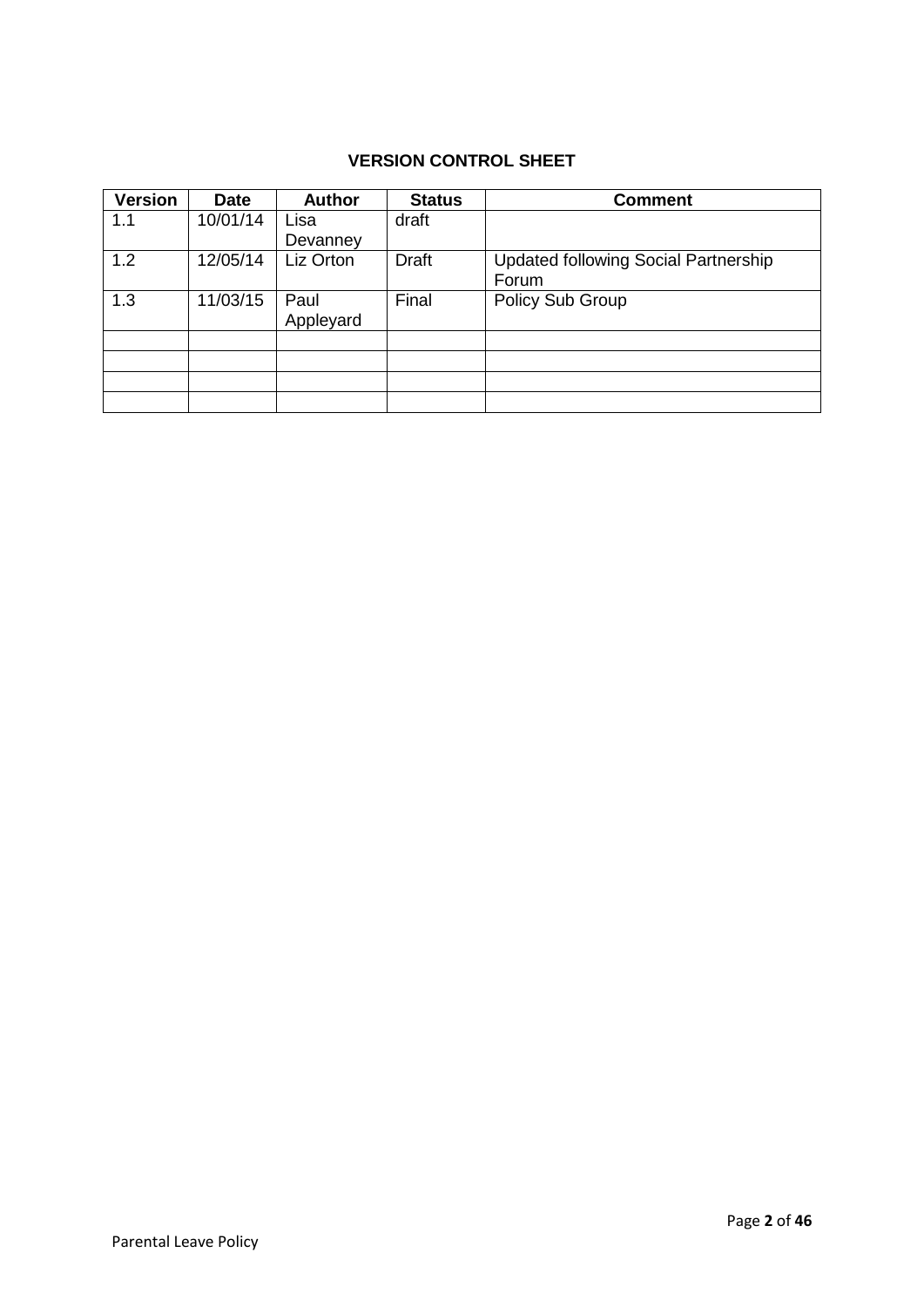# **CONTENTS**

| <b>Section</b> |            |                                                                | Page |
|----------------|------------|----------------------------------------------------------------|------|
|                | 1. Purpose |                                                                | 5    |
|                | 2. Scope   |                                                                | 5    |
|                |            | 3. Equality Statement                                          | 5    |
|                |            | 4. Accountability                                              | 5    |
| 5.             |            | <b>Implementation and Monitoring</b>                           | 5    |
|                |            | 6. Responsibilities                                            | 6    |
|                |            | 6.2 Employees                                                  | 6    |
|                |            | 6.3 Line Managers                                              | 6    |
|                | 6.4        | Human Resources Team                                           | 6    |
|                |            | 7. Maternity Leave                                             | 6    |
|                | 7.1        | Eligibility                                                    | 6    |
|                | 7.2        | <b>Maternity Schemes</b>                                       | 7    |
|                | 7.3        | Procedure for Applying for Maternity Leave                     | 7    |
|                |            | 7.4 General Principles                                         | 8    |
|                | 7.5        | Keeping in Touch Days (KIT)                                    | 8    |
|                |            | 7.6 Return to Work                                             | 9    |
|                |            | 7.7 Risk Assessment                                            | 9    |
|                |            | 7.8 Annual Leave                                               | 10   |
|                |            | 7.9 Payment and Pension Arrangements                           | 10   |
|                |            | 7.10 Illness during Pregnancy/after the Maternity Leave Period | 11   |
|                | 7.11       | Supplementary Information                                      | 11   |
|                |            | 7.11.1 Ante-Natal and Post Natal Care                          | 11   |
|                |            | 7.11.2 Premature Birth                                         | 11   |
|                |            | 7.11.3 Still Birth and Miscarriages                            | 11   |
|                |            | 7.11.4 Fixed Term Contracts                                    | 12   |
|                |            | 7.11.5 Incremental Date                                        | 12   |
|                |            | 7.11.6 Deductions from Salary                                  | 12   |
|                | 7.12       | Arrangements for Breastfeeding                                 | 12   |
|                | 7.13       | <b>Childcare Vouchers</b>                                      | 13   |
|                |            | 8. Adoption Leave                                              | 13   |
|                | 8.1        | Eligibility                                                    | 13   |
|                | 8.2        | Period of Leave                                                | 14   |
|                | 8.3        | Payment during Adoption Leave                                  | 14   |
|                | 8.4        | Time off for Adoption Appointments                             | 15   |
|                | 8.5        | Placement ends during Adoption Leave                           | 15   |
|                | 8.6        | Keeping in Touch Days (KIT)                                    | 15   |
|                | 8.7        | Employment comes to an end                                     | 15   |
|                |            | 9. Maternity Support (Paternity Leave)                         | 15   |
|                | 9.4        | Eligibility                                                    | 16   |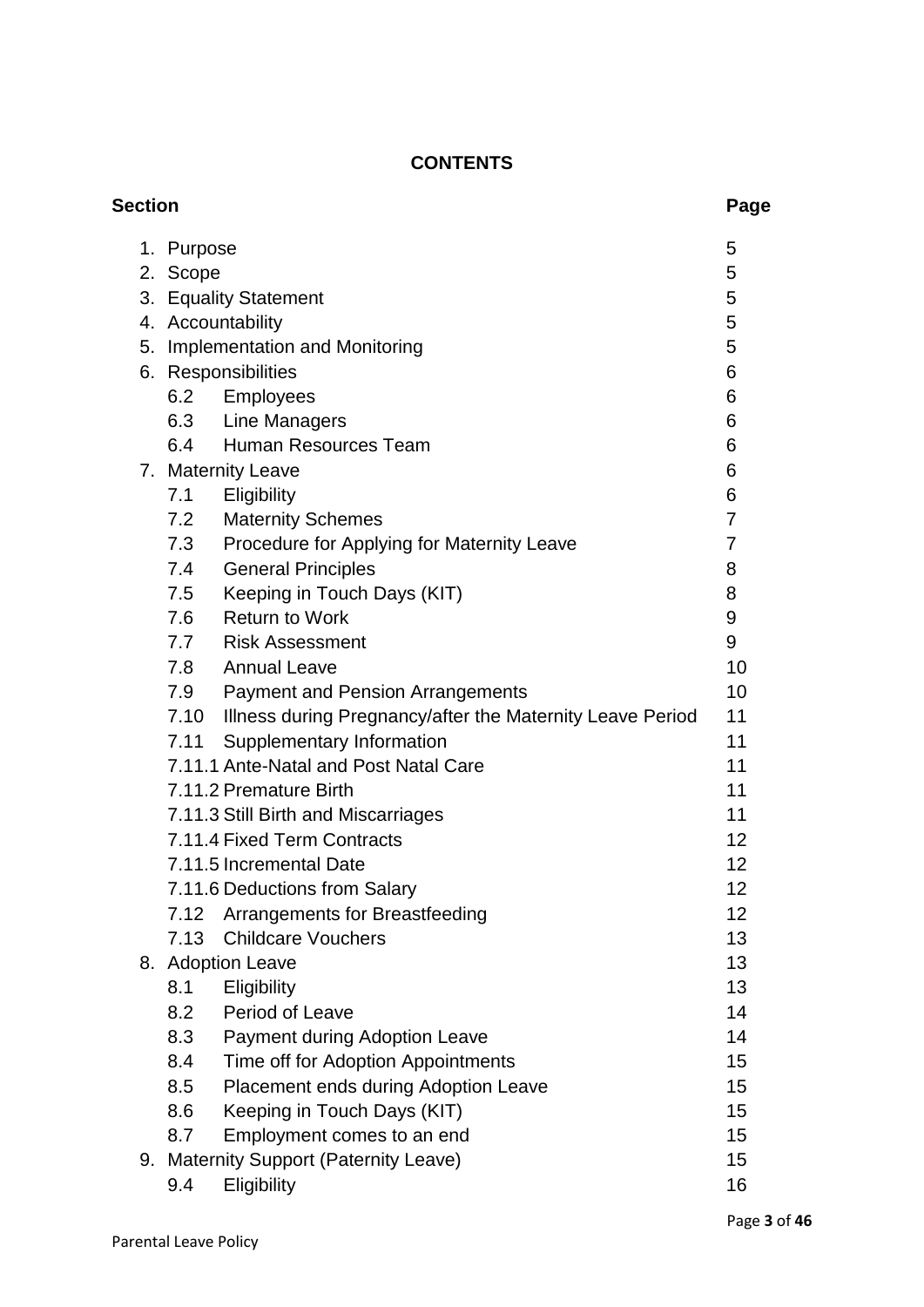| 9.5               | Payment during Maternity Support (Paternity) Leave   | 16 |
|-------------------|------------------------------------------------------|----|
| 9.6               | Antenatal                                            | 16 |
|                   | 10. Shared Parental Leave (SPL)                      | 16 |
| 10.1              | Overview                                             | 16 |
|                   | 10.2 Eligibility for Shared Parental Leave           | 17 |
| 10.3              | <b>Eligibility for Statutory Shared Parental Pay</b> | 18 |
| 10.4              | <b>Starting Shared Parental Leave</b>                | 19 |
|                   | 10.5 Procedure to Apply                              | 19 |
| 10.6              | <b>Notice Period</b>                                 | 20 |
|                   | 10.7 Varying or Cancelling Shared Parental Leave     | 20 |
|                   | 10.8 Shared Parental Leave In Touch Days (SPLIT)     | 21 |
| 10.9 <sup>°</sup> | <b>Blocks of Leave</b>                               | 21 |
|                   | 10.10 Terms and Conditions                           | 22 |
|                   | 10.11 Employment comes to an end                     | 22 |
|                   | 11. Parental Leave                                   | 22 |
| 11.1              | <b>Eligibility</b>                                   | 22 |
|                   | 11.2 Conditions for Parental Leave                   | 22 |
|                   | 12. Right of Appeal                                  | 23 |

# **Appendix**

|   | <b>Maternity Schemes</b>                                     | 24  |
|---|--------------------------------------------------------------|-----|
| 2 | <b>Maternity Application Form</b>                            | 26  |
| 3 | <b>Pregnant Workers Risk Assessment</b>                      | 28  |
| 4 | Application for Adoption/Maternity Support/Parental Leave    | 31  |
| 5 | Notice of Entitlement and Intention to take SPL              | 33  |
| 6 | Notice to take SPL                                           | 38  |
|   | Notice of Variation or Cancellation of Intention to take SPL | 40. |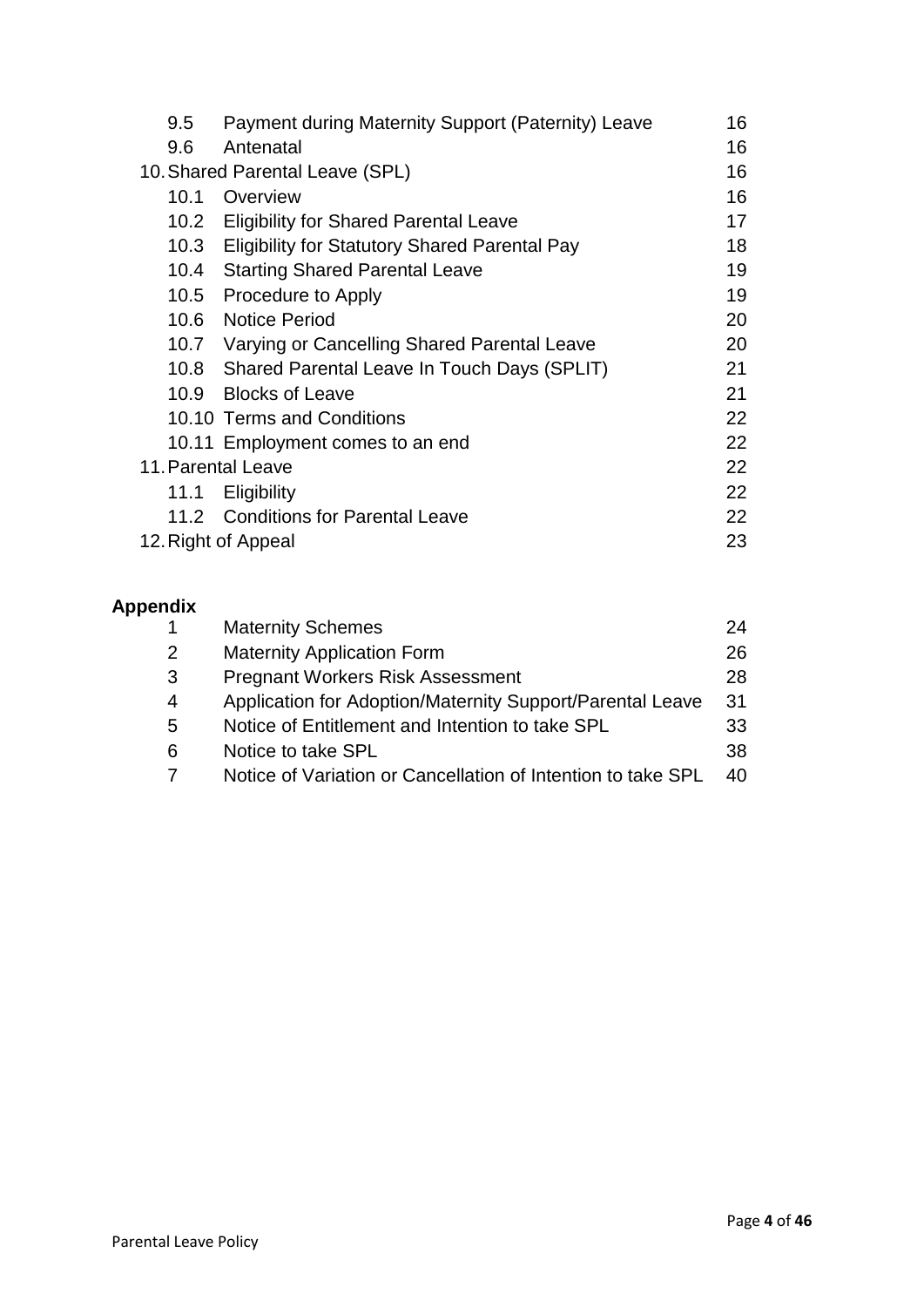# **1. PURPOSE**

- 1.1 The aim of this policy is to provide all the information required to comply with the organisation's maternity, adoption and parental leave regulations and to make employees and manager aware of what type of leave and pay an employee may be entitled to.
- 1.2. The development of this policy:
	- Ensures all employees are aware of maternity, maternity support (paternity), shared parental leave, adoption and parental leave and pay entitlements.
	- Ensures all employees understand the procedure for accessing maternity, maternity support (paternity), shared parental leave, adoption or parental leave.
	- Support managers with a procedure to follow.
	- Satisfies legislative requirements.

# **2. SCOPE**

2.1 This policy applies to all employees that are directly employed by the organisation and for whom the organisation has legal responsibility. For those employees covered by a letter of authority / honorary contract or work experience this policy is also applicable whilst undertaking duties on behalf of the organisation or working on the organisations premises and forms part of their arrangements with the organisation. As part of good employment practice, agency workers are also required to abide by the organisations policies and procedures, as appropriate, to ensure their health, safety and welfare whilst undertaking work for the organisation.

# **3. EQUALITY STATEMENT**

3.1 In applying this policy, the organisation will have due regard for the need to eliminate unlawful discrimination**,** promote equality of opportunity**,** and provide for good relations between people of diverse groups, in particular on the grounds of the following characteristics protected by the Equality Act (2010); age, disability, gender, gender reassignment, marriage and civil partnership, pregnancy and maternity, race, religion or belief, and sexual orientation, in addition to offending background, trade union membership, or any other personal characteristic. A single Equality Impact Assessment is used for all policies and procedures.

#### **4. ACCOUNTABILITY**

4.1 The Chief Officer is accountable for this policy.

# **5. IMPLEMENTATION AND MONITORING**

5.1 The Assurance Committee is responsible for formal approval and monitoring compliance with this policy. Following ratification the policy will be disseminated to employees via the intranet.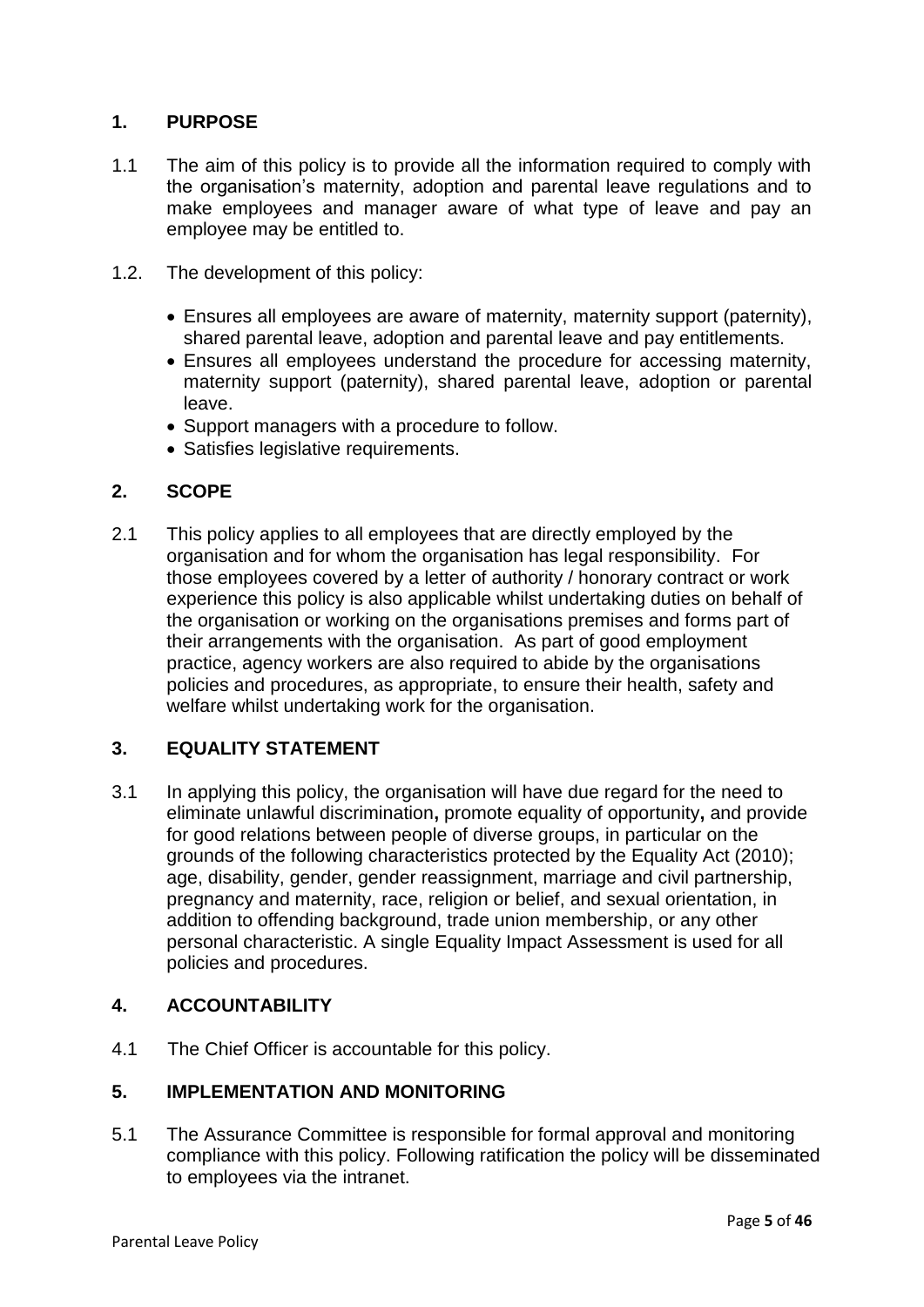5.2 The policy and procedure will be reviewed periodically by the Senior Management Team in conjunction with Human Resource and Trade Union representatives where applicable. Where review is necessary due to legislative change, this will happen immediately.

# **6. RESPONSIBILITIES**

6.1 Good working relations are vital for the organisation to operate successfully and provide services. There is a joint responsibility for management, trade unions and employees to accept the responsibility of working together on issues in good faith and with the shared intention of facilitating good working relations.

# **6.2 Employees**

- 6.2.1 It is the responsibility of employees to ensure that they:
	- They understand their responsibilities in relation to this policy.

# **6.3 Line Managers**

- 6.3.1 It is the responsibility of line managers to ensure that they:
	- They understand and adhere to their obligations in relation to this policy.
	- They provide advice and information.
	- They undertake a risk assessment for pregnant employees.
	- They discuss breast feeding facilities and arrangements where required prior to the employee returning to work

#### **6.4 Human Resources Team**

6.4.1 The Human Resource representative will provide advice and support on all aspects of this policy to ensure application and support.

# **7. MATERNITY LEAVE**

#### 7.1 **Eligibility**

- 7.1.1 All pregnant employees, regardless of length of service, are entitled to take up to 26 weeks ordinary maternity leave and up to a further 26 weeks additional maternity leave and to resume work afterwards. The employee is therefore entitled to a total period of 52 weeks maternity leave.
- 7.1.2 Employees who take maternity leave have the right to return to work at any time during either the ordinary or additional maternity leave (except for the first two weeks from the day of childbirth), subject to the notification procedures set out in paragraph 7.4.2.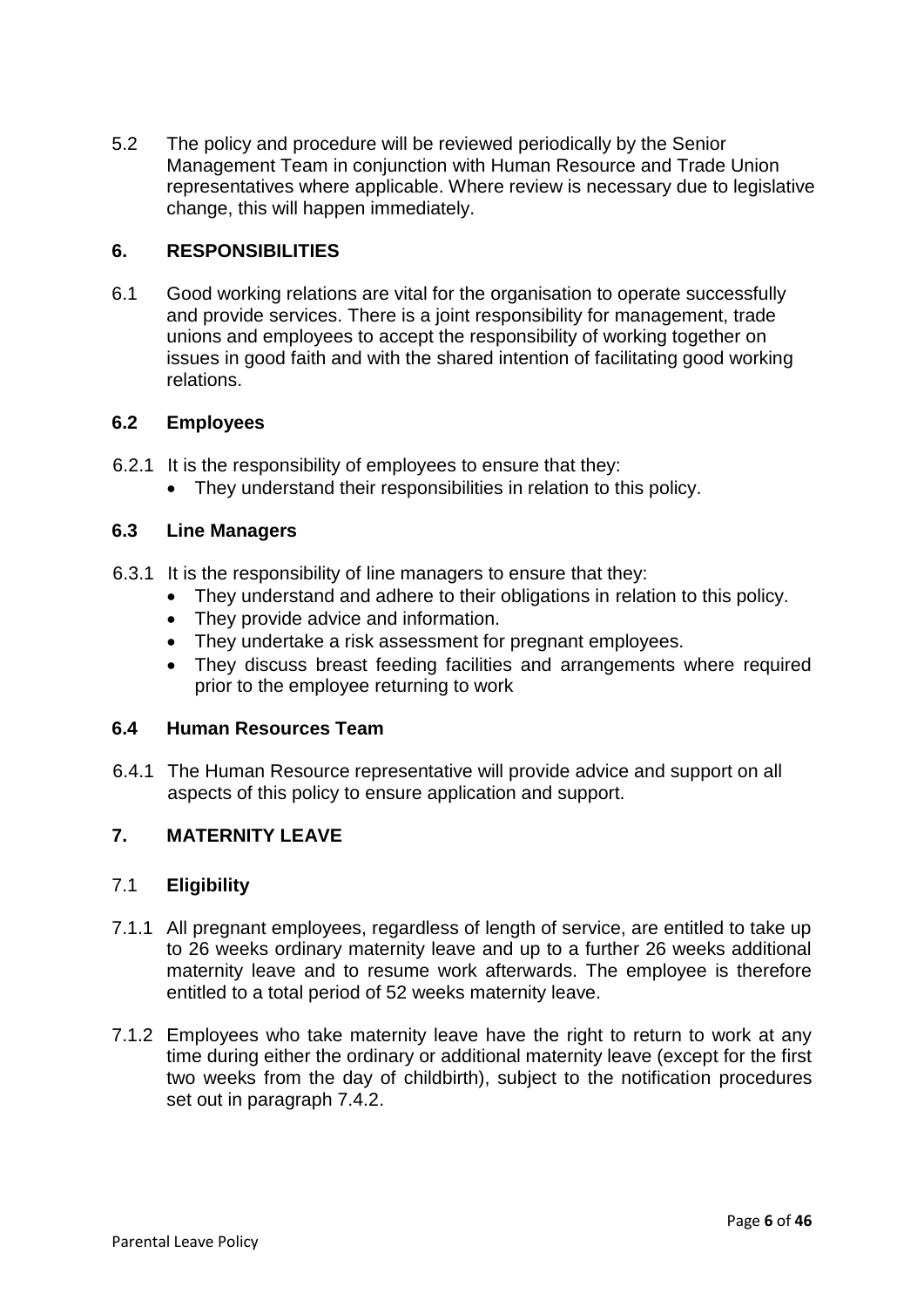- 7.1.3 Employees who have at least 26 weeks continuous service at the end of their qualifying week and are still employed during that week will qualify for statutory maternity pay.
- 7.1.4. Employees who have completed 12 months continuous service at the beginning of the 11<sup>th</sup> week before the expected week of confinement (EWC) will be entitled to receive the enhanced element of maternity pay, over and above statutory maternity pay, if they are intending to return to work to the same or other NHS employer for at least three months.
- 7.1.5. Employees who do not meet the qualifying criteria above will be entitled to unpaid maternity leave and may be entitled to claim Maternity Allowance. Employees should contact the Department of Work and Pensions to obtain form SMP1.
- 7.1.6. In cases of both unpaid and paid maternity leave the employee must continue to be employed until the beginning of the  $14<sup>th</sup>$  week before the EWC and comply with the application procedure outlined in paragraph 7.3.1.
- 7.1.7 With the introduction of Shared Parental Leave this offers another option for taking leave to care for a new child. If Shared Parental Leave is an option that the employee should wish to consider then refer to Section 10 Shared Parental Leave for more information.
- 7.1.8 Where the policy refers to "mother" this should read as bio-logical mother.

# 7.2 **Maternity Schemes**

- 7.2.1 The choice of maternity schemes is detailed in the table below. The choice will be dependent upon:
	- Length of continuous NHS service
	- The intention, or not, of the employee to return to work

| Period of employment at $14th$ week Scheme<br>prior |       |
|-----------------------------------------------------|-------|
| to EWC                                              |       |
| Less than 26 weeks                                  |       |
| 26 weeks and over                                   | B/C/D |

7.2.2 All of the above schemes incorporate the statutory rights to 52 weeks protection of all terms and conditions of employment with the exception of pay. Details of Schemes A, B, C, and D are contained in Appendix 1.

# 7.3 **Procedure for Applying for Maternity Leave**

- 7.3.1 In order to receive maternity provisions the employee is required to:
	- Notify the manager of their intention to take the appropriate scheme by completing the application form (Appendix 2). The employee must submit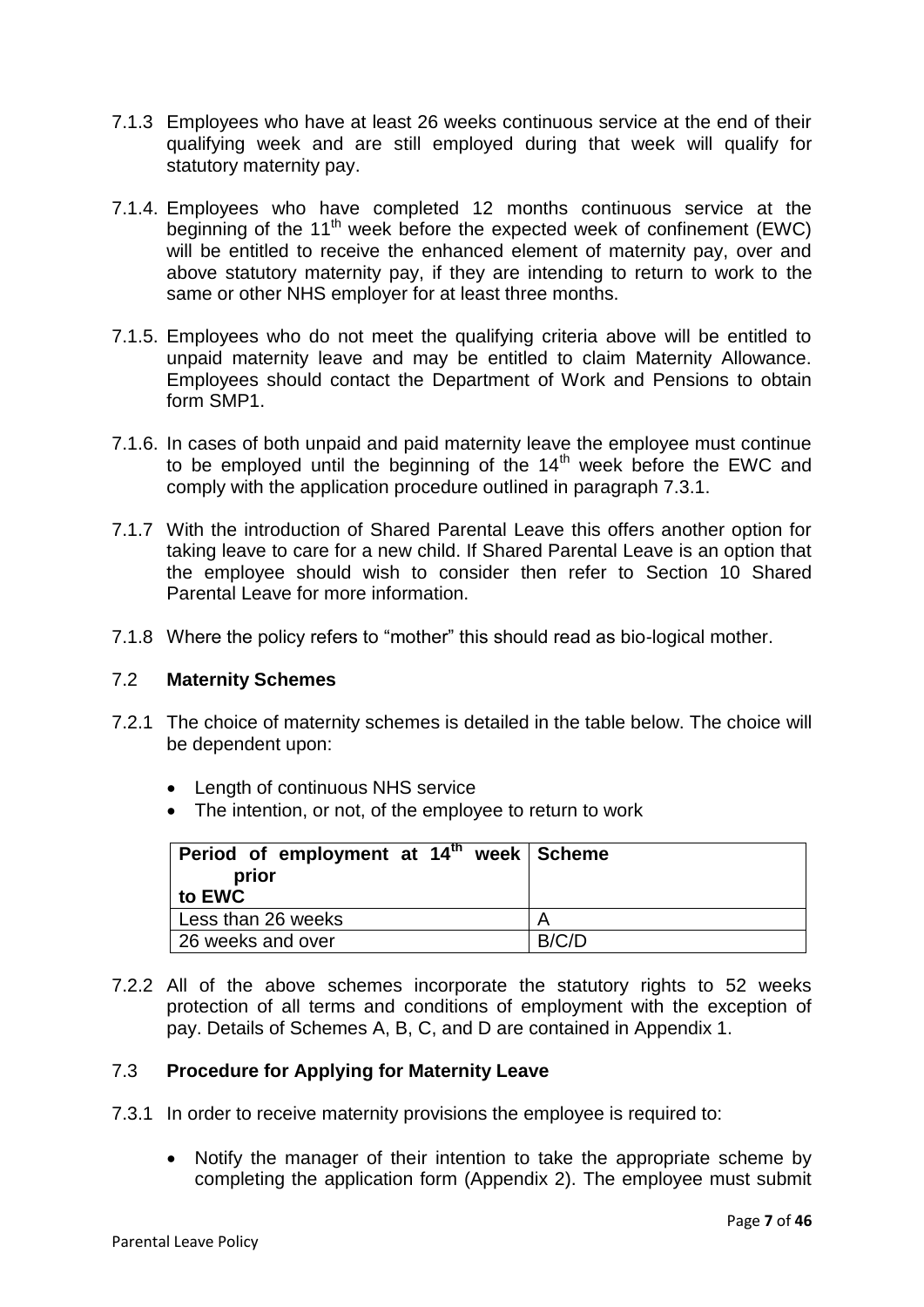their application by the  $15<sup>th</sup>$  week before the EWC unless this is not reasonably practicable.

- Submit the Certificate of Confinement (form MATB1) to their manager at least 28 days before the intended maternity leave date. Form MATB1 is issued to the employee by a GP/Midwife any time after the  $20<sup>th</sup>$  week of pregnancy.
- Sign Section 2 of the application form if they intend to return to work which confirms their declaration of intent to return to work for a minimum of 3 months.

# 7.4 **General Principles**

- 7.4.1 Maternity leave usually begins 11 weeks before the EWC, however the employee may work beyond this point up to the EWC. If the employee is absent due to pregnancy related illness after the  $4<sup>th</sup>$  week before the EWC, maternity leave/pay will automatically commence.
- 7.4.2 The HR team will keep a record of the dates related to the pregnancy and will confirm in writing the following:
	- The entitlement to paid or unpaid maternity leave.
	- The expected return to work date based on 52 weeks leave entitlement, unless an earlier date has been confirmed.
	- The requirement to give 28 days' notice of the employee's intention to return to work.
- 7.4.3 Before going on maternity leave the manager and the employee should discuss and agree any voluntary arrangements for keeping in touch during the employees maternity leave including:
	- Any agreed arrangements that the employee may find helpful to keep the employee in touch with developments at work and, nearer the time, to facilitate the return to work.
	- Keeping the employer in touch with any developments that may affect the intended date of return.

# 7.5 **Keeping in Touch Days (KIT Days)**

- 7.5.1 Employees can work during their maternity leave on a KIT day without bringing their maternity leave to end or losing their entitlement to statutory maternity pay. The employee may work a maximum of 10 KIT days during the maternity leave but not within the first 2 weeks after the birth of the baby.
- 7.5.2 The manager and employee must agree upon the days/dates to be worked.
- 7.5.3 There is no obligation for the organisation to offer such work or for the employee to accept it. A KIT day must be worked by mutual agreement.
- 7.5.4 The manager and the employee will agree whether any payment for work carried out on a KIT day should be received and this must be agreed in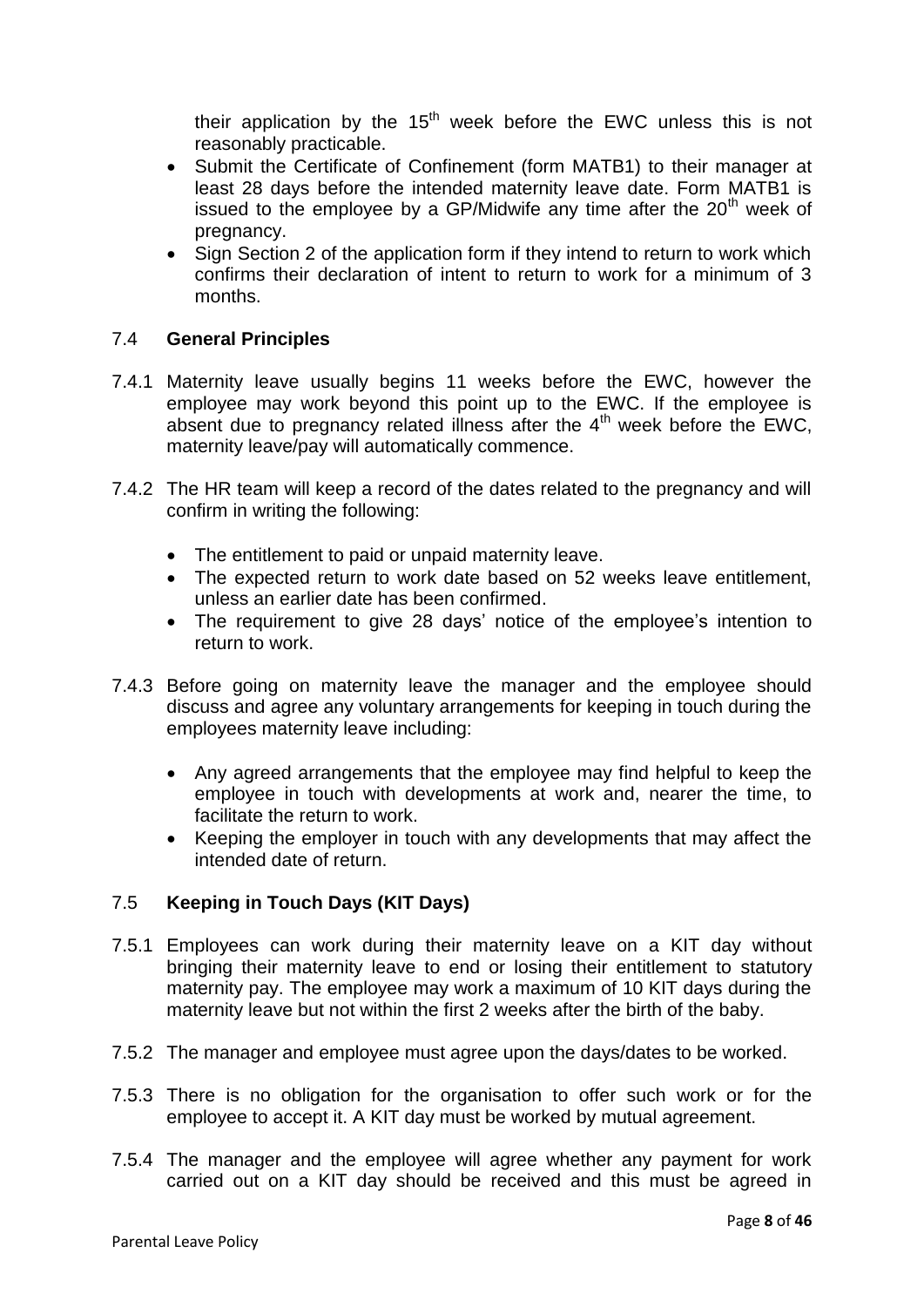advance. Any payment will be offset against any statutory maternity pay the employee is entitled to. Payment for work carried out on a KIT day would be normal salary for the day.

- 7.5.5 The manager and the employee should agree the type of work that the employee will undertake on a KIT day and this should reflect the employee's duties and responsibilities. Attendance on training courses and attendance at team meetings may be included.
- 7.5.6 The total duration of maternity leave will remain at 52 weeks regardless of whether the employee works a KIT day or days.
- 7.5.7 The organisation is entitled to have reasonable contact with the employee during the period of maternity leave and this is separate to KIT days.

# 7.6 **Return to Work**

- 7.6.1 If the employee chooses Scheme A they are required to give written notice of their return to work no later than 28 days before the intended return date.
- 7.6.2 If the employee chooses Scheme B it will be assumed that the employee intends to take the additional maternity leave unless otherwise notified. The 28 days notice period will apply.
- 7.6.3 An employee who intends to return to work at the end of the full maternity leave period will not be required to give any further notification of the return date although if the employee wishes to bring the return date forward, the 28 days notice period will apply.
- 7.6.4 The employee will have the right to return to their job on no less favourable terms and conditions. If this is not practicable the employee will have the right to return to a job of the same pay band and to work of similar responsibilities and status. Should the employee wish to return to work on reduced hours or to an alternative working pattern they should enter into discussions with their manager at the earliest opportunity and no later than 28 days before the return to work. The procedure set out in the Flexible Working Policy should be followed where requests are received.
- 7.6.5 If the employee does not comply with the requirement to return to work for a 3 month period following their return to work within 15 months from the beginning of their maternity leave, they will be liable to refund to the organisation the whole of any maternity payments made, less any SMP entitlement. Employment with another NHS employer will be accepted provided documentary evidence of this alternative employment is provided.

#### 7.7 **Risk Assessment**

7.7.1 For health and safety reasons the employee should notify their manager as soon as they are aware of the pregnancy in order that the working environment can be assessed to ensure that it does not pose a risk to the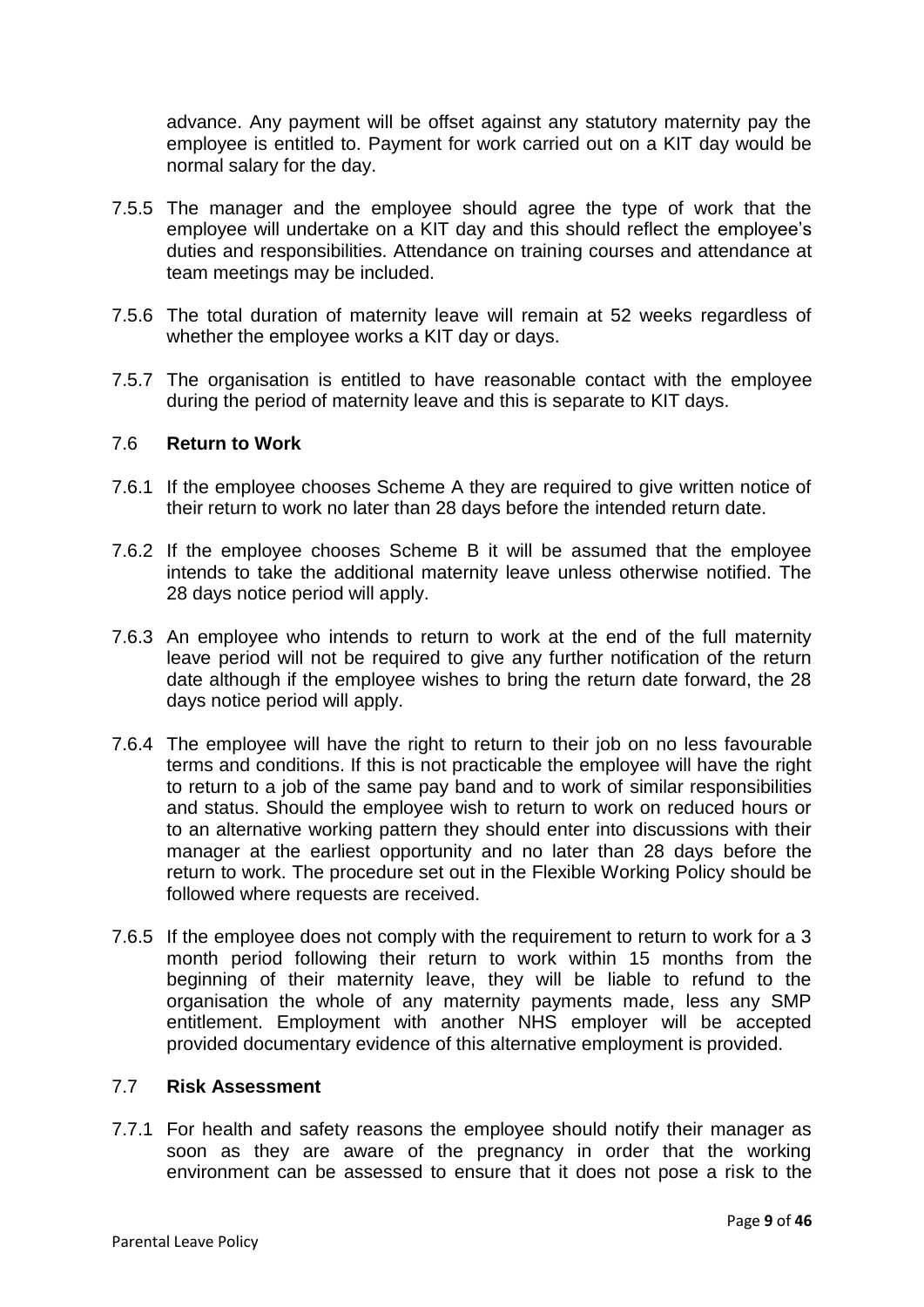employees own health or that of the unborn baby. This equally applies to the employee throughout pregnancy or whilst breast feeding.

- 7.7.2 As well as an initial risk assessment it is important that assessments are carried out continuously throughout the pregnancy as circumstances change.
- 7.7.3 Where reasonably practicable alternative work will be provided if it is identified that the employee is incapable of carrying out all, or part of their duties, or where the unborn baby may be at risk. Where this is not possible, the employee will be excluded from work on medical grounds, on full pay.
- 7.7.4 This provision also applies if the employee has recently given birth and /or is breast feeding.
- 7.7.5 Appendix 3 provides an outline Risk Assessment template.

#### 7.8 **Annual Leave**

7.8.1 All employees on maternity leave, whether paid or unpaid, will accrue an entitlement to annual leave, not including bank holidays. Where possible no more than one weeks' annual leave entitlement should be carried forward to the next leave year. Employees may wish to take their leave entitlement at the beginning or end of the maternity leave period. Where it is not possible to take the annual leave entitlement consideration should be given to pay in lieu.

### 7.9 **Payment and Pension Arrangements**

- 7.9.1 Maternity payments will be paid in monthly intervals but the amount paid each month may vary as it is calculated on the basis of how many Sundays fall in each particular month.
- 7.9.2 If the employee is not eligible to receive SMP they will be notified by the payroll provider that they may be eligible for up to 39 weeks Maternity Allowance from their Social Security Office.
- 7.9.3 If an employee pays contributions to the NHS Pension Scheme and does not intend to return to work, they may, if they wish, continue to pay contributions during the statutory 39 weeks maternity leave period.
- 7.9.4 If the employee is a member of the NHS Pension Scheme and intends to return to work after maternity leave, they will be required to continue their contributions in order to cover the maternity leave period. These deductions can be either made during the leave or upon return to work. Advice should be sought from the payroll provider prior to maternity leave commencing.
- 7.9.5 If the employee is paying contributions towards study/learning and development the repayments will continue whilst the employee is receiving maternity pay. If the employee is on unpaid maternity leave the repayments will cease until the employee returns to work. If the employee does not return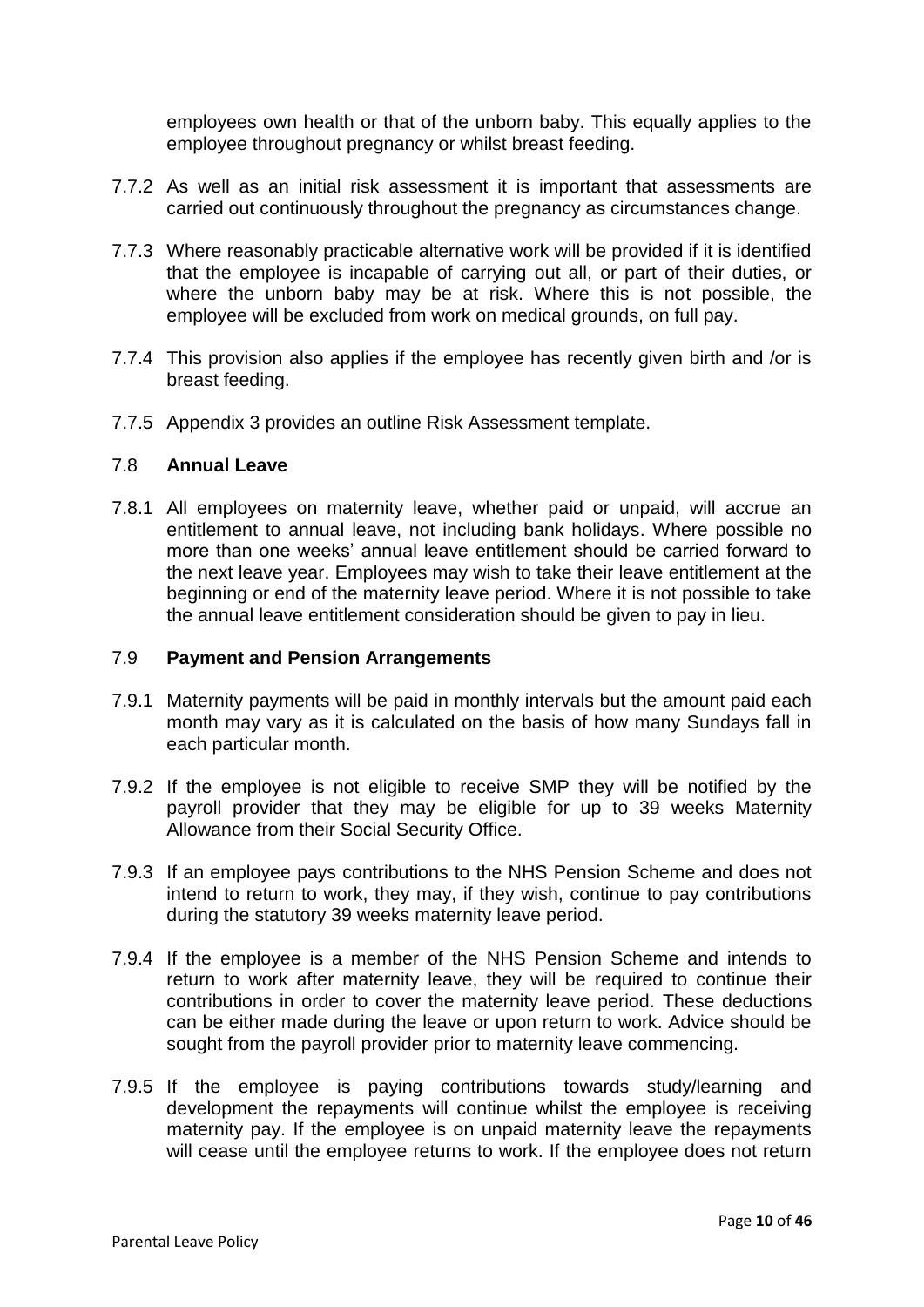to work they will be required to repay the amount outstanding and in order to do this they will be sent an invoice.

# 7.10 **Illness During Pregnancy/after the Maternity Leave Period**

- 7.10.1 If an employee is ill during pregnancy before they begin their maternity leave sickness benefits will be received in accordance with the Sickness Absence Policy.
- 7.10.2 If the illness is associated with pregnancy and occurs before the fourth week prior to the EWC sickness benefits will be received in the usual manner. If the sickness absence continues beyond the fourth week prior to the EWC maternity leave/pay will commence. The employee will thereafter be treated in accordance with the maternity regulations.

#### 7.11 **Supplementary Information**

### 7.11.1 **Ante-Natal and Post Natal Care**

- Paid time off will be granted for the employee to receive ante-natal care, provided that an appointment has been made and the employee has requested time off work from their line manager in advance. Ante-natal care may include relaxation and parent craft classes, provided the attendance has been recommended by a doctor/midwife. Every attempt should be made to attend these outside of work where possible.
- Employees who have recently given birth should be granted paid time off work for post natal care.

#### 7.11.2 **Premature Birth**

- Where an employee's baby is born prematurely the employee will be entitled to the same amount of maternity leave and pay as if the baby had been born at full term.
- If the baby is born more than 11 weeks before it was expected, the maternity leave start date will be brought forward to the beginning of the actual week of confinement. If an employee has worked during that week they will be paid for the work done and their maternity leave will begin from the first date of absence in the week of confinement.
- If the baby is born prematurely and is in hospital, the employee may divide their maternity leave entitlement by a minimum of 2 weeks leave immediately after confinement, returning to work and then taking the remainder of the entitlement after their baby is discharged from the hospital.

#### 7.11.3 **Still Birth and Miscarriages**

- If the employee has a still birth after the  $24<sup>th</sup>$  week of pregnancy, they will be entitled to maternity leave and pay as if the baby was born alive.
- Where an employee has a miscarriage before the  $25<sup>th</sup>$  week of pregnancy, normal sickness absence provisions will apply.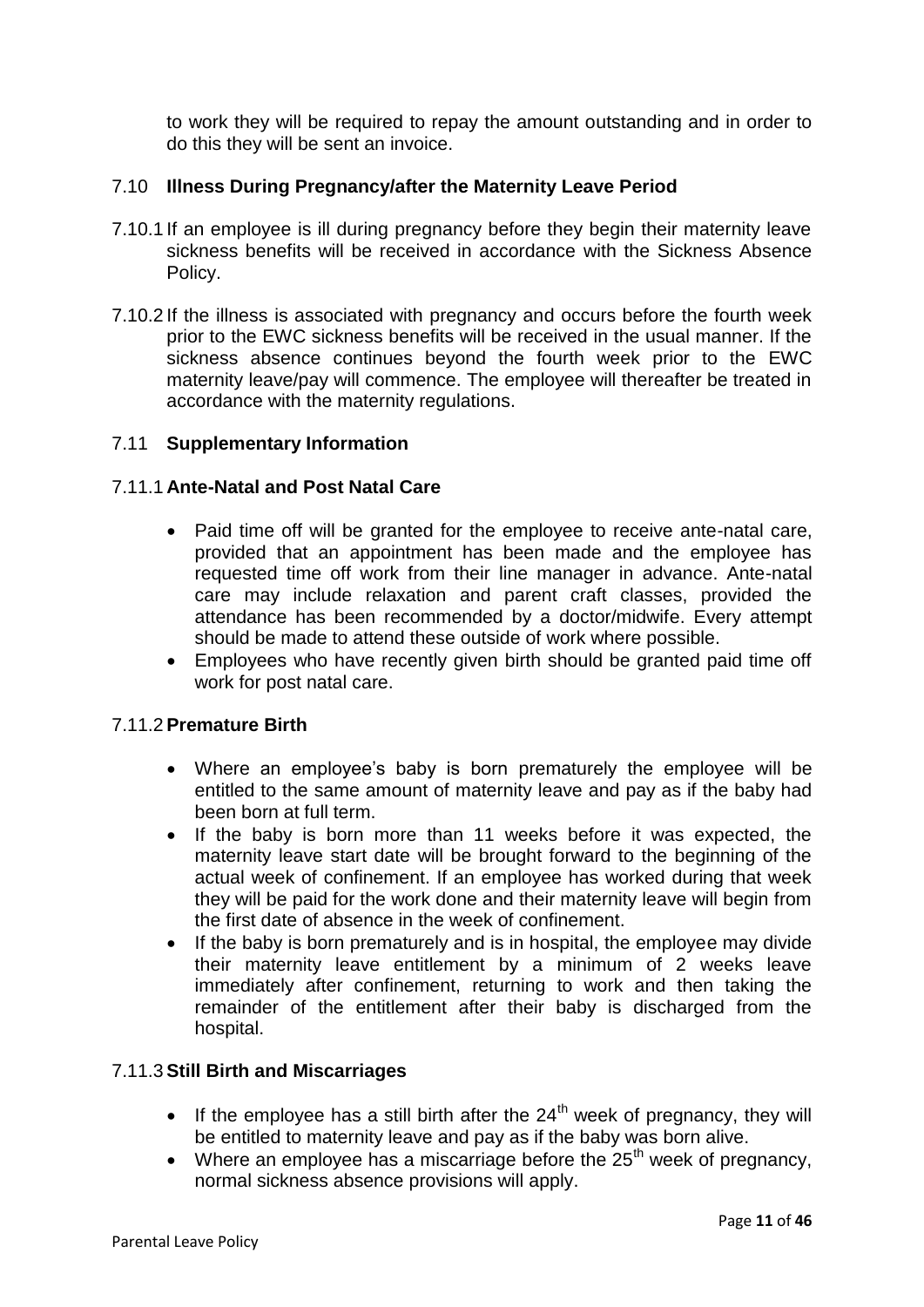# 7.11.4 **Fixed Term Contracts**

- If the employee is on a fixed term or training contract which will expire prior to the 11<sup>th</sup> week before the EWC and they have less than 12 months service, there is not an obligation to pay any maternity pay, although the employee may be entitled to SMP.
- If the employee holds a contract which expires after the 11<sup>th</sup> week before the EWC, and the employee has the relevant service, the contract should be extended to enable the employee to receive maternity benefits. Advice should be sought from the Human Resources Team.

# 7.11.5 **Incremental Date**

 Maternity leave, whether paid or unpaid, will count as service for annual increments and for the purposes of any service qualification period for additional annual leave.

# 7.11.6 **Deductions from Salary**

 Where an unpaid period of maternity leave is involved, deductions from salary for trade unions and other items such as childcare vouchers or health insurance schemes will cease. The employee should contact the recipient of the deductions directly regarding payments during unpaid leave.

### 7.12 **Arrangements for Breastfeeding**

- 7.12.1 Employees will be given reasonable time off to breast feed or express milk if required. A private area should be made available to the employee to enable the employee to take full advantage of this provision.
- 7.12.2 Facilities should be provided as follows:
	- The use of a room that is warm, clean and private with a lockable door.
	- Somewhere to wash hands and equipment.
	- Somewhere clean to leave a steriliser.
	- Use of a fridge to store labelled bottles of expressed milk in before taking them home.
	- A low comfortable chair.
- 7.12.3 Ideally breast feeding employees should be allowed breaks to express milk at the time of day that they would normally feed the baby at home, or have the baby brought to her by a partner or carer.
- 7.12.4 The employee must inform their manager in writing that she is breast feeding or order that suitable arrangements can be made in advance of the employee returning to work.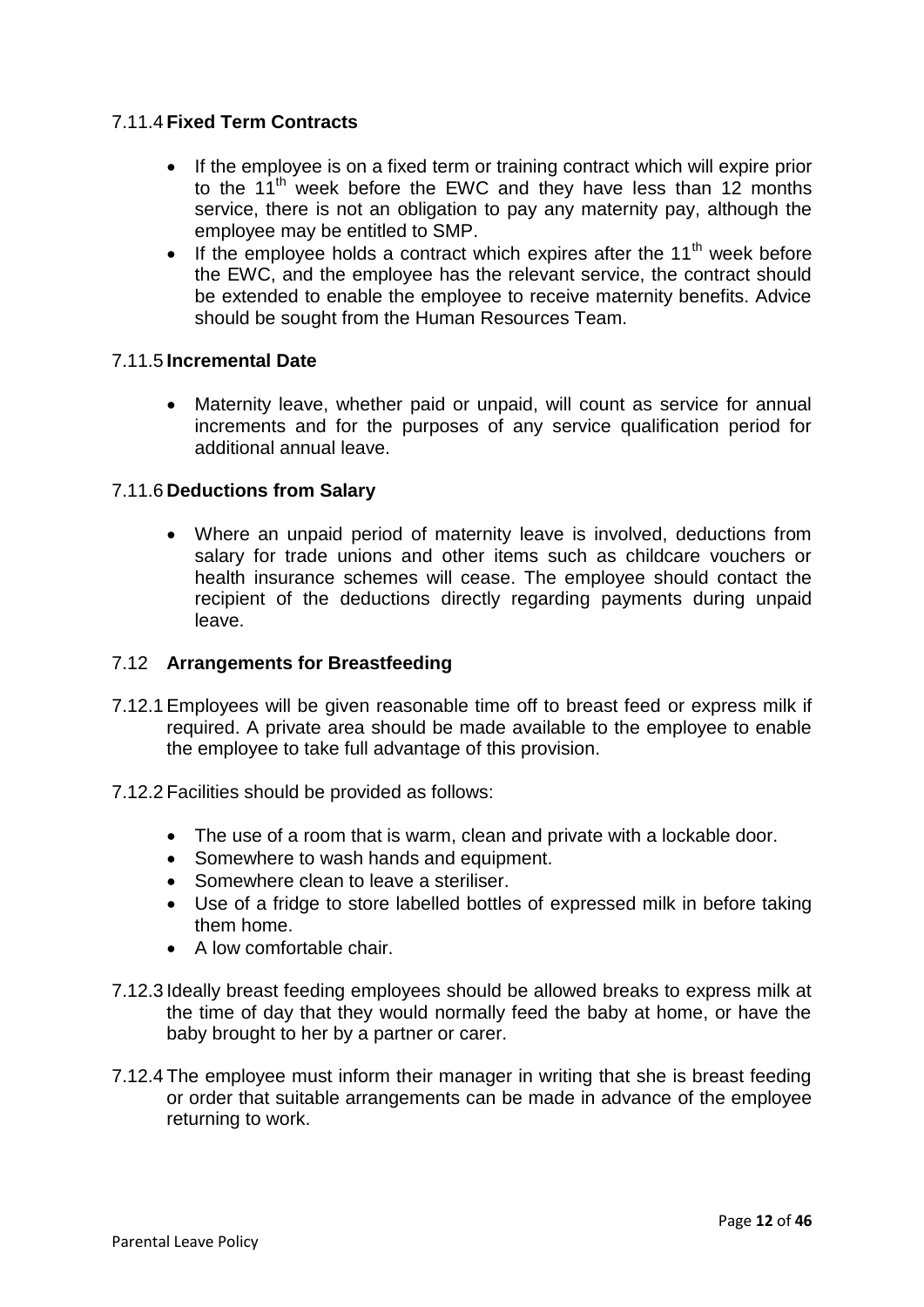# 7.13 **Childcare Vouchers**

7.13.1 Pregnant employees have two options in relation to continuation of your childcare vouchers. Employees are advised to consider stopping vouchers from weeks 17- 25 as statutory and contractual maternity pay are calculated on earnings during this period. As the voucher providers require one month's notice in writing to cancel a voucher order, the employee will need to inform the providers by the 12th week of pregnancy. If the employee chooses to take Salary Sacrifice and Childcare Vouchers up to the date they go on maternity leave and start again on their return to work they should be aware that this option will affect the SMP calculations.

# 7.14 **Employment comes to an end**

7.14.1 If an employee's employment comes to an end while they are still entitled to some SMP then any remaining weeks will usually remain payable unless they start working for somebody else.

# **8 ADOPTION LEAVE**

#### 8.1 **Eligibility**

- 8.1.1 All employees, regardless of length of service, are entitled to take up to 26 weeks ordinary adoption leave and up to a further 26 weeks additional adoption leave and to resume work afterwards. The employee who is the main adopter is therefore entitled to a total period of 52 weeks leave.
- 8.1.2 To qualify for adoption leave the employee must be newly matched with the child/children for adoption by an approved adoption agency.
- 8.1.3 The employee will be required to provide a matching certificate from the adoption agency as evidence of their entitlement to adoption leave.
- 8.1.4 The employee must give notice of the date they wish to take adoption leave within 7 days of the date of which they are notified of having been matched with a child/children.
- 8.1.5 If both parent who wish to adopt are employees of the organisation they may split the entitlement to adoption leave, but jointly this must not exceed the total leave allowance.
- 8.1.6 If there is an established relationship with the child/children, such as fostering prior to the adoption, or where a step parent is adopting a partners child, local agreements will be made on the amount of leave and pay in addition to time off for official meetings.
- 8.1.7 It is therefore strongly advised that the employee identifies that the placement will commence prior to starting their adoption leave. If the placement is delayed but adoption leave has already commenced the employee should contact their line manager who will need to contact HR for advice as normally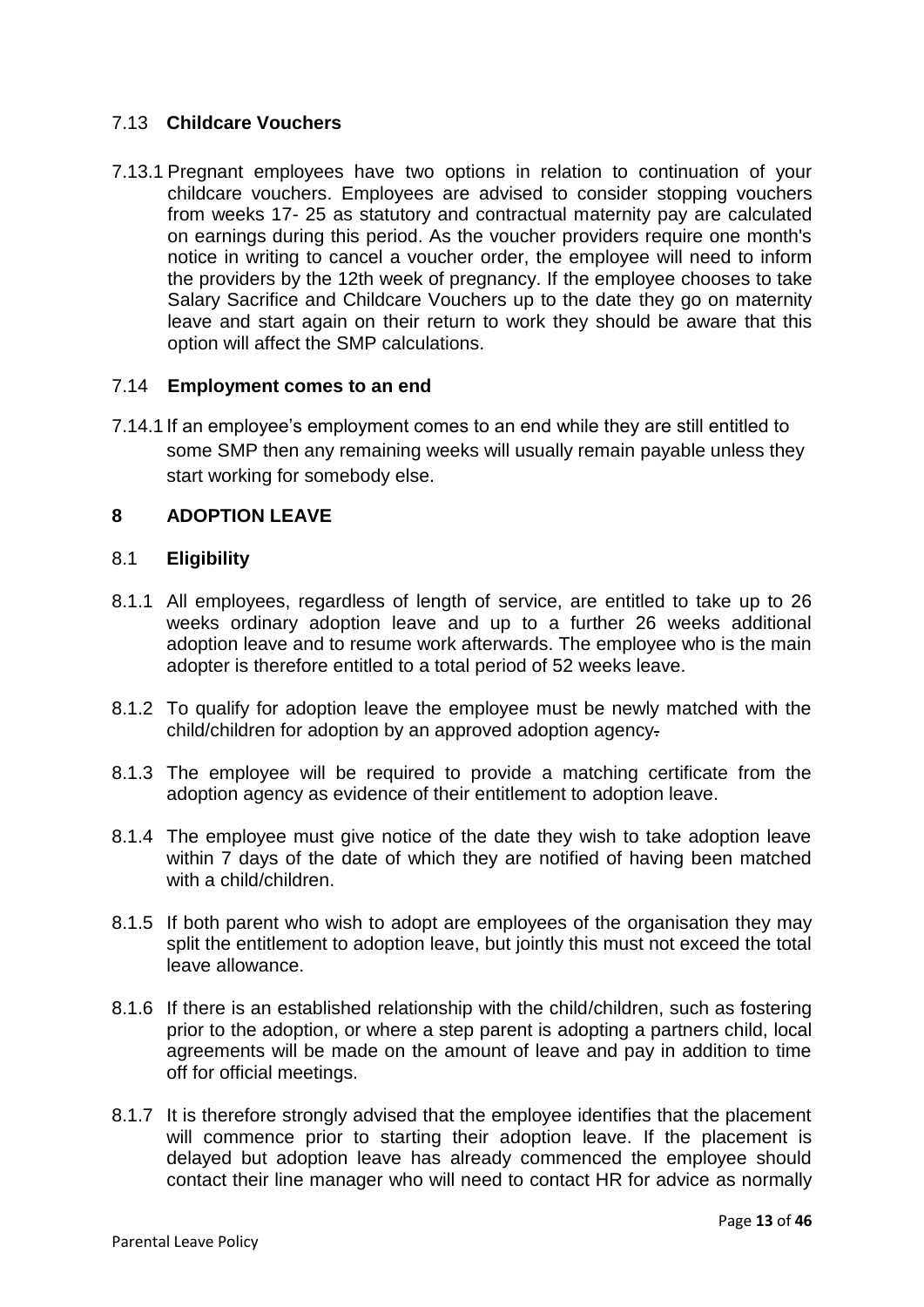the employee would not be able to recommence their adoption leave at a later date.

8.1.8 The application form contained in Appendix 4 should be completed.

# 8.2 **Period of Leave**

- 8.2.1 Employees who are adopting a child are entitled to 26 weeks ordinary adoption leave (OAL) and a further 26 weeks additional adoption leave (AAL), running from the end of the ordinary adoption leave. The period of leave should be taken in one block. The employee may commence their leave 14 days before the expected date of placement or any time up to and including the date of placement.
- 8.2.2 Employees are entitled to return to work after their period of both OAL and AAL. Refer to the provisions of paragraph 7.6.4. If an employee wishes to return to work before the end of the AAL they should give 28 days' notice in writing.

# 8.3 **Payment During Adoption Leave**

- 8.3.1 Employees who qualify for adoption leave are entitled to receive 6 weeks at 90% of average weekly earnings and 33 weeks statutory adoption pay (SAP) or 90% of their average weekly earnings if this is less. To qualify for SAP the employee must also have average weekly earnings at or above the lower earnings limit for national insurance.
- 8.3.2 Employees with 12 months continuous NHS service ending with the week in which they are notified of being matched with a child/children by the adoption agency will be entitled to occupational adoption pay (OAP). OAP consists of the following:
	- 8 weeks at full pay (less SAP)
	- 18 weeks at half pay (plus SAP)
	- $\bullet$  13 weeks SAP.
- 8.3.3 If the employee is a member of the NHS Pension Scheme and intends to return to work after adoption leave, they will be required to continue their contributions in order to cover the adoption leave period. These deductions can be either made during the leave or upon return to work. Advice should be sought from the payroll provider prior to adoption leave commencing.
- 8.3.4 If the employee is paying contributions towards study/learning and development the repayments will continue whilst the employee is receiving adoption pay. If the employee is on unpaid adoption leave the repayments will cease until the employee returns to work. If the employee does not return to work they will be required to repay the amount outstanding and in order to do this they will be sent an invoice.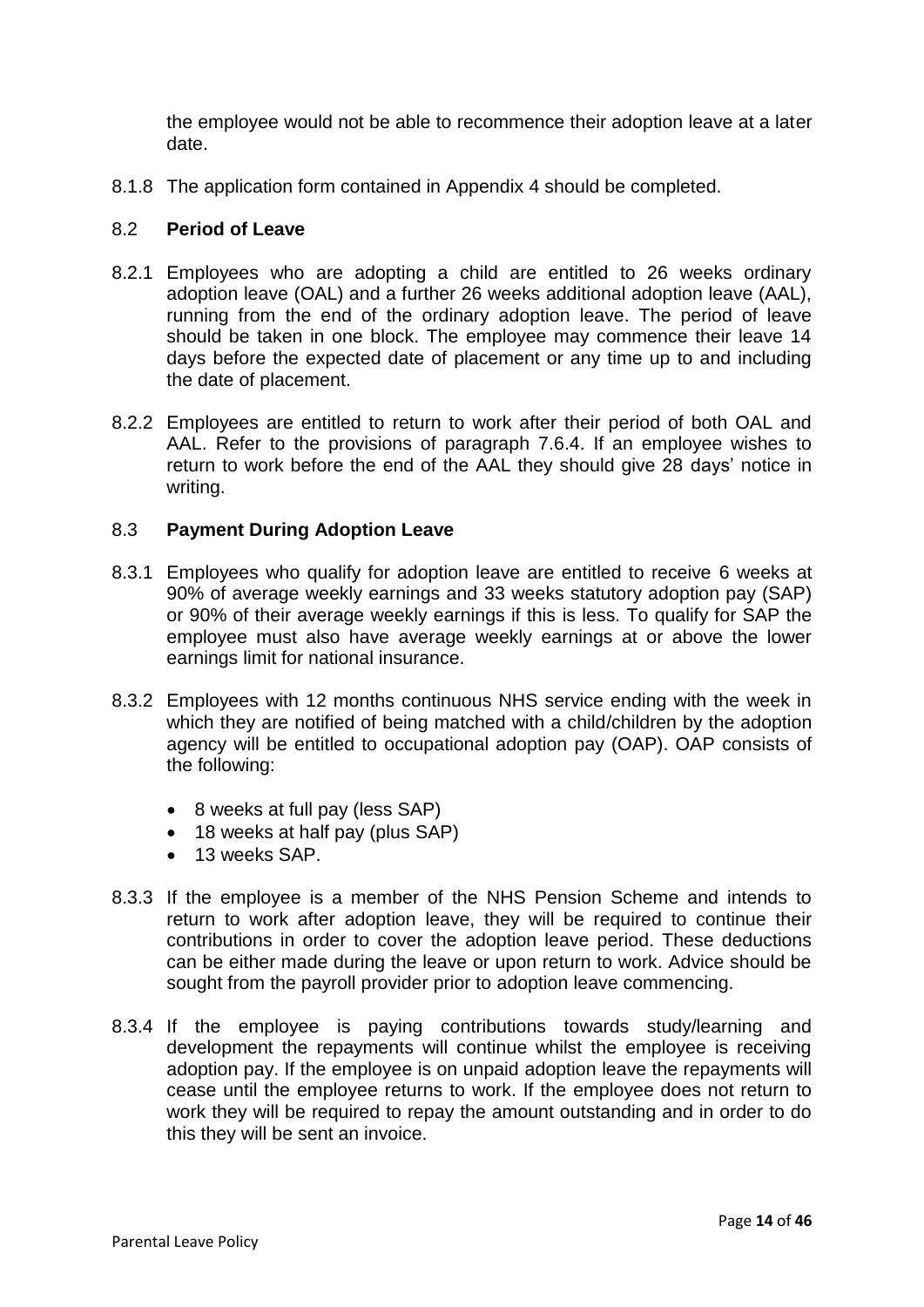# 8.4 **Time off for Adoption Appointments**

- 8.4.1 Paid time off will be granted for the main adopter to receive/ attend adoption appointments, provided that an appointment has been made and the employee has requested time off work from their line manager in advance. Every attempt should be made to attend these outside of work where possible.
- 8.4.2 Reasonable paid time off for the secondary adopter to attend adoption appointments will also be given. There is a legal right for the main adopter to be able to take paid time off for up to five adoption appointments and for the secondary adopter to take unpaid time off for up to two appointments. Line managers should seek HR advice regarding reasonable time off.

# 8.5 **Placement ends during adoption leave**

8.5.1 If the child's placement ends during the adoption leave period, the employee may continue adoption leave, for a limited period after the end of the placement, at the discretion of their line manager.

# 8.6 **Keeping in Touch (KIT) Days**

8.6.1 Employees will be entitled to KIT days in accordance with paragraph 17.5.

### 8.7 **Employment comes to an end**

8.7.1 If an employee's employment comes to an end while they are still entitled to some SMP then any remaining weeks will usually remain payable unless they start working for somebody else.

# **9 MATERNITY SUPPORT / PATERNITY LEAVE**

- 9.1 Employees may be entitled to 2 weeks of ordinary maternity support (paternity) leave which can be taken around the time of the birth or the placement of the child/children for adoption. To be eligible for maternity support (paternity) leave the employee must have worked for the same employer for 26 weeks by the end of the  $15<sup>th</sup>$  week before the week the baby is due. Further information can be found on the website [www.direct.gov.uk.](http://www.direct.gov.uk/) The application in appendix 4 must be completed.
- 9.2 Partners may also want to consider shared parental leave (SPL), please refer to section 10.
- 9.3 If employees do not qualify for paternity leave they may take unpaid emergency parental leave at the birth, unpaid leave or annual leave. Please refer to the Annual and Special Leave Policy for the procedure.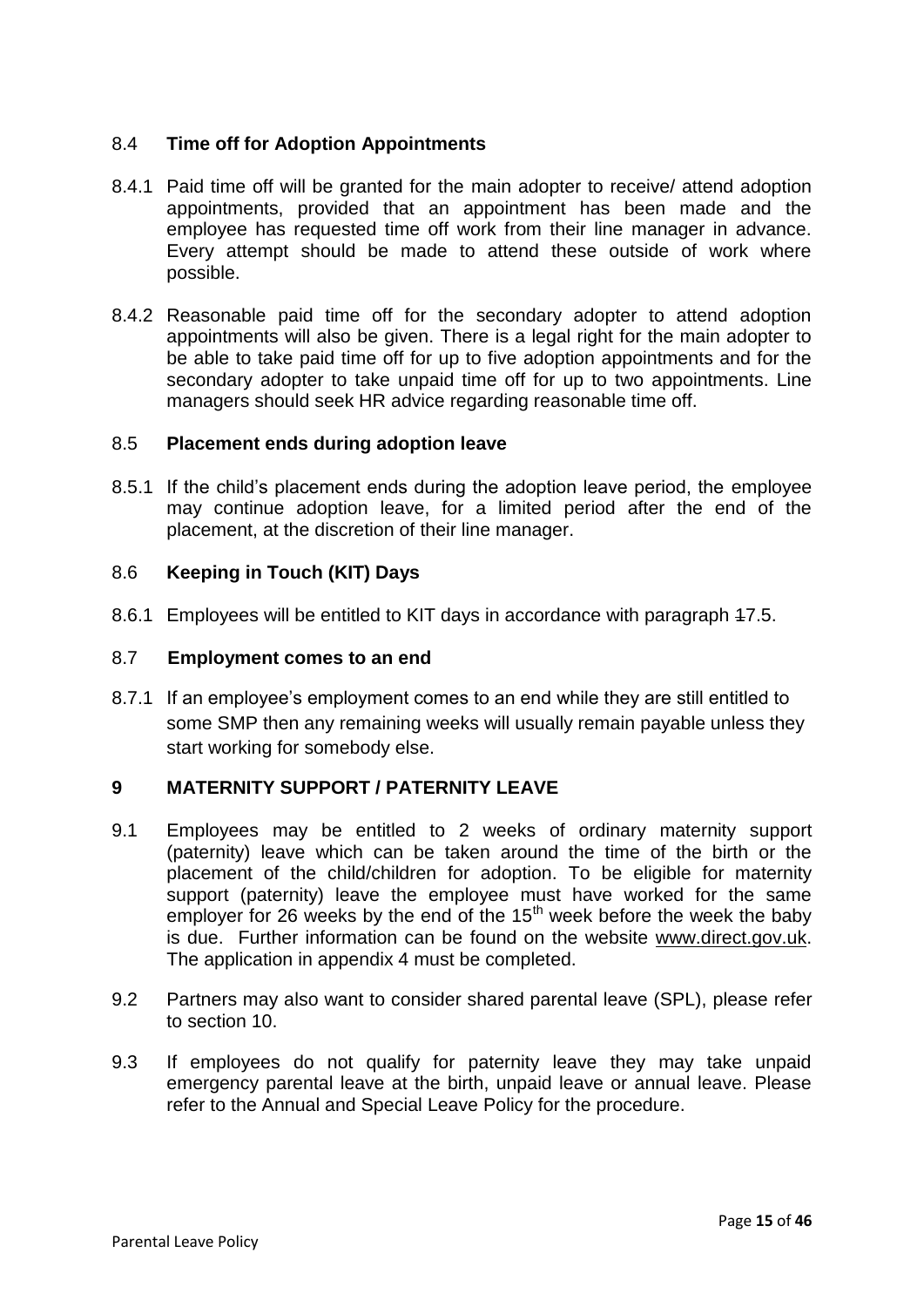# **9.4 Eligibility**

- 9.4.1 Eligibility for the two weeks of occupational maternity support (paternity) pay will be 12 months' continuous service with one or more NHS employer at the beginning of the week in which the baby is due.
- 9.4.2 Employees who are not eligible for the two weeks of occupational maternity support (paternity) pay may still be entitled to statutory paternity pay subject to meeting the qualifying conditions. Details of the qualifying conditions can be found on the government website.

# **9.5 Payment During Maternity Support (Paternity) Leave**

- 9.5.1 If eligibility requirements are met there will be an entitlement to two weeks' occupational ordinary maternity support (paternity) pay. Full pay will be calculated on the basis of the average weekly earnings rules used for calculating occupational maternity pay entitlements. The employee will receive full pay less any statutory paternity pay receivable. Only one period of occupational maternity support (paternity) pay is ordinarily available when there is a multiple birth.
- 9.5.2 If the employee is not eligible for occupational maternity support (paternity) pay they may be eligible for statutory maternity support (paternity) pay.

#### **9.6 Antenatal Leave**

9.6.1 Reasonable paid time off to attend ante-natal appointments may be given where this is not possible utilising flexible working arrangements. There is a legal right for a father or partner to take unpaid leave for up to two appointments for a maximum of 6.5 hours for each antenatal appointment. Line managers should seek HR advice regarding reasonable time off.

# **10 SHARED PARENTAL LEAVE (SPL)**

# **10.1 Overview**

- 10.1.1 Shared Parental Leave enables eligible parents to choose how to share the care of their child during the first year after birth or adoption. All eligible employees have a statutory right to take SPL and also may have an entitlement to Statutory Shared Parental Pay. For more detailed information on the SPL regulations see the BIS guidance [www.gov.uk/sharedparentalleave](http://www.gov.uk/sharedparentalleave)
- 10.1.2 SPL and ShPP must be taken between the baby's birth and first birthday (or within 1 year of adoption).Employees can [start SPL](https://www.gov.uk/shared-parental-leave-and-pay-employee-guide/starting-spl) if they are [eligible](https://www.gov.uk/shared-parental-leave-and-pay/eligibility) and they or their partner end maternity or adoption leave or pay (or Maternity Allowance) early. The remaining leave will be available as SPL. The remaining weeks of pay will be available as ShPP. Employees can share the leave with their partner if they're also eligible for SPL, and choose how much of the leave each of they will take.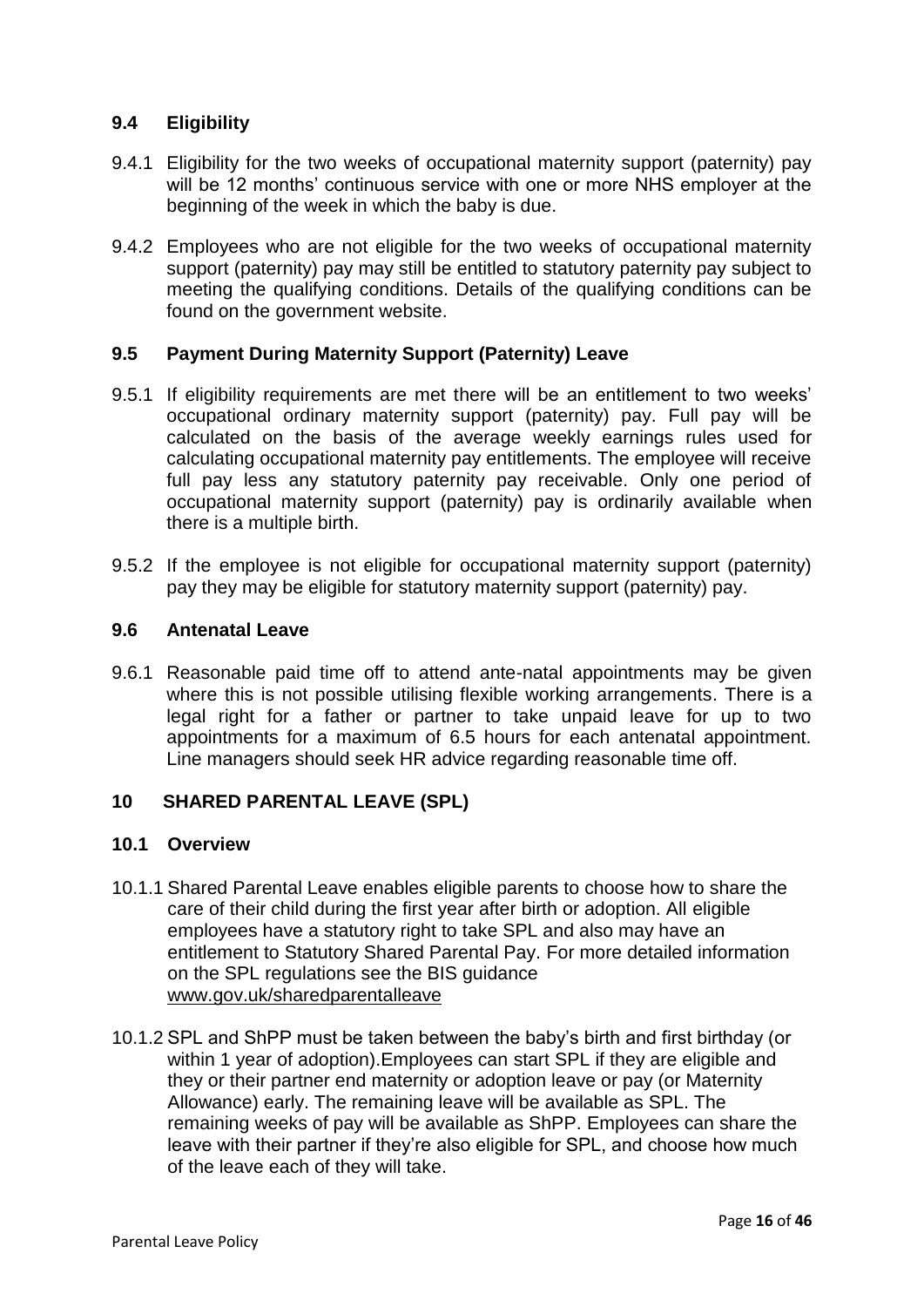# Example

A mother and her partner are both eligible for SPL. The mother ends her maternity leave after 12 weeks, leaving 40 weeks (of the total 52 week entitlement) available for SPL. She takes 30 weeks and her partner takes the other 10 weeks.

- 10.1.3 Employees who take SPL are protected from less favorable treatment. In addition employees may still be entitled to 2 weeks of maternity support (paternity) leave subject to eligibility.
- 10.1.4 Sometimes only one parent in a couple is eligible for Shared Parental Leave (SPL) and Statutory Shared Parental Pay (ShPP). This means that they can't share the leave between them. For example a self-employed parent will not be entitled to SPL themselves but they may still pass the employment and earnings test so their partner, if they are an employee, may still qualify.
- 10.1.5 If both parents are employees and both meet the qualifying requirements then there will be a joint entitlement and the parents will have to determine how to divide the leave entitlement once the mother/partner has decided to curtail their maternity/adoption leave.
- 10.1.6 A mother/father/partner, subject to certain criteria, will be entitled to statutory pay/adoption pay/ maternity allowance for up to 39 weeks. If the mother/partner gives notice to reduce their entitlement before they will have received it for 39 weeks then the remaining weeks could become available as ShPP.
- 10.1.7 All notices for continuous periods of leave, from eligible employees will be accepted and all requests for discontinuous leave will be considered.

# **10.2 Eligibility for Shared Parental Leave (SPL)**

- 10.2.1 To qualify for Shared Parental Leave (SPL), the employee must share care of the child with either:
	- their husband, wife, civil partner or partner (joint adopter)
	- the child's other parent
	- their partner (if they live with the employee and the child)

and

- have curtailed, or given notice, to reduce, their maternity/adoption leave, or their pay, maternity allowance (if not eligible for maternity/adoption leave)
- have properly notified the organisation of their entitlement and have provided the necessary declarations and evidence.
- 10.2.2 The employee or their partner must be eligible for [maternity pay or leave](https://www.gov.uk/maternity-pay-leave/eligibility) or [Maternity Allowance](https://www.gov.uk/maternity-allowance/eligibility) or [adoption pay or leave.](https://www.gov.uk/adoption-pay-leave/eligibility)

10.2.3 They must also meet the continuity of employment test: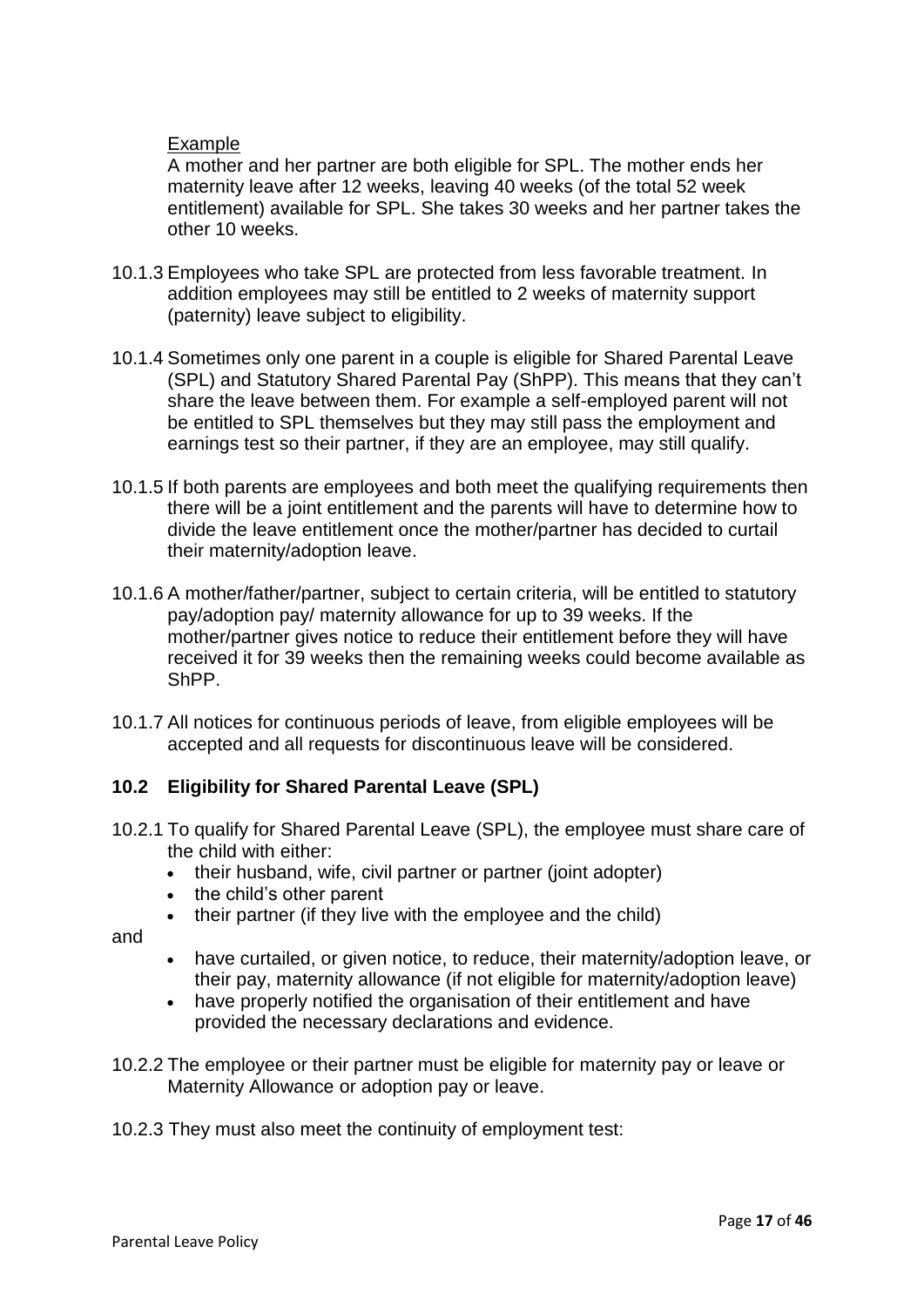- Have been employed continuously for at least 26 weeks by the end of the 15th week before the due date (or by the date they are matched with their adopted child).
- Be employed by the same organisation while they take SPL.
- 10.2.4 In addition to their partner's eligibility of employment and earnings test, during the 66 weeks before the baby is due their partner must:
	- Have been working for at least 26 weeks (which can be discontinuous) they can be employed, self-employed or an agency worker.
	- Have earned at least £30 a week on average in 13 of the 66 weeks

# **10.3 Eligibility for Statutory Shared Parental Pay (ShPP)**

- 10.3.1 In order to qualify for statutory shared parental pay, the employee must:
	- Meet the qualifying requirements for shared parental leave and have a partner who meets the employment and earnings test;
	- Have earned not less than the lower earnings limit (currently £111 per week) in the relevant period. This is usually the 8 weeks leading up to the qualifying week (as with shared parental leave, the qualifying week is the end of the 15th week before the week in which the baby is due to be born, or the week that the adopter is notified of being matched with a child).

10.3.2 The employee will also qualify for ShPP if the following applies:

- They qualify for [Statutory Maternity Pay](https://www.gov.uk/maternity-pay-leave/eligibility)
- 10.3.3 If the employee is [eligible](https://www.gov.uk/shared-parental-leave-and-pay/eligibility) and they or their partner end maternity or adoption leave and pay (or Maternity Allowance) early, then employees can:
	- Take the rest of the 52 weeks of leave (up to a maximum of 50 weeks) as Shared Parental Leave (SPL)
	- Take the rest of the 39 weeks of pay or Maternity Allowance (up to a maximum of 37 weeks) as Statutory Shared Parental Pay (ShPP)
- 10.3.4 The mother must take a minimum of 2 weeks' maternity leave following the birth.
- 10.3.5 ShPP is paid at the current rate or 90% of the average weekly earnings, whichever is lower see [www.gov.uk/sharedparentalleave.](http://www.gov.uk/sharedparentalleave) This is the same as [Statutory Maternity Pay \(SMP\)](https://www.gov.uk/maternity-pay-leave/pay) except that during the first 6 weeks SMP is paid at 90% of whatever the employee earns (with no maximum).
- 10.3.6 If the mother or adopter curtails their entitlement to maternity/adoption pay or maternity allowance before they have used their full entitlement then shared parental pay can be claimed for any remaining weeks.
- 10.3.7 If the employee is eligible for Occupational Maternity or Adoption pay and chooses to curtail their adoption or maternity leave then they would forgo the right to any outstanding Occupational Maternity or Adoption Pay when they return to work.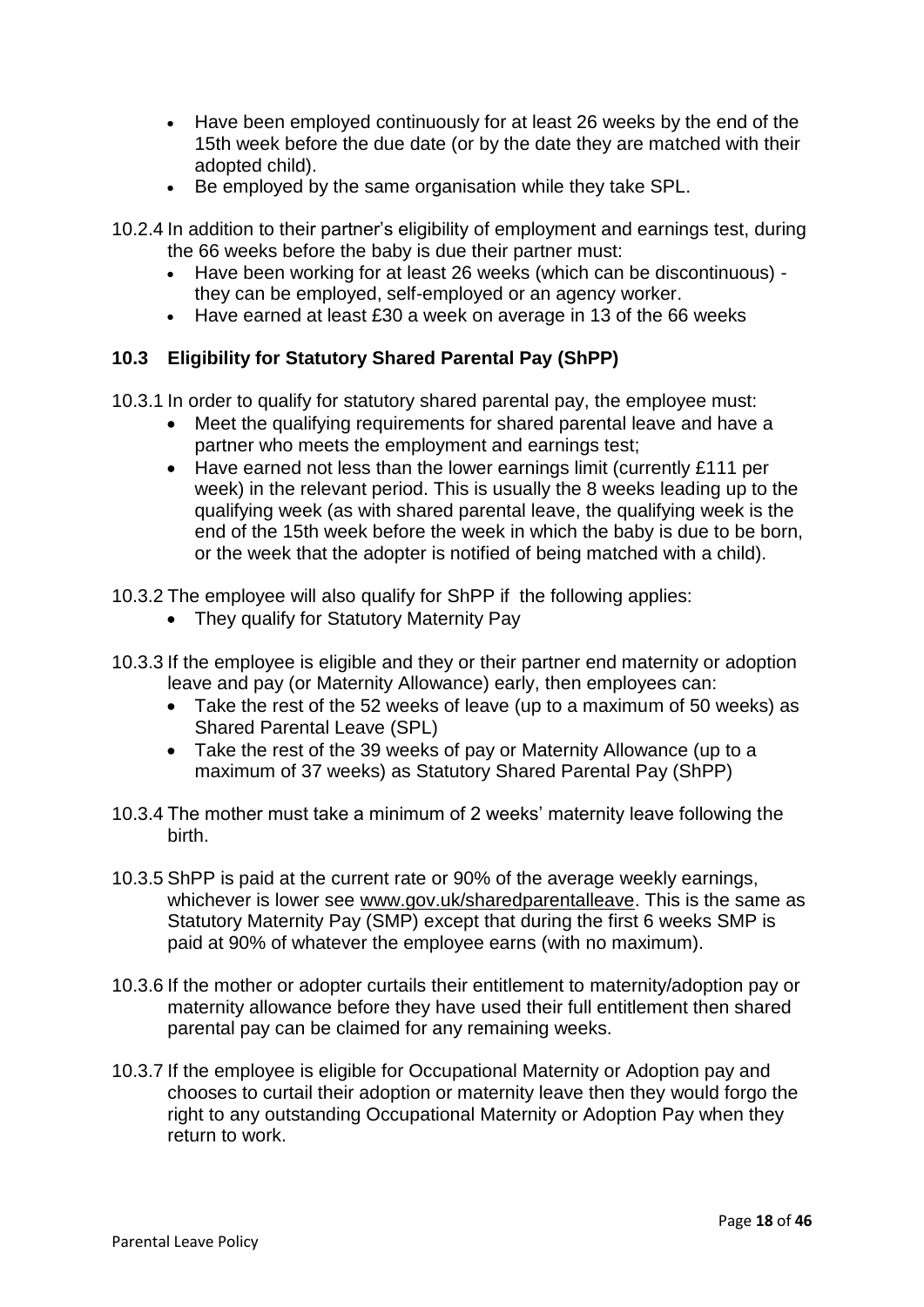# **10.4 Starting Shared Parental Leave**

- 10.4.1 The employee or their partner can only start (SPL) once the child has been born or adopted. The mother or adopter must have either:
	- Ended any maternity or adoption leave by returning to work.
	- Given 'binding notice' (a decision that can't normally be changed) to the organisation of the date when they plan to end any maternity or adoption leave.
	- Ended maternity pay or Maternity Allowance (if they're not entitled to maternity leave, e.g. they're an agency worker or self-employed).
- 10.4.2 The mother or adopter must give notice to the organisation (at least 8 weeks) to end maternity or adoption pay, or to the Jobcentre Plus to end Maternity Allowance.
- 10.4.3 Employees can start SPL while their partner is still on maternity or adoption leave as long as they've given binding notice to end it.
- 10.4.4 A mother can't return to work before the end of the compulsory 2 weeks of maternity leave following the birth. Where a mother or adopter takes 38 weeks or more of statutory maternity or adoption pay or maternity allowance, then no statutory shared parental pay can be created.

#### Example

A mother and her partner are both eligible for SPL. The mother goes on maternity leave 10 weeks before her baby is born. She decides that she'll take 16 weeks of maternity leave and gives notice to her employer. Since the mother has given binding notice, her partner can start SPL as soon as the baby has been born (as long as they've given at least 8 weeks' notice).

# **10.5 Procedure to Apply**

- 10.5.1 The employee must complete the Notice of Entitlement and Intention to Take Shared Parental Leave form (appendix 5) giving the organisation written notice of their entitlement to SPL and ShPP, including:
	- Their partner's name
	- Start and end dates for maternity or adoption leave and pay
	- The total amount of SPL and ShPP available and how much they and their partner intend to take
	- Confirmation that they are sharing childcare responsibility with their partner
- 10.5.2 The employee must also complete the signed declaration from their partner stating:
	- Their name, address and National Insurance number
	- That they satisfy the [qualifying requirements](https://www.gov.uk/shared-parental-leave-and-pay/eligibility) for SPL and ShPP
	- That they agree to the employee taking SPL and ShPP

10.5.3 After receiving this notice, the organisation has 14 days to request:

A copy of the child's birth certificate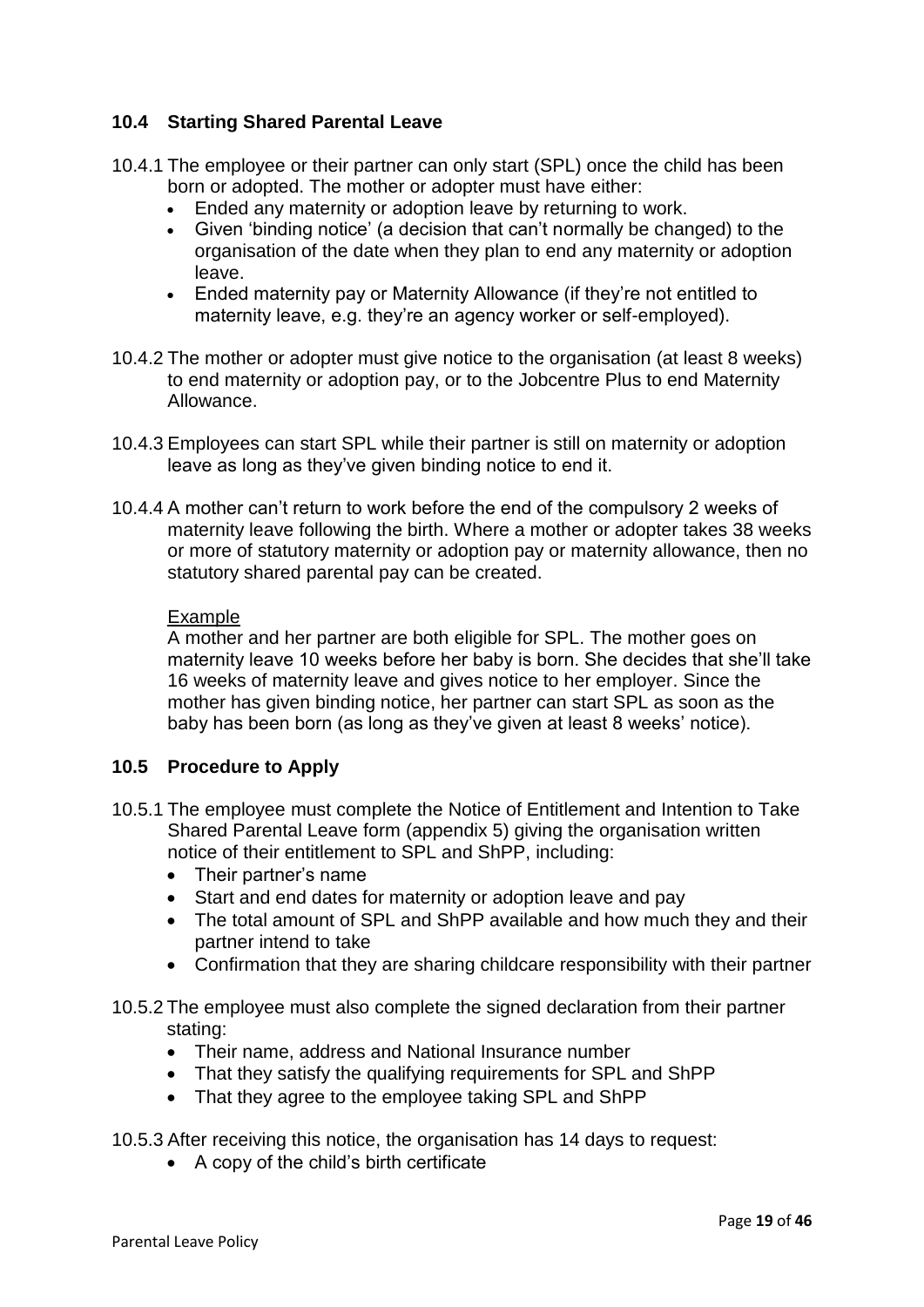- The name and address of their partner's employer The employee must provide this information within 14 days.
- 10.5.4 Once a request for leave is made the employee and organisation will have a 14 day discussion period to talk about the request. An employee considering/taking SPL is encouraged to contact their line manager to arrange a discussion as early as possible.

# **10.6 Notice period**

- 10.6.1 The employee must give at least 8 weeks' notice of any leave they wish to take. If the child is born more than 8 weeks early, this notice period can be shorter.
- 10.6.2 If parents don't choose SPL at first, they have the option to use it at a later date while they are still eligible. For example, six months into a maternity leave period, with notice, a mother may choose to reduce their maternity leave by two months, giving their partner the chance to take those two months as SPL (provided they give eight weeks' notice to their organisation and take the SPL within a year of the birth/adoption). The employee must complete the notice to take a period of Shared Parental Leave form (appendix 6).

# 10.6.3 SPL can:

- Start on any day of the week.
- Only be taken in complete weeks (so if SPL lasts for one week and begins on a Tuesday it will finish on the following Monday).
- Be taken by the partner, while the mother is still on maternity/adoption leave if the mother reduces their entitlement to maternity/adoption leave.

# **10.7 Varying or Cancelling Shared Parental Leave**

- 10.7.1 Qualifying parents can vary there allocation of leave between them at any stage. To vary this, the employee must complete the notice of variation or cancellation of intention to take Shared Parental Leave form (appendix 7) both parents must notify each of their employing organisations in writing of the following:
	- Details of their original division of leave.
	- Advising of the fact they are changing it.
	- Advising how they now intend to take the available SPL.
- 10.7.2 Both parents must sign the notice to confirm that they are in agreement with the variation. The employee must give at least eight weeks' notice before both the new date and the original date for varying the leave request. Less notice may be considered for exceptional circumstances.
- 11.7.3 The mother or adopter may be able to change their decision to end maternity or adoption leave early if both:
	- The planned end date hasn't passed.
	- They haven't already returned to work.

One of the following must also apply: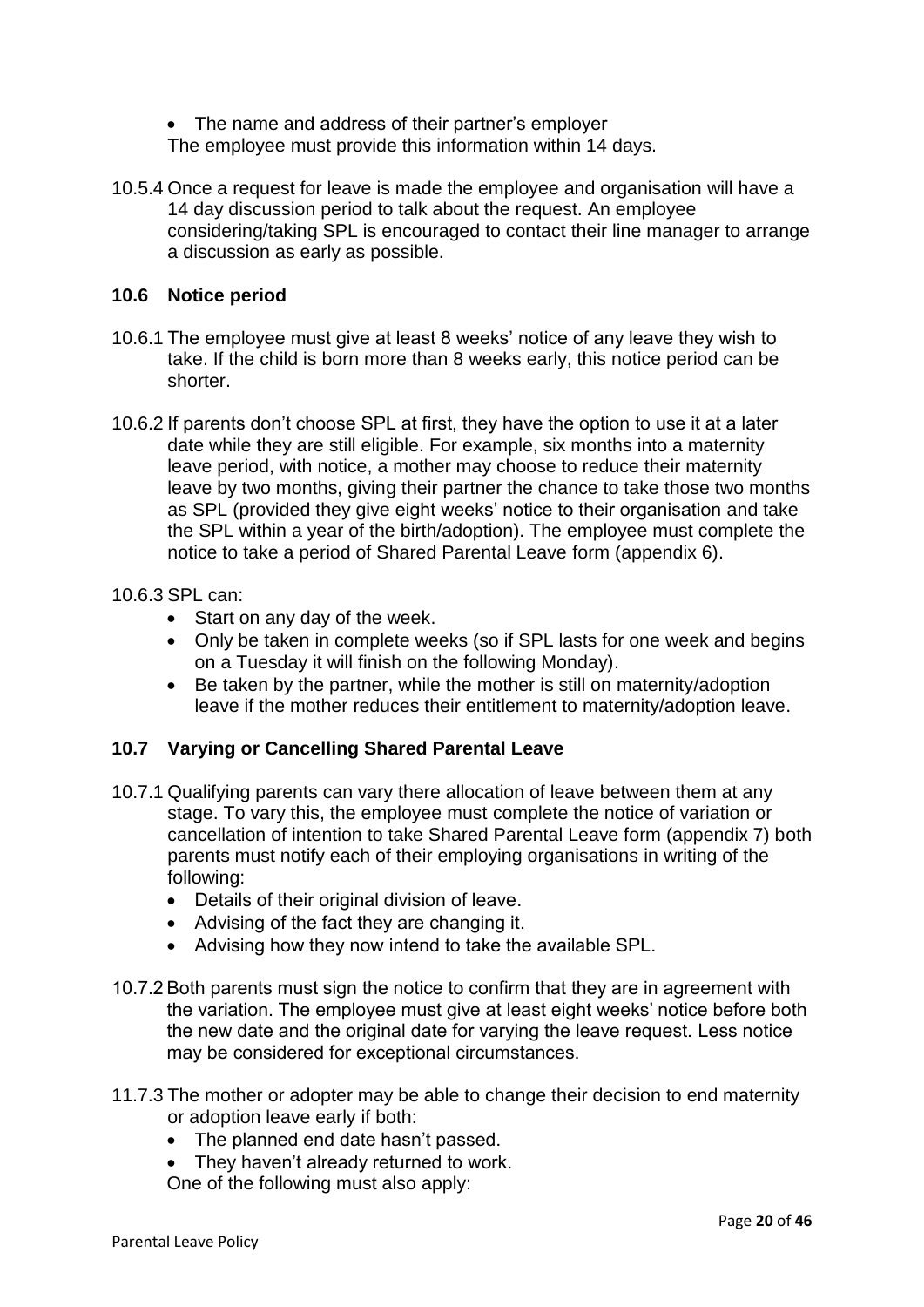- Employee's find out during the 8-week notice period that neither of them is eligible for SPL or ShPP
- The mother or adopter's partner has died.
- The mother tells her CCG less than 6 weeks after the birth (and she gave notice before the birth).
- 10.7.4 The employee must give at least eight weeks' notice before both the date maternity or adoption leave is due to start. Once maternity or adoption leave has been curtailed and shared parental leave commenced, this cannot be ended and reverted back to maternity or adoption leave.

# **10.8 Shared parental leave in touch (SPLIT) days**

10.8.1 The employee and their partner can both work up to 20 days during SPL. These are called 'shared parental leave in touch' (or SPLIT) days and will be paid. These days are in addition to the 10 ['keeping in touch'](https://www.gov.uk/employee-rights-when-on-leave) (or KIT) days already available to those on maternity or adoption leave. SPLIT days are optional, however both the employee and the organisation must agree to them.

# **10.9 Blocks of leave**

- 10.9.1 Employees can book up to 3 separate blocks of Shared Parental Leave (SPL) instead of taking it all in one go, even if they aren't sharing the leave with their partner. If the organisation agrees, employees can split blocks into shorter periods of at least a week. If their partner is eligible for SPL, employees can take leave at different times, or both at the same time. Therefore, each notice to book SPL can be for either a 'continuous' block or multiple 'discontinuous' blocks. The employee must give the orgnisation at least 8 weeks' notice before they want to begin a block of leave.
- 10.9.2 Each eligible employee can give their organisation up to 3 separate notices. Each notice can be for a block of leave, or the notice may be for a pattern of "discontinuous" leave involving different periods of leave. If a parent asks for discontinuous blocks of leave in a notification the organisation can refuse and require that the total weeks of leave in the notice to be taken in a single continuous block. However, where the employee's notification is for a continuous block of leave the orgnisation is required to agree. It is therefore beneficial for the employee and orgnisation to discuss and attempt to agree the way in which the different blocks of leave can be taken.
- 10.9.3 If a request for a discontinuous leave block is not agreed then the total amount of leave in the request must be taken as one continuous block unless the employee withdraws the notice and submits a new request.

# **10.10 Terms and Conditions**

10.10.1During the period of SPL, the employee's contract of employment remains in force and entitlement to receive all contractual benefits, except for salary. Annual leave will continue to accrue throughout SPL, excluding bank holidays.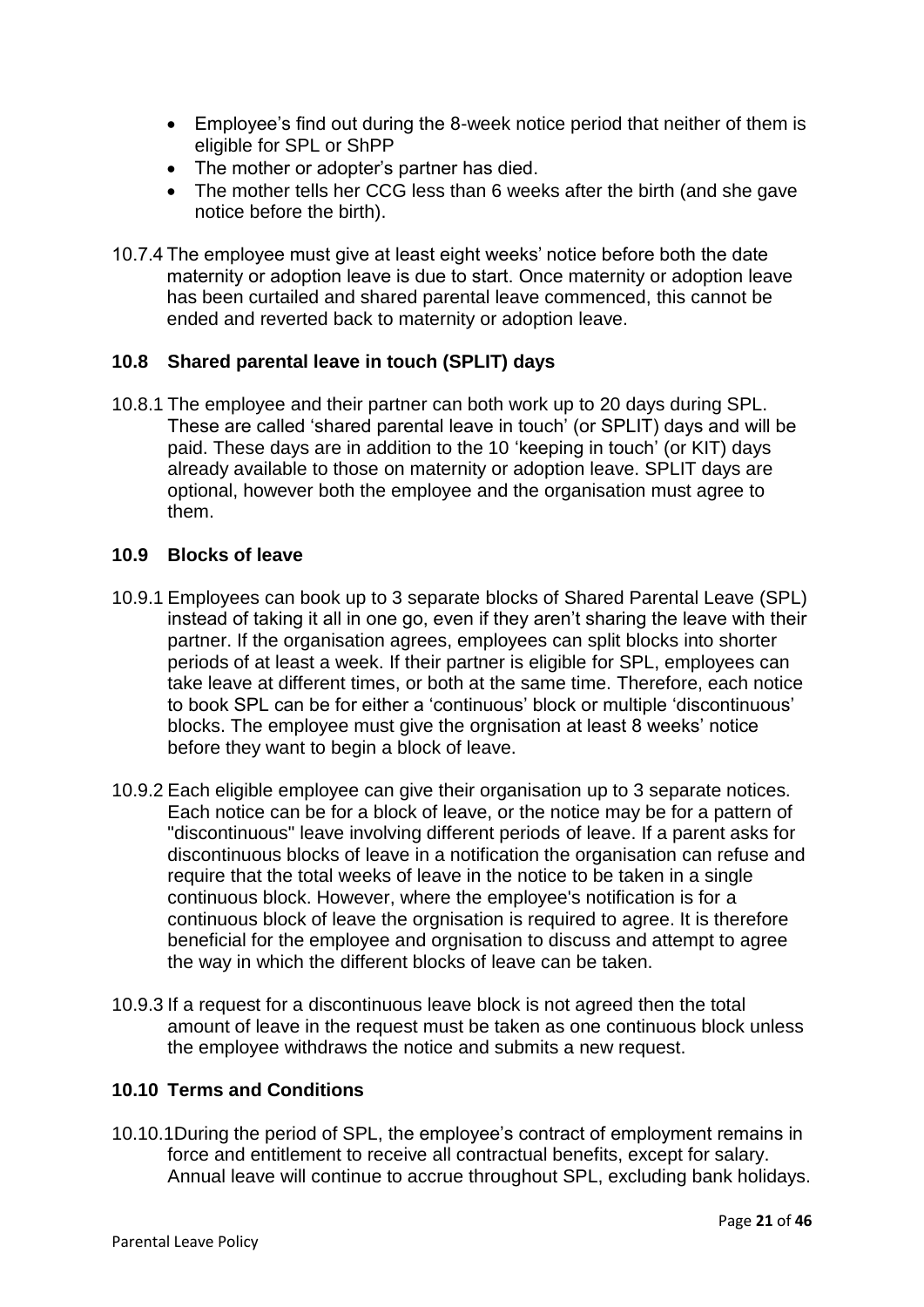Pension contributions will continue to be made during paid SPL. During a period of unpaid SPL, if an employee is part of the NHS Pension Scheme, then these deductions can be either made during the leave or upon return to work.

10.10.2On returning to work after SPL, the employee will have the right to return to the same job on no less favourable terms and conditions. If this is not reasonably practicable the employee will have the right to return to a job of the same pay band and to work of a similar responsibilities and status.

#### **10.11 Employment comes to an end**

10.11.1If an employee's employment comes to an end while they are still entitled to some ShPP then any remaining weeks will usually remain payable unless they start working for somebody else.

# **11 PARENTAL LEAVE**

# **11.1 Eligibility**

- 11.1.1 Up to 18 weeks unpaid parental leave is available to employees with at least 12 months continuous NHS service who meet one of the eligibility criteria as follows:
	- The employee is the parent of a child under five years of age.
	- The employee has adopted a child under the age of 18 (the right to parental leave lasts for a period of 5 years from the date of adoption or until the child's  $18<sup>th</sup>$  birthday, whichever is the sooner).
	- The employee has acquired formal parental responsibility for a child under five years of age.
- 11.1.2 An employee who is the parent or adoptive parent of a child who has been awarded disability living allowance or personal independence payment is entitled to up to 18 weeks unpaid parental leave which can be taken up to the child's 18<sup>th</sup> birthday.

# **11.2 Conditions for Parental Leave**

- 11.2.1 The minimum parental leave block is one week and leave must be taken in weekly blocks.
- 11.2.2 The employee must give at least 21 days notice of their intention to take parental leave and must state the start and finish dates of the leave. The period of notice may be waived in exceptional circumstances.
- 11.2.3 Parental leave may be postponed by the organisation (other than where parental leave has been requested immediately after childbirth or placement for adoption) where it is considered that the leave would cause undue business disruption. Parental leave can only be postponed for a maximum period of 6 months from the original request. Where parental leave is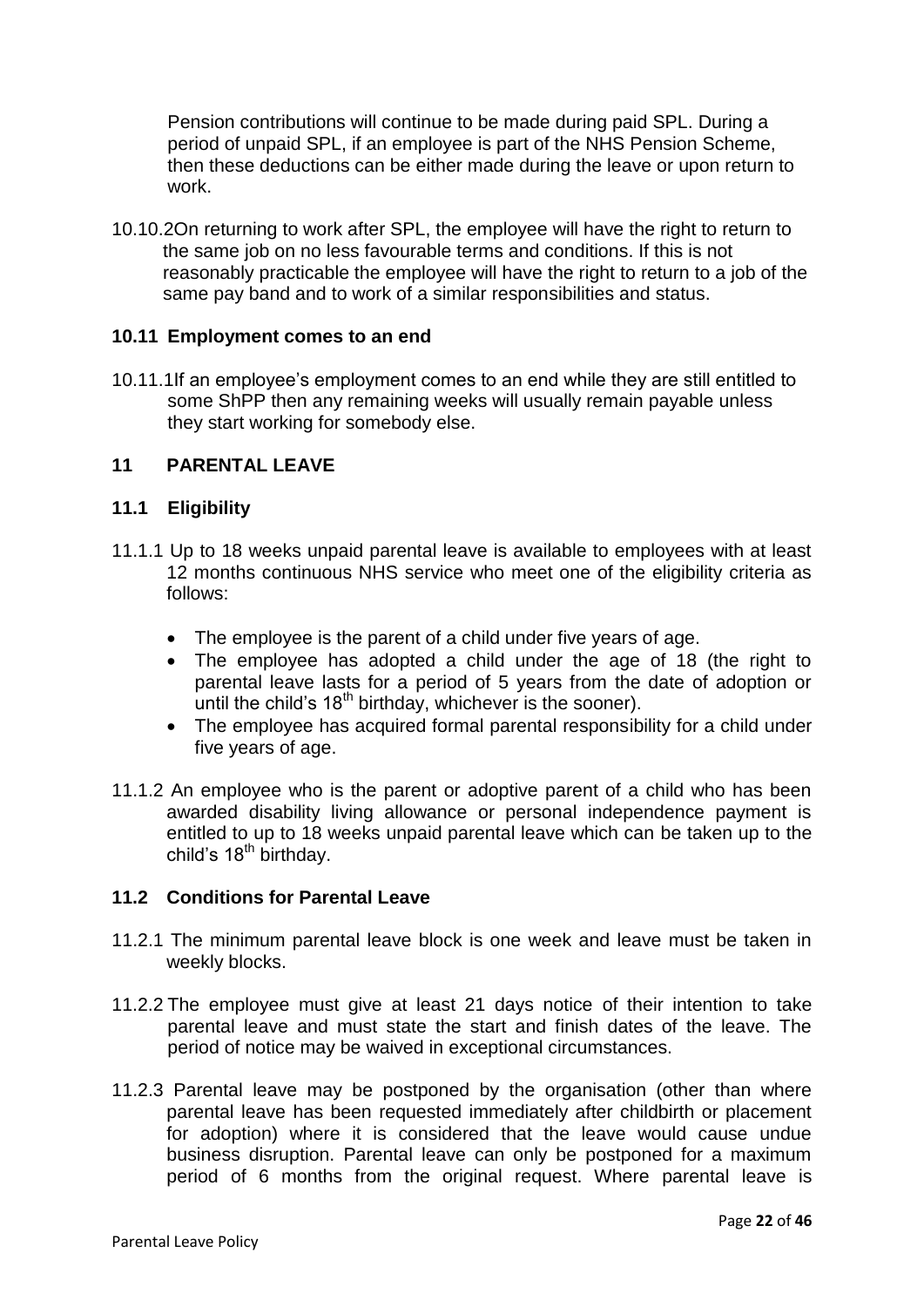postponed this must be confirmed in writing to the employee within 7 days after the employees notice was given to the organisation.

- 11.2.4 The organisation may make enquiries from previous employers regarding the amount of parental leave an employee has taken in the past and also to seek a declaration from the employee about how much parental leave has been taken.
- 11.2.5 The organisation may also request proof from an employee of their eligibility to take parental leave such as the child's birth certificate or legal documents stating the employee has formal parental responsibility.
- 11.2.6 The application form for parental leave is contained in Appendix 4.

# **12 RIGHT TO APPEAL**

12.1 Where an employee is dissatisfied with the outcome of their application for leave under this policy the matter should be raised in the first instance with the Line Manager. Where the employee remains dissatisfied the employee should raise the issue through the Grievance Policy.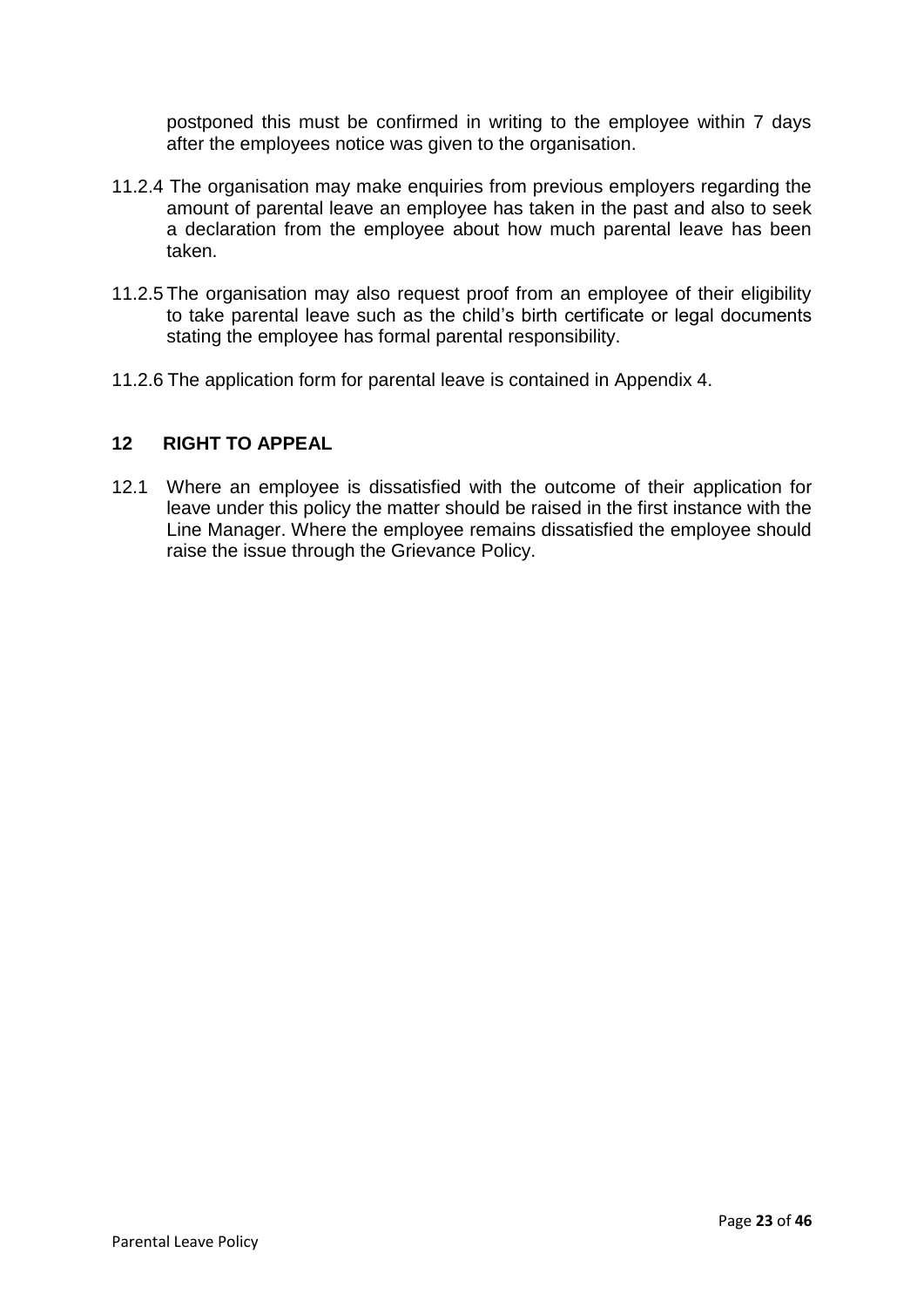#### **MATERNITY SCHEMES**

#### **SCHEME A**

#### **For those intending to return to work:**

- The employee will receive 52 weeks unpaid leave with protection of all terms and conditions of employment, except pay.
- The employee may be eligible to receive Statutory Maternity Pay (SMP) or Maternity Allowance payable by the state.

#### **For those not intending to return to work:**

 Employment will be for a period of 52 weeks during which the employee's terms and conditions of employment, except pay, will be protected, e.g. annual leave.

#### **SCHEME B**

#### **For those intending to return to work:**

- 39 weeks enhanced maternity pay for employees with **12 months service** as follows:
	- $\geq 8$  weeks full pay (SMP at 8 weeks already inclusive)
	- $\geq$  18 weeks half pay (plus any SMP or Maternity Allowance including any dependents allowances receivable, providing the total receivable does not exceed full pay)
	- $\geq$  13 weeks SMP or 90% of normal weekly earnings (whichever are the lower)
- 39 weeks maternity pay for employees with **26 weeks continuous service but less than 12 months service** as follows:
	- $\geq 6$  weeks at 9/10<sup>ths</sup> of full pay (inclusive of SMP)
	- $\geq$  33 weeks SMP or 90% of normal weekly earnings (whichever is the lower)

In addition to paid maternity leave the employee is also entitled to a further 13 weeks unpaid additional maternity leave.

#### **SCHEME C**

#### **For those not intending to return to work:**

- The employee will receive 6 weeks at 90% of full pay (inclusive of SMP) plus a further 33 weeks SMP or 90% of normal weekly earnings (whichever is the lower)
- Terms and conditions of service, except pay, will be protected over the 52 weeks period.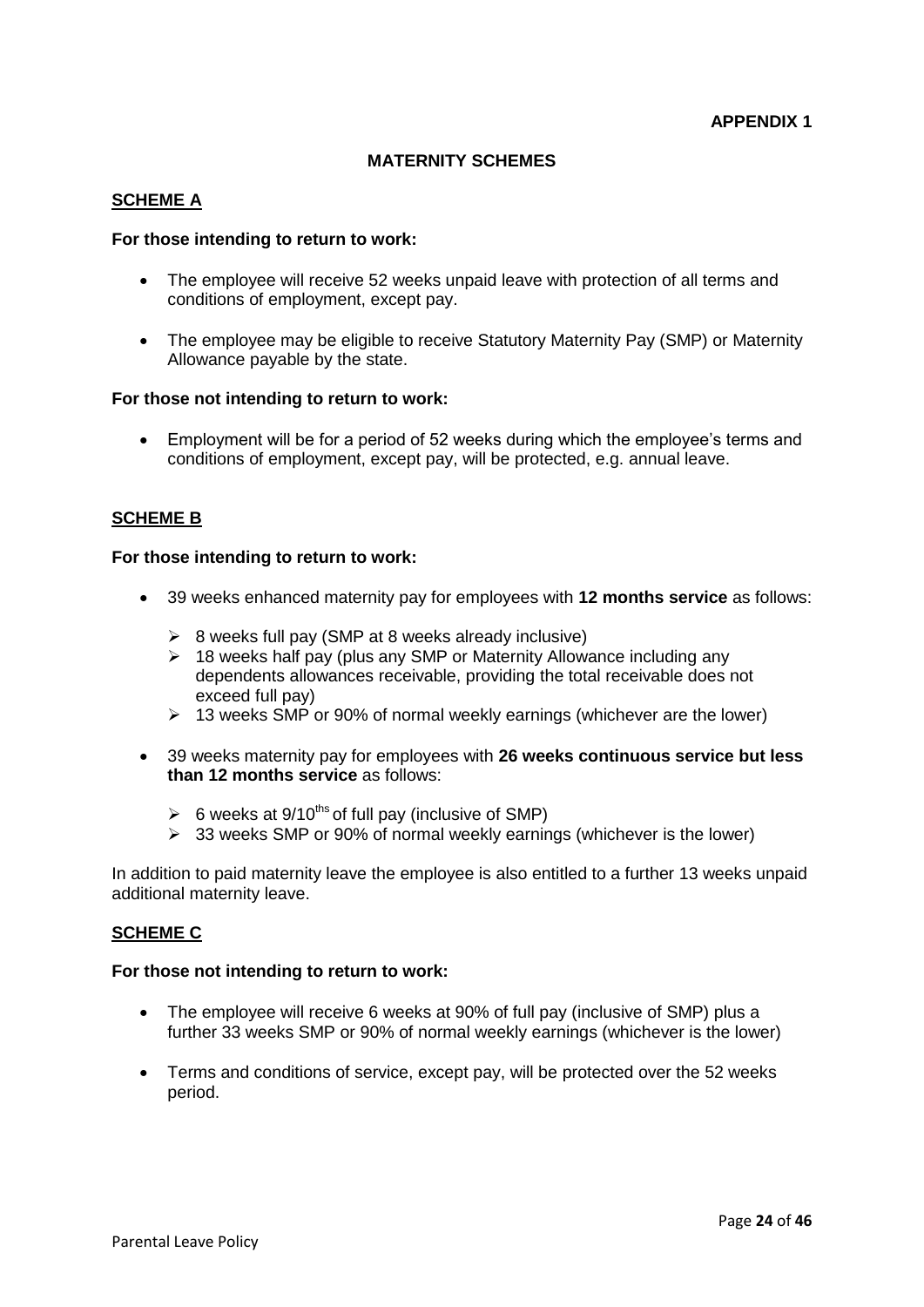# **SCHEME D**

#### **For those undecided about their intention to return to work:**

- The employee will receive 6 weeks at 90% of full pay (inclusive of SMP) plus 33 weeks SMP or 90% of normal weekly earnings (whichever is the lower)
- An additional 13 weeks unpaid additional maternity leave
- If the employee returns to work for a minimum of 3 months they will receive the difference in payments between Scheme C and Scheme B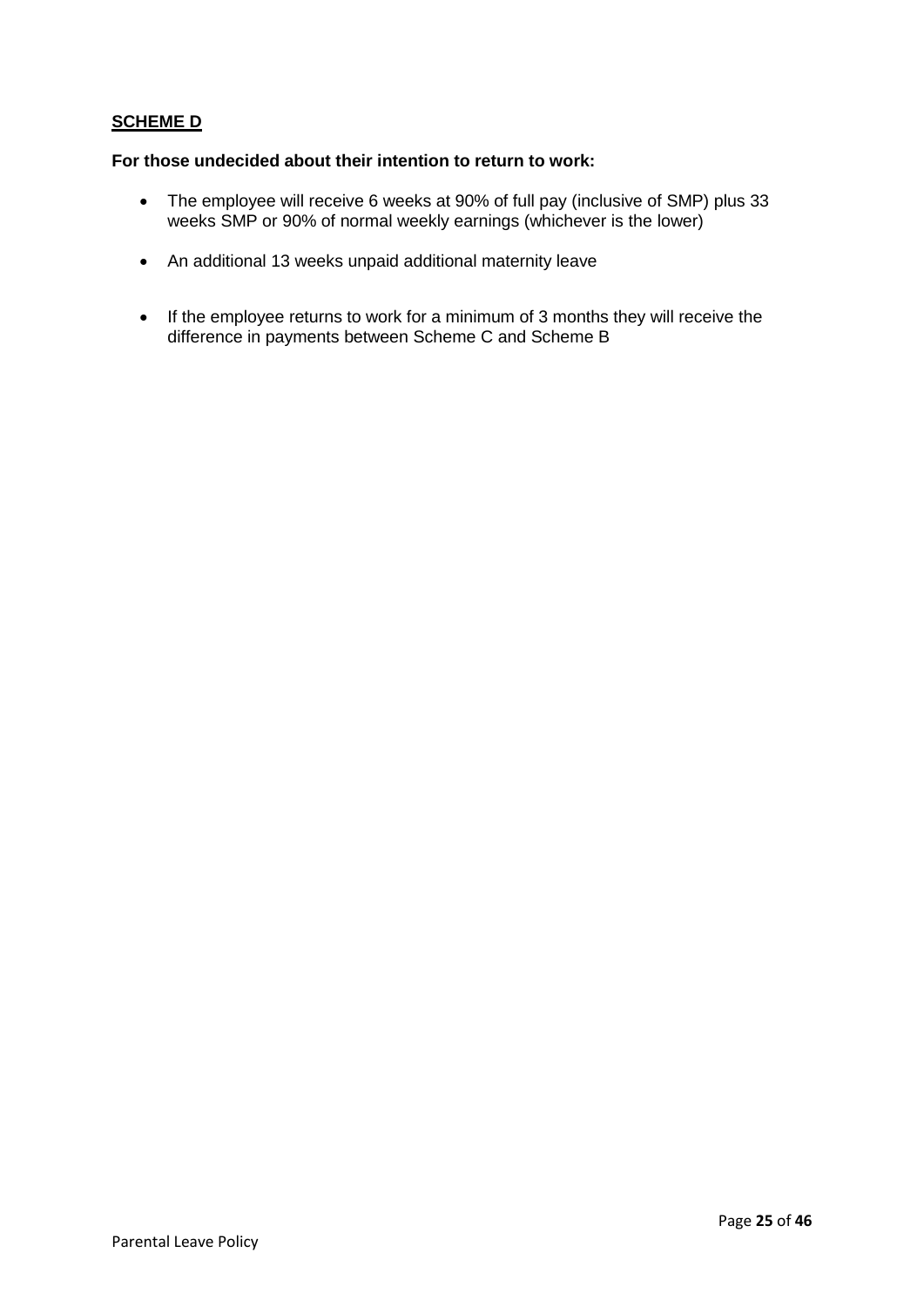# **APPLICATION FOR MATERNITY LEAVE AND/OR MATERNITY PAY**

**NAME:..............................................................**

**EMPLOYEE NUMBER:....................................**

#### **EXPECTED DATE OF CONFINEMENT:**

**MATB1 Form: ATTACHED/NOT ATTACHED** (Please delete as appropriate) (Certificate of Confinement)

**Please complete Section 1 – if you do not intend to return to duty.**

**Please complete Section 2 – if you do intend/or are considering returning to duty**.

**Section 1: I do not intend to return to work and my last day of service will** 

**be: …………………**

I **wish/do not wish** to continue to pay pension contributions during my 39 weeks statutory maternity leave period. (Please delete as appropriate).

**SIGNED ………………………………………. DATE.……………………………**

#### **Section 2:**

I apply for maternity leave and/or pay in accordance with \* Scheme……….. I intend to commence maternity leave on…………….. I agree to the conditions of service governing maternity leave and undertake to continue in the service of NHS Leeds North Clinical Commissioning Group or another NHS employer for a minimum period of three months after the expiry of my leave.

#### **I am aware that**:

- If I intend to return to work earlier than anticipated I must give NHS Leeds North Clinical Commissioning Group 28 days notice, in writing. **Failure** to give confirmation could result in disciplinary action being taken.
- Should I fail to return to work for NHS Leeds North Clinical Commissioning Group or another NHS employer, I shall be liable to refund the whole of the maternity pay received, less any Statutory Maternity Pay to which I am entitled or entitlement to payment under Scheme C.
- If I pay pensions contributions now and if I am subject to pension payments on my return to work, I shall be liable for payments during any **unpaid** period of maternity leave I might take.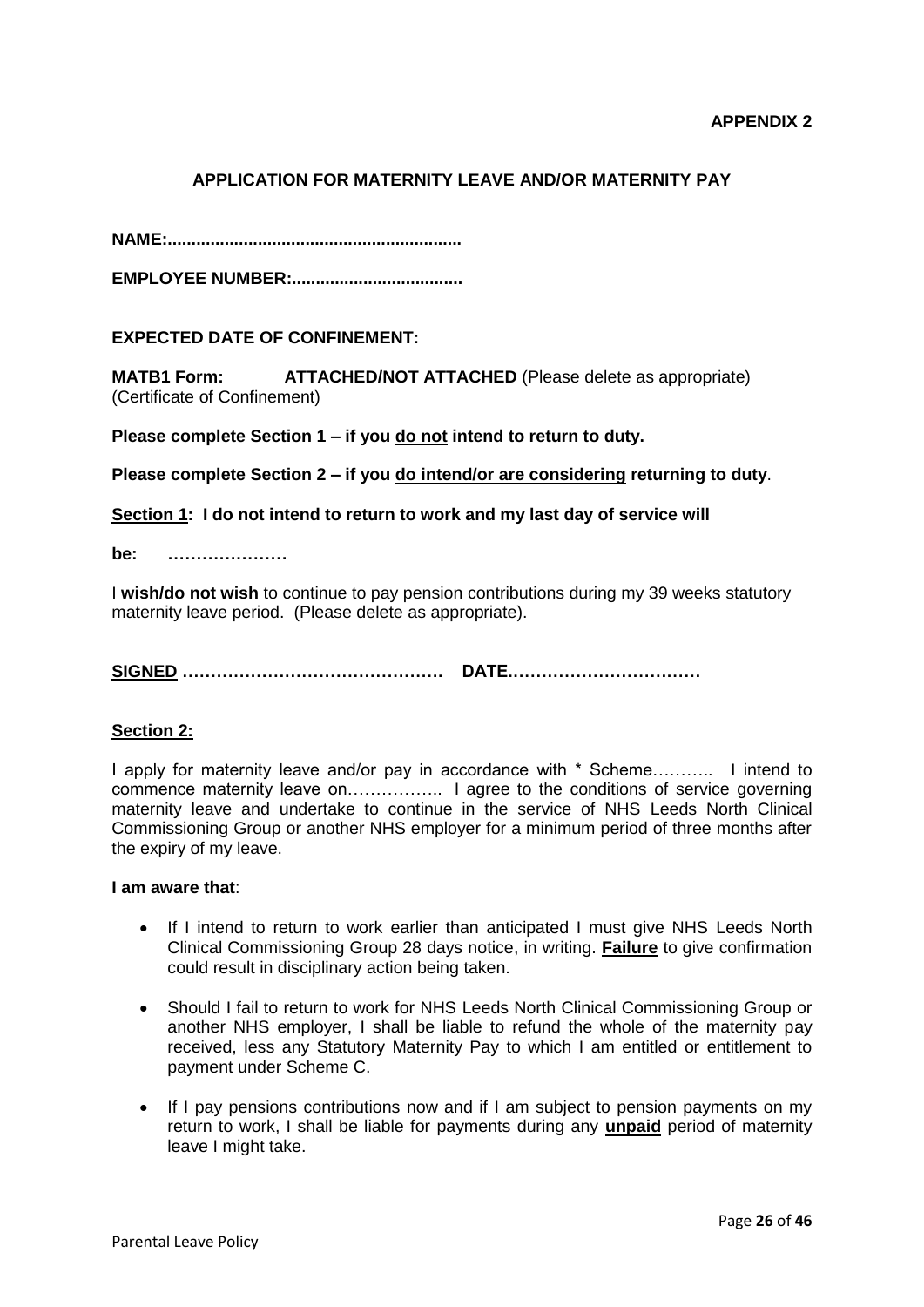• It is my responsibility to have read and understood the above policy and sought appropriate advice regarding my personal circumstances prior to deciding which scheme is appropriate.

**SIGNED:. . . . . . . . . . . . . . . . . . . . . . . . . . . DATE:. . . . . . . . . . . . . . . . . . . .** 

**\* Please indicate whether you are taking Scheme A, B, C or D.**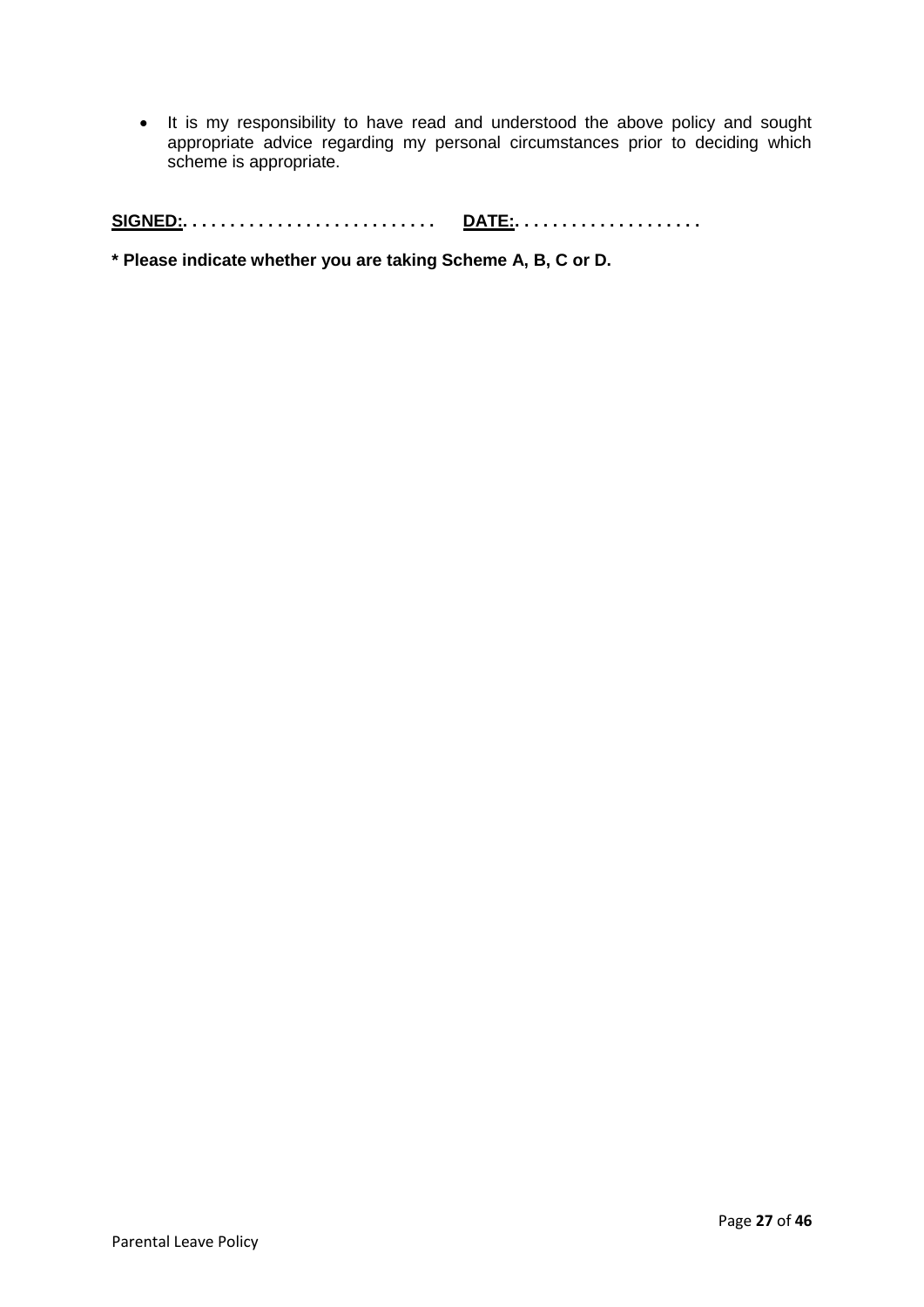#### **CONFIDENTIAL PREGNANT WORKERS RISK ASSESSMENT**

PLEASE RETURN THIS FORM TO YOUR MANAGER WITH A COPY TO HR DEPARTMENT WITH YOUR MAT B1 FORM (WHEN AVAILABLE)

Assessment No **Health and Safety Office Use** 

Please print details clearly

Department:

Name of assessor:

| Date: | Name of New/Expectant Mother |
|-------|------------------------------|
|       |                              |

| Is this a multiple<br>pregnancy | Gestation (weeks) | <b>Expected Date of</b><br>Confinement |
|---------------------------------|-------------------|----------------------------------------|
|                                 |                   |                                        |

|                                                                             | Yes | No | Date | Assessor |
|-----------------------------------------------------------------------------|-----|----|------|----------|
| Has a general workplace assessment<br>been carried out for this department? |     |    |      |          |

Please tick "YES" or "NO" and enter any comments in the space provided

|                                                                                                                                                                                                                                                                                                                                                                             | Yes | <b>No</b> | Comments |
|-----------------------------------------------------------------------------------------------------------------------------------------------------------------------------------------------------------------------------------------------------------------------------------------------------------------------------------------------------------------------------|-----|-----------|----------|
| <b>COSHH</b><br>Is the new/expectant mother likely to be<br>exposed to any hazardous substances or<br>biological agent?<br>Is she up to date with her immunisation<br>programme? (ask employee to check with GP<br>and confirm back to you if they are likely to be<br>exposed to any hazardous substances)<br>Have specific COSHH assessments been<br>carried out for her? |     |           |          |
| <b>MANUAL HANDLING</b><br>Is the new/expectant mother likely to undertake<br>any manual handling tasks?<br>Have specific assessment(s) been carried out<br>for her?                                                                                                                                                                                                         |     |           |          |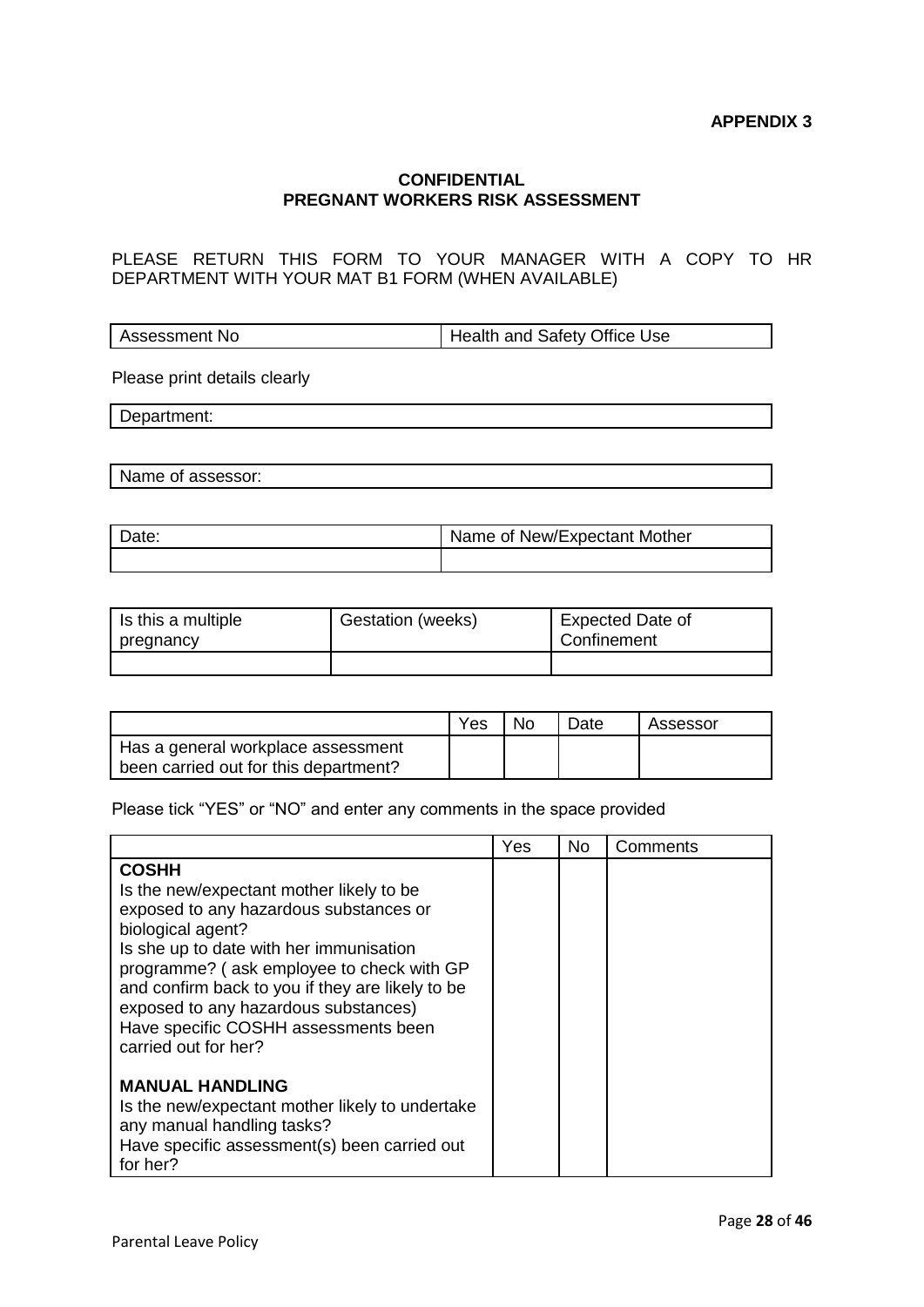| Is any remedial action necessary?<br>Has remedial action (if required) been carried<br>out?<br>Is lifting equipment available if required?<br><b>VDU (Visual display) EQUIPMENT</b><br>Does the new/expectant mother use VDU<br>equipment?<br>Has her workstation been assessed<br>Have any problems been highlighted?                                                         |  |  |
|--------------------------------------------------------------------------------------------------------------------------------------------------------------------------------------------------------------------------------------------------------------------------------------------------------------------------------------------------------------------------------|--|--|
| If required, has remedial action been<br>taken/initiated?                                                                                                                                                                                                                                                                                                                      |  |  |
| PERSONAL PROTECTIVE EQUIPMENT<br>(PPE)<br>Is the new/expectant mother required to<br>use/wear any personal protective equipment<br>(does not include uniform)<br>Has training been given to her on how to<br>use/wear PPE correctly?<br>Does she find PPE comfortable to wear/use?<br>Has maternity uniform been ordered or<br>obtained?                                       |  |  |
| <b>MACHINERY/EQUIPMENT</b><br>(any equipment excluding substances,<br>structural items, vdu or private car)<br>Is the new/expectant mother likely to use any<br>machinery/equipment?<br>Does any of the machinery/equipment used<br>present a greater risk to her than to any other<br>worker?<br>Has she been trained/informed regarding the<br>use/hazards of the equipment? |  |  |
| <b>DRIVERS</b><br>Does she drive a vehicle as an integral part of<br>her job?<br>Is the vehicle driving position adjustable for<br>driver comfort?                                                                                                                                                                                                                             |  |  |
| <b>ENVIRONMENT</b><br>Does the department have sufficient welfare<br>facilities? (eg toilets, washing facilities, drinking<br>water)<br>Is the temperature and ventilation generally<br>comfortable?<br>Is lighting stable and sufficient?<br>Is there sufficient space for workers?<br>Is the area kept clean and tidy?<br>Are the floors even and intact?                    |  |  |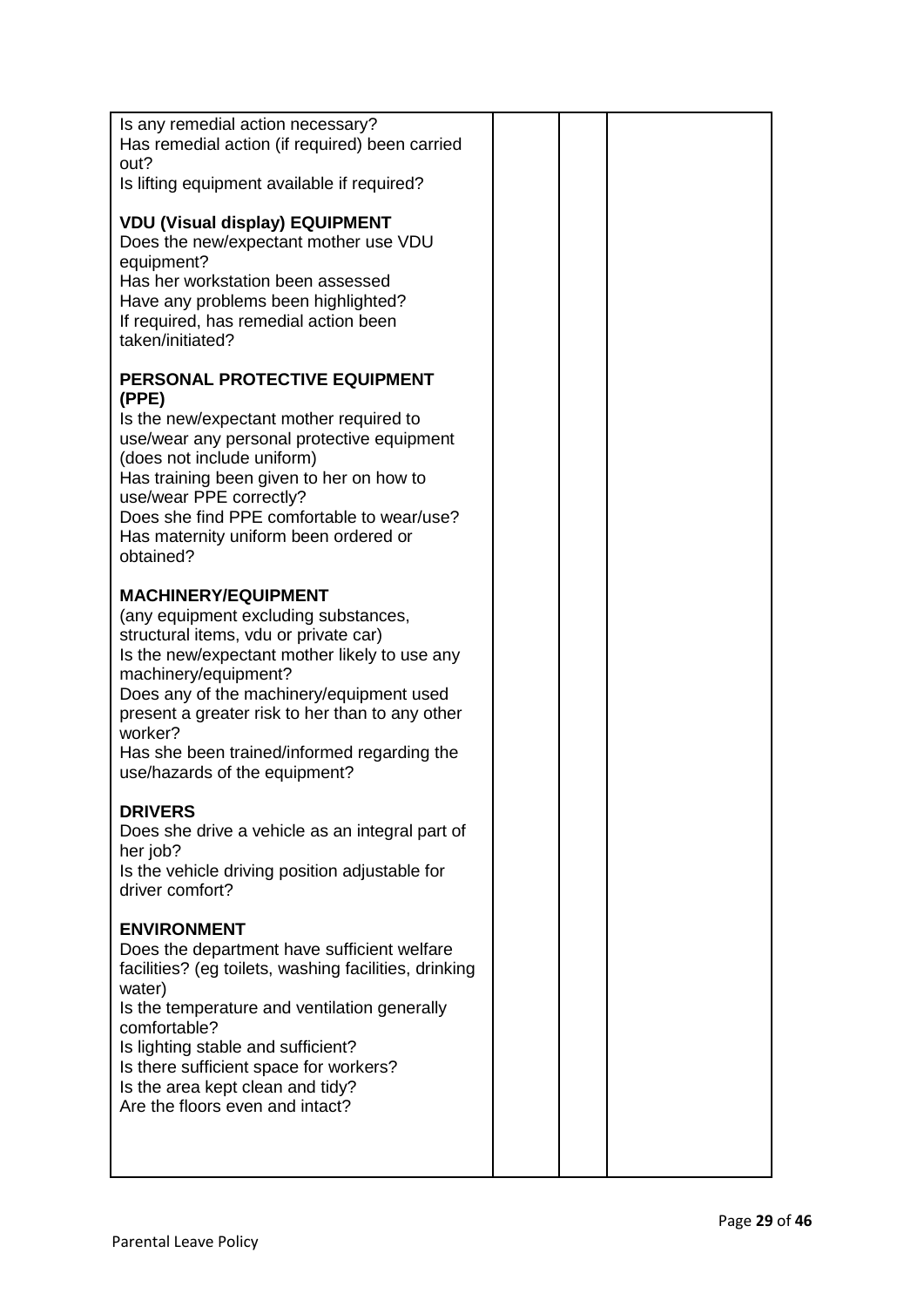| <b>OTHER (including security and working</b><br>hours) |  |  |
|--------------------------------------------------------|--|--|
| This section is for the assessor to highlight any      |  |  |
| other risk within the workplace NOT already            |  |  |
| covered by the above sections (e.g. violence           |  |  |
| and aggression, working hours, pace or type of         |  |  |
| work)                                                  |  |  |
| Have any other areas of concern been                   |  |  |
| highlighted? (please explain)                          |  |  |
| Has remedial action been initiated/taken -             |  |  |
| please explain                                         |  |  |

Physical condition/Minor disorders condition/minor disorders

Please enter a brief statement describing general fitness/physical condition of the new/expectant mother at the time of assessment. For example is she suffering from any of the following; morning sickness, backache, fatigue or any other condition which could affect her well being.

| Recommendations for Action |  |
|----------------------------|--|
|----------------------------|--|

Please ensure all signatures are obtained. Please file the above assessment with the employee's maternity leave papers etc in their personal file and forward any concerns to the health and safety officer for further information/investigation.

| Signature of new/expectant mother                   | Signature of Senior Manager |
|-----------------------------------------------------|-----------------------------|
| Date:                                               | Date:                       |
| Signature of individual carrying out<br>assessment: | Date:                       |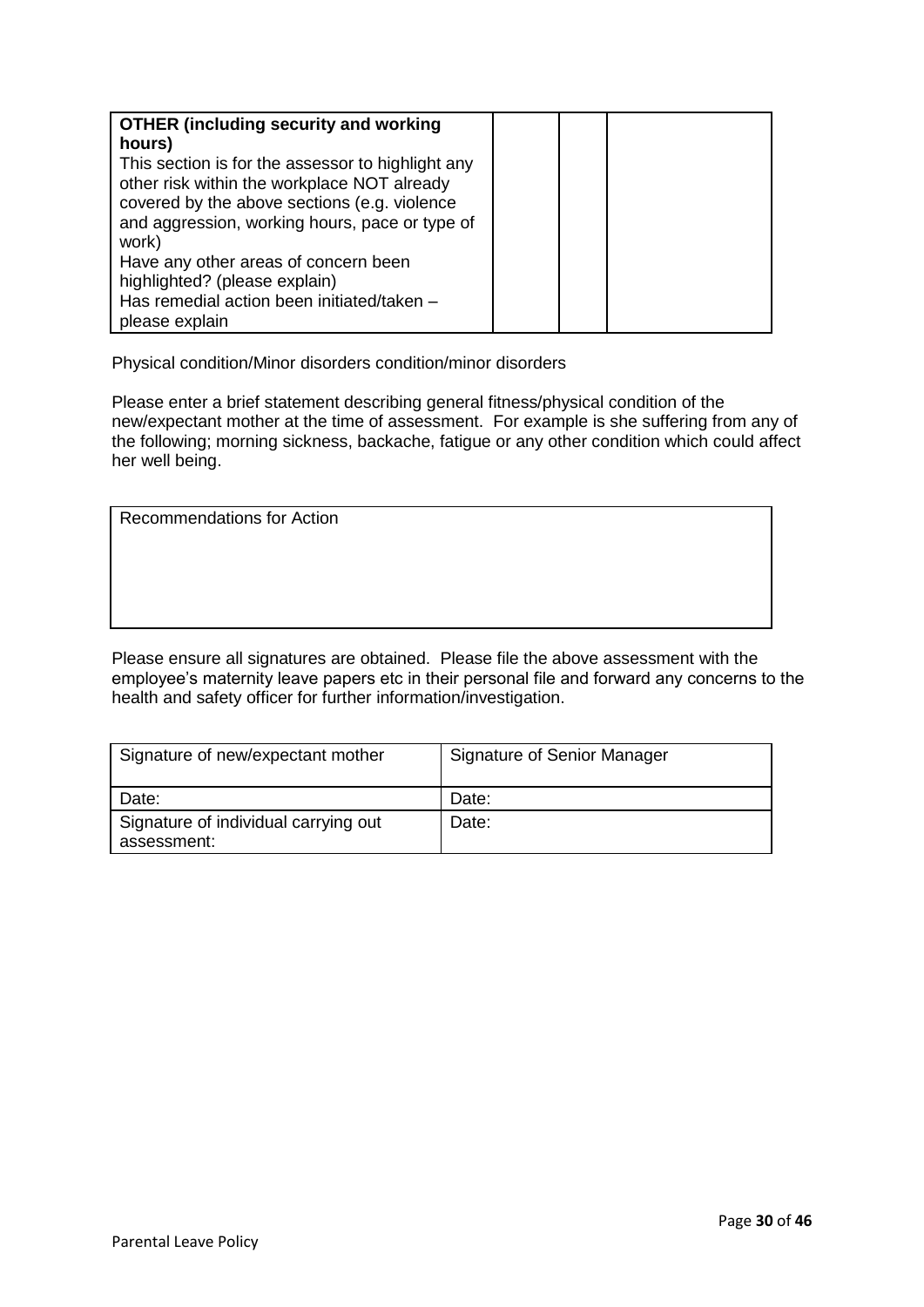### **APPLICATION FOR ADOPTION, MATERNITY SUPPORT (PATERNITY) AND PARENTAL LEAVE**

#### **Applicants must complete Section A and either Section B, C or D**

#### **Section A (to be completed by the Applicant)**

Name:…………………………………………Employee Number:.......................………..

I wish to apply for adoption leave/maternity support (paternity) leave/parental leave (please delete as appropriate). I understand that if I provide any false information in support of my request for paid/unpaid leave I may be subject to disciplinary proceedings, which may lead to disciplinary action, including dismissal. I, therefore, confirm that the leave requested below is in accordance with the reason stated.

#### **Section B – Adoption Leave**

#### **I wish to apply for:**

- a) 26 weeks ordinary adoption leave
- b) 26 weeks additional adoption leave

(please tick all that apply)

The dates applied for are:……………………………………………………………………

I also agree to return to work for a minimum period of three months with NHS Leeds North Clinical Commissioning Group or other NHS Employer. I also confirm that I meet the criteria outlined within the Maternity, Adoption, Maternity Support and Parental Leave Policy.

Signed by Employee: ……………………………… Date: ……………………………….

#### **Section C – Maternity Support (Paternity) Leave**

I wish to apply for ......... weeks paid leave to be taken on the following dates and confirm that I meet the criteria outlined within the Maternity, Adoption, Maternity Support and Parental Leave Policy. I wish to apply for ordinary maternity support pay/statutory maternity support pay or unpaid leave (please delete as appropriate).

Signed by Employee…………………………………. Date: …………………................

#### **Section D – Parental Leave**

I wish to apply for ………….. days/weeks unpaid parental leave (maximum of 18 weeks)

The dates applied for are:- …………………………………….......................................

Signed by Employee:..................................................... Date:..................................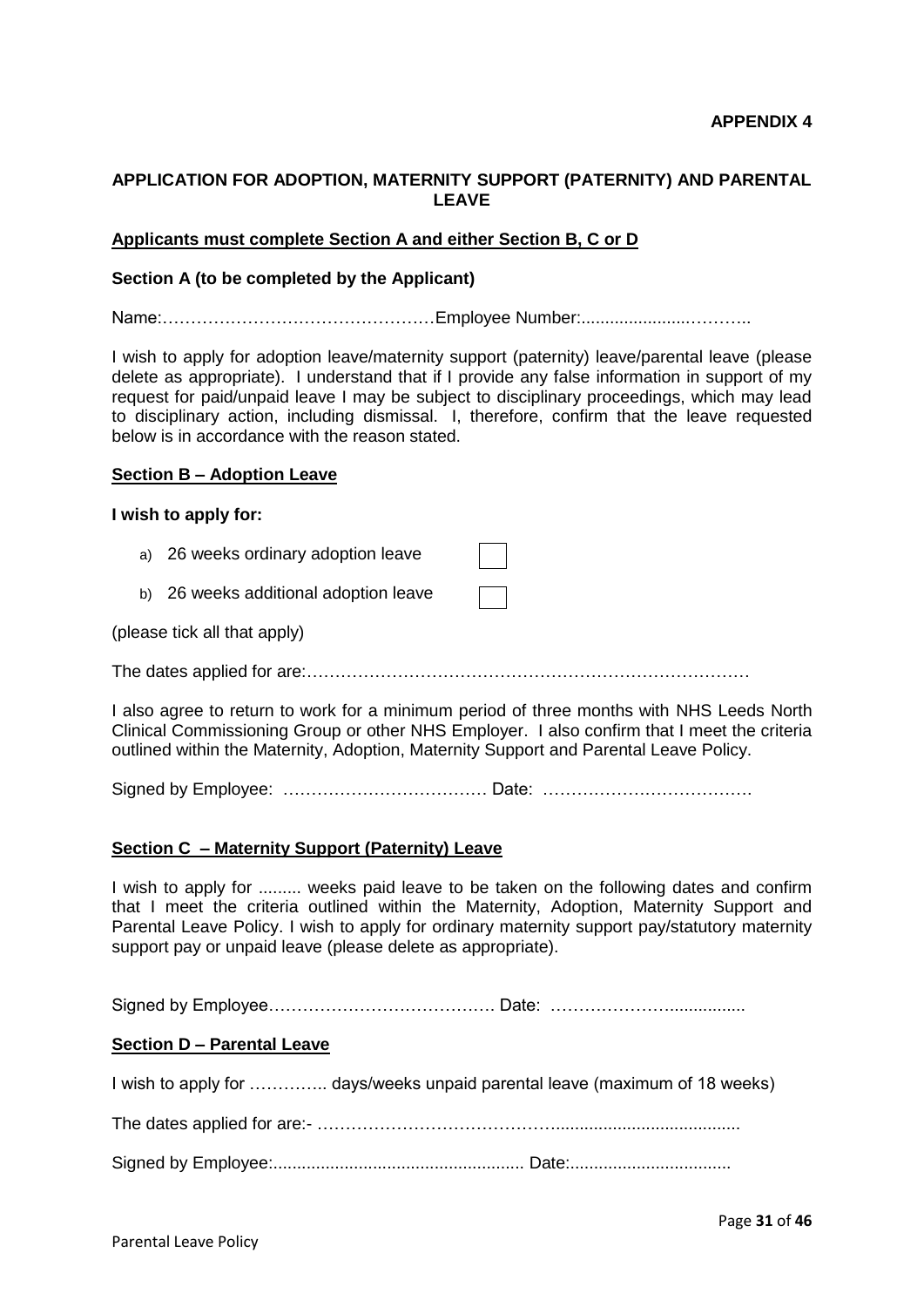# **Section E – To be completed by the Line Manager**

I confirm that Leave under Section

B- Adoption Leave .... Number of days/weeks C- Paternity Leave .... Number of days/weeks D- Parental Leave ......Number of days/weeks

Has been approved/rejected. The reasons for rejecting the application are:-

Copy to: HR for recording Personal File Payroll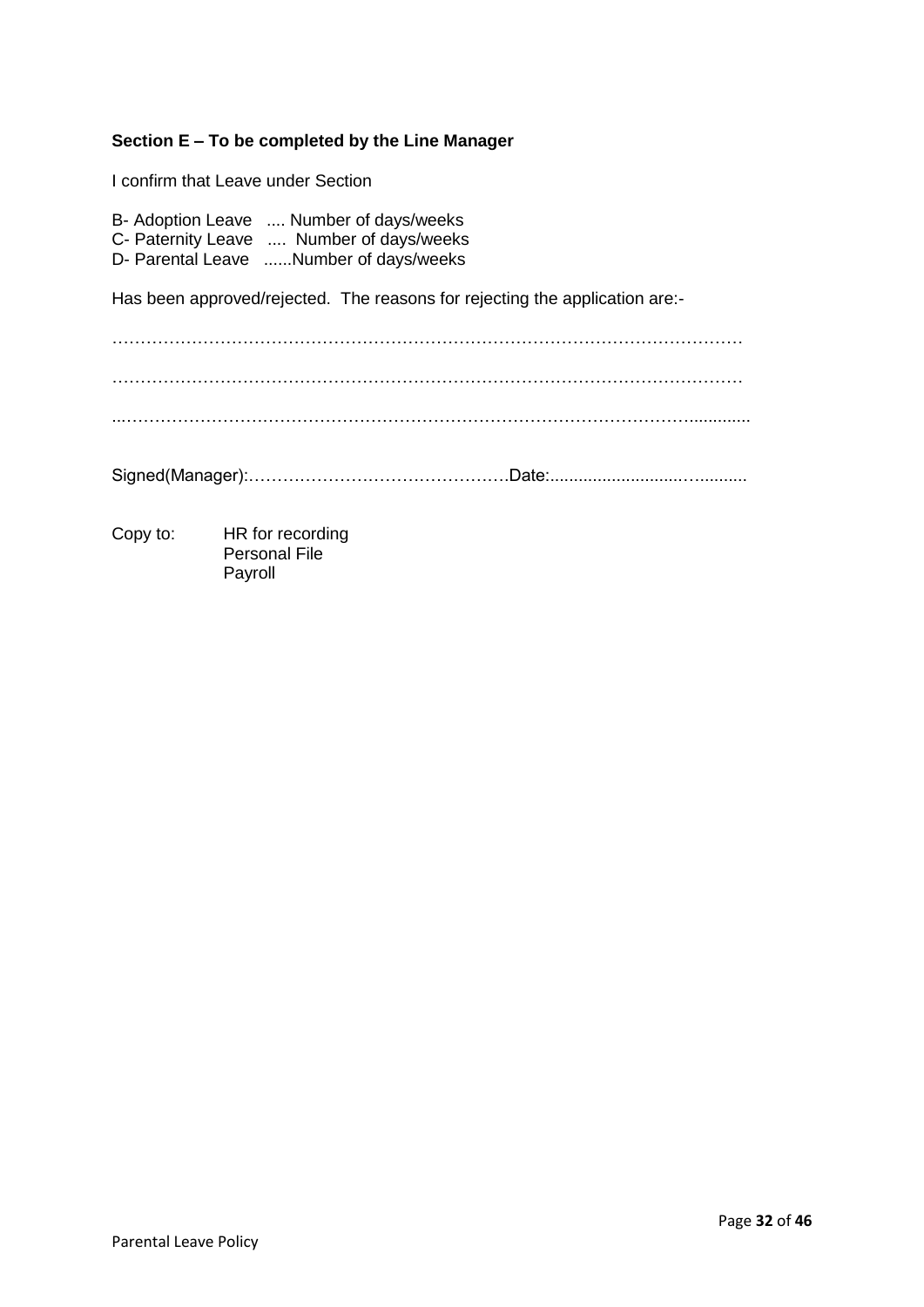# **NOTICE OF ENTITLEMENT AND INTENTION TO TAKE SHARED PARENTAL LEAVE Available for babies due after 5th April 2015**

Employees with a child due to be born or placed for adoption on or after 5 April 2015 who wish to take shared parental leave (SPL) to share the main caring responsibilities with the other parent/partner must submit this form to the HR team, **at least eight weeks** before the start date of the first period of SPL.

To be entitled to SPL the employee must:

- be the mother, father, or main adopter of the child, or the partner of the mother or main adopter (referred to in this form as a parent)
- have (or share with the other parent) the main responsibility for the care of the child
- have at least 26 weeks' continuous service at the 15th week before the expected week of birth or at the week in which the main adopter was notified of having been matched for adoption with the child (known as the 'relevant week')
- still be in continuous employment until the week before any SPL is taken.

The other parent must have at least 26 weeks' employment (employed or self-employed) out of the 66 weeks prior to the relevant week and have average weekly earnings of at least £30 during at least 13 of those weeks.

Please refer to the Maternity/Adoption/Maternity Support (Paternity) & Parental Leave Policy guidelines for further information before completing this form.

| Full name of employee:    |  |
|---------------------------|--|
| Home address:             |  |
| <b>Contact Tel No:</b>    |  |
| Job Title:                |  |
| Based at:                 |  |
| Hours of work:            |  |
| Payroll number:           |  |
| Managers name and Tel no: |  |
| CCG start date:           |  |

#### **Section 1 – Basic Details**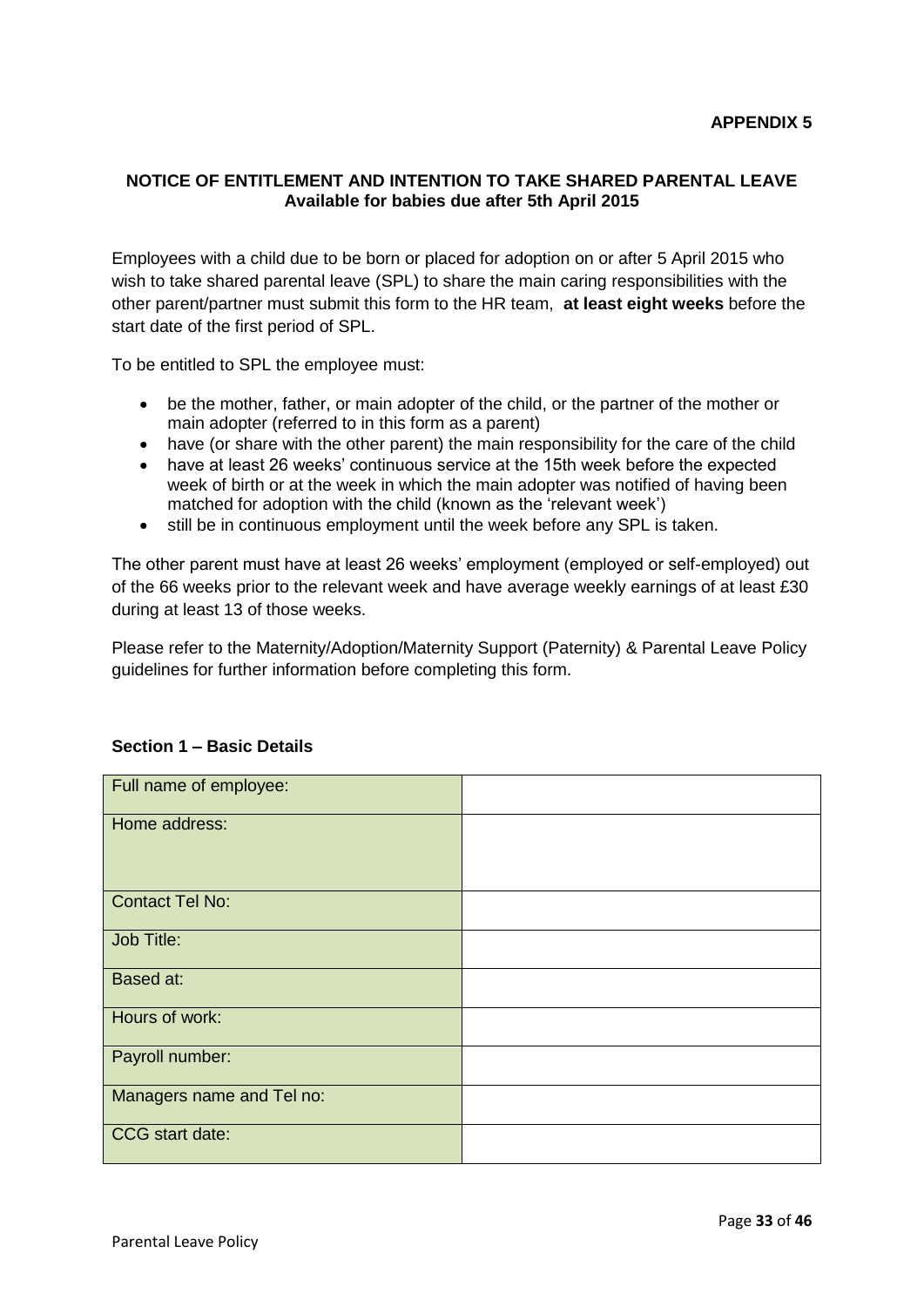| <b>NHS</b> start date                          |  |
|------------------------------------------------|--|
| Contract expiry date: (if applicable)          |  |
| Child's expected date of birth/date of         |  |
| placement for adoption                         |  |
| Child's actual date of birth/date of placement |  |
| for adoption (if known)                        |  |
| Start date of mother/main adopter's            |  |
| maternity/adoption leave (or pay period*)      |  |
| End date of mother/main adopter's              |  |
| maternity/adoption leave (or pay period*)      |  |

\* The start and end dates of the statutory maternity/adoption pay or maternity allowance period if the mother/main adopter is not entitled to statutory leave.

# **Section 2 - Shared Parental Leave Details**

The total amount available is 52 weeks minus the number of weeks' leave/pay already taken by the mother/main adopter according to the dates given in the previous section.

| YES / NO / YES for the following dates only: |
|----------------------------------------------|
|                                              |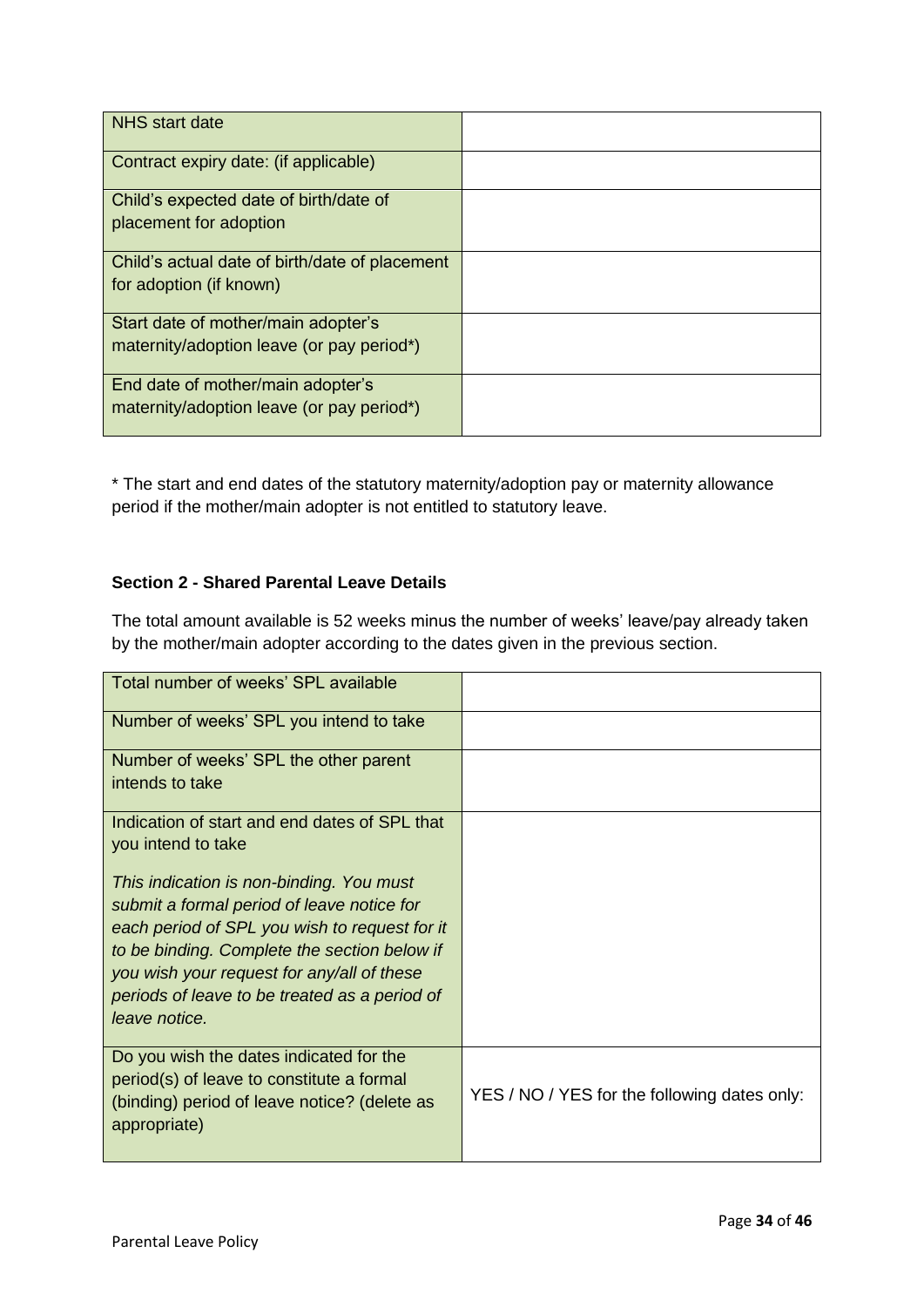# **Section 3 - Shared Parental Pay Details**

The total amount of shared parental pay (ShPP) which may be available is 39 weeks minus the number of weeks' pay already taken by the mother/main adopter according to the dates given in Section 1.

| Total number of weeks' ShPP available                      |  |
|------------------------------------------------------------|--|
| Number of weeks' ShPP you intend to claim                  |  |
| Number of weeks' ShPP the other parent<br>intends to claim |  |
| Indication of start and end dates of your<br>ShPP periods  |  |

#### **Section 4 – Employee notice of curtailment of maternity/adoption leave**

Complete this section if you are the employee named in this notice and you are the mother or main adopter. You must give at least eight weeks' notice of your curtailment date. If you are entitled to maternity leave the curtailment date must be at least two weeks after the birth of your child.

I wish my maternity/adoption leave to end on \_\_\_\_\_\_\_\_\_\_ (insert date).

# **Section 5 – Employee declaration**

I confirm that I meet the following conditions:

- I am the mother, father, or main adopter of the child, or the partner of the mother or main adopter
- I have (or share with the other parent) the main responsibility for the care of the child and I am taking SPL in order to care for the child
- I have at least 26 weeks' continuous service at the 15th week before the expected week of birth or at the week in which the main adopter was notified of having been matched for adoption with the child (known as the 'relevant week')
- I intend to be in continuous employment until the week before any SPL is taken
- (If I am claiming shared parental pay) I have average weekly earnings equal to or above the Lower Earnings Limit over the eight week period ending with the relevant week
- I agree to inform the company immediately if I cease to meet the conditions for entitlement to SPL or ShPP.

If you are the mother/main adopter:

• I have submitted a curtailment of maternity/adoption leave notice by completing Section 4 above.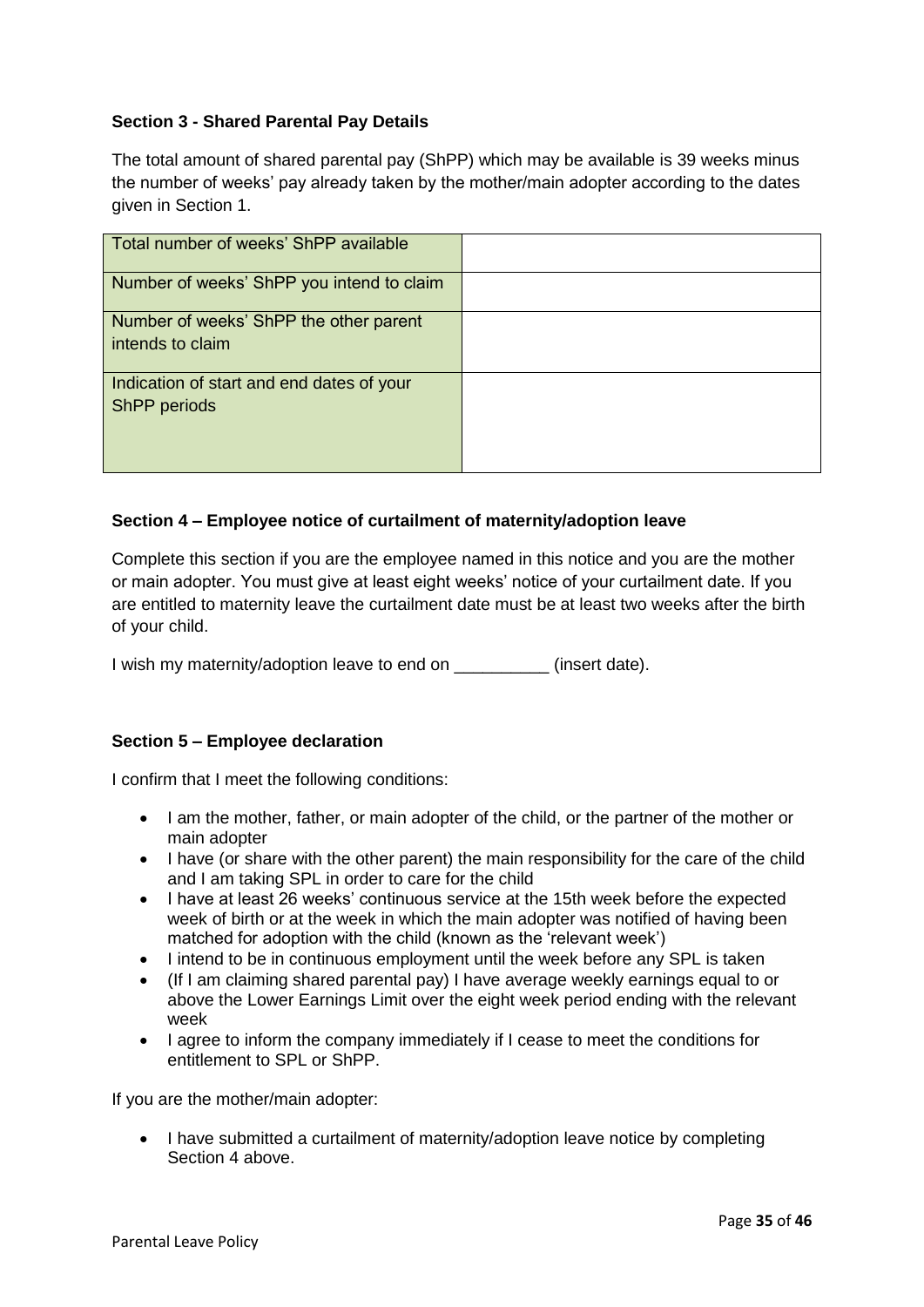| Name:      |  |
|------------|--|
| Signature: |  |
| Date:      |  |

#### **Section 6 – Declaration of other parent**

| Name                             |  |
|----------------------------------|--|
| Address                          |  |
| <b>National Insurance Number</b> |  |

I confirm that I meet the following conditions:

- I have least 26 weeks' employment (employed or self-employed) out of the 66 weeks prior to the 15th week before the expected week of birth or at the week in which the main adopter was notified of having been matched for adoption with the child (known as the 'relevant week')
- I have average weekly earnings of at least £30 during at least 13 of the 66 weeks prior to the relevant week
- I agree to inform your employee immediately if I cease to meet the two conditions above
- I consent to your employee taking SPP and ShPP as set out in Sections 2 and 3 above.

If you are the mother/main adopter:

 I have curtailed my maternity leave and pay/adoption leave and pay/maternity allowance or will have done so by the time your employee starts shared parental leave

I consent to you processing the information contained in this declaration.

Name:

Signature:

Date: \_\_\_\_\_\_\_\_\_\_\_\_\_\_\_\_\_\_\_\_\_\_\_\_\_\_\_\_\_\_\_\_\_

#### **Manager's Declaration:**

I have discussed shared parental leave with the above and I am aware of her/his intentions. We have also discussed annual leave entitlement, and made arrangements for contact during shared parental leave.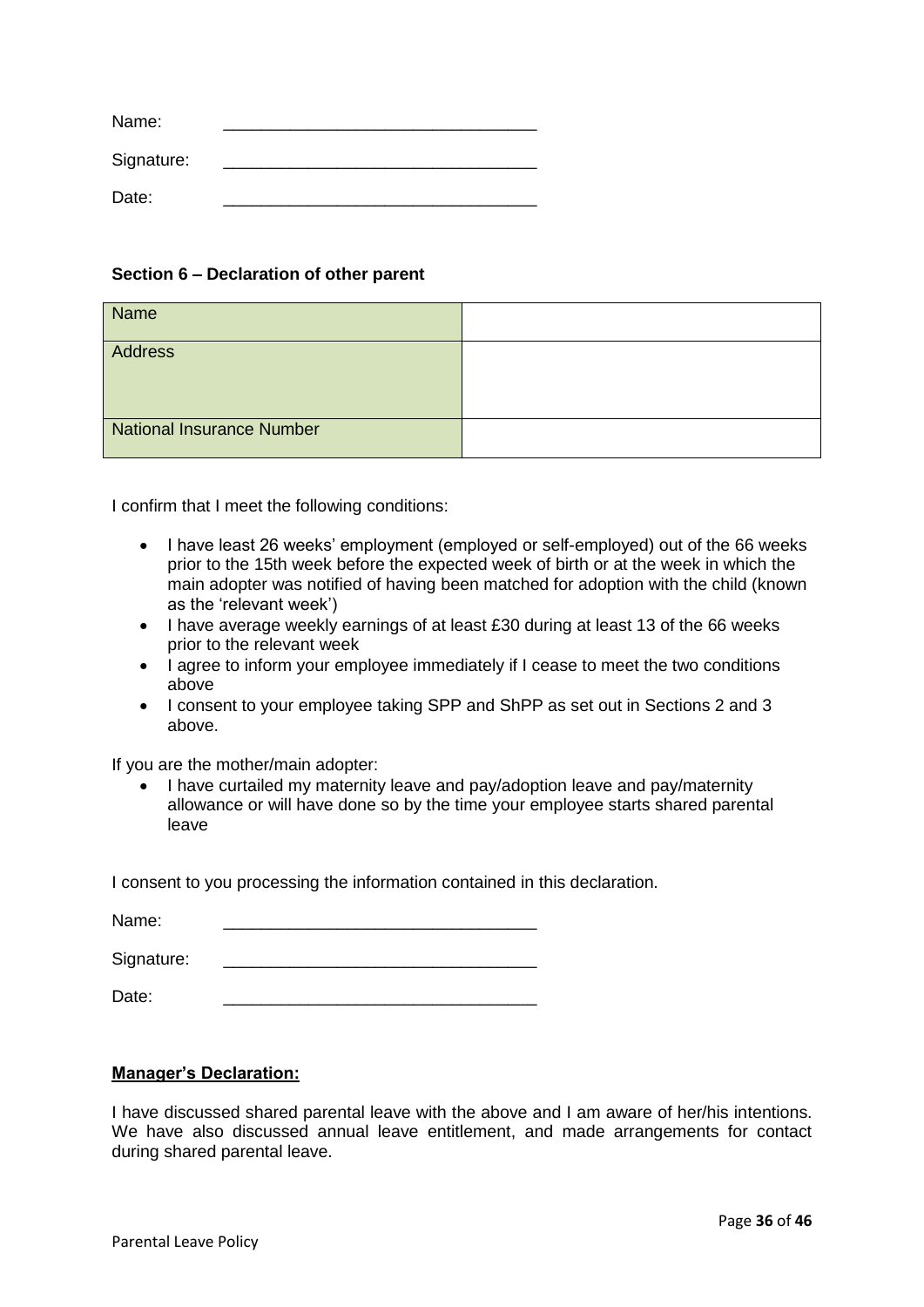I have completed a change form as applicable.

Name: \_\_\_\_\_\_\_\_\_\_\_\_\_\_\_\_\_\_\_\_\_\_\_\_\_\_\_\_\_\_\_\_\_

Signature:

Date: \_\_\_\_\_\_\_\_\_\_\_\_\_\_\_\_\_\_\_\_\_\_\_\_\_\_\_\_\_\_\_\_\_

Once completed, please forward this form together with your MAT B1 or Matching Certificate to the HR team, at least 8 weeks prior to the commencement of your Shared Parental Leave.

----------------------------------------------------------------------------------------------------------------

#### **HR Use Only:**

| Date application and Mat B1 / Matching Certificate received: |  |
|--------------------------------------------------------------|--|
| Date ESR checked for Salary Sacrifice Scheme:                |  |
| Date leave commences:                                        |  |
| Approved by:                                                 |  |
| Date Approved:                                               |  |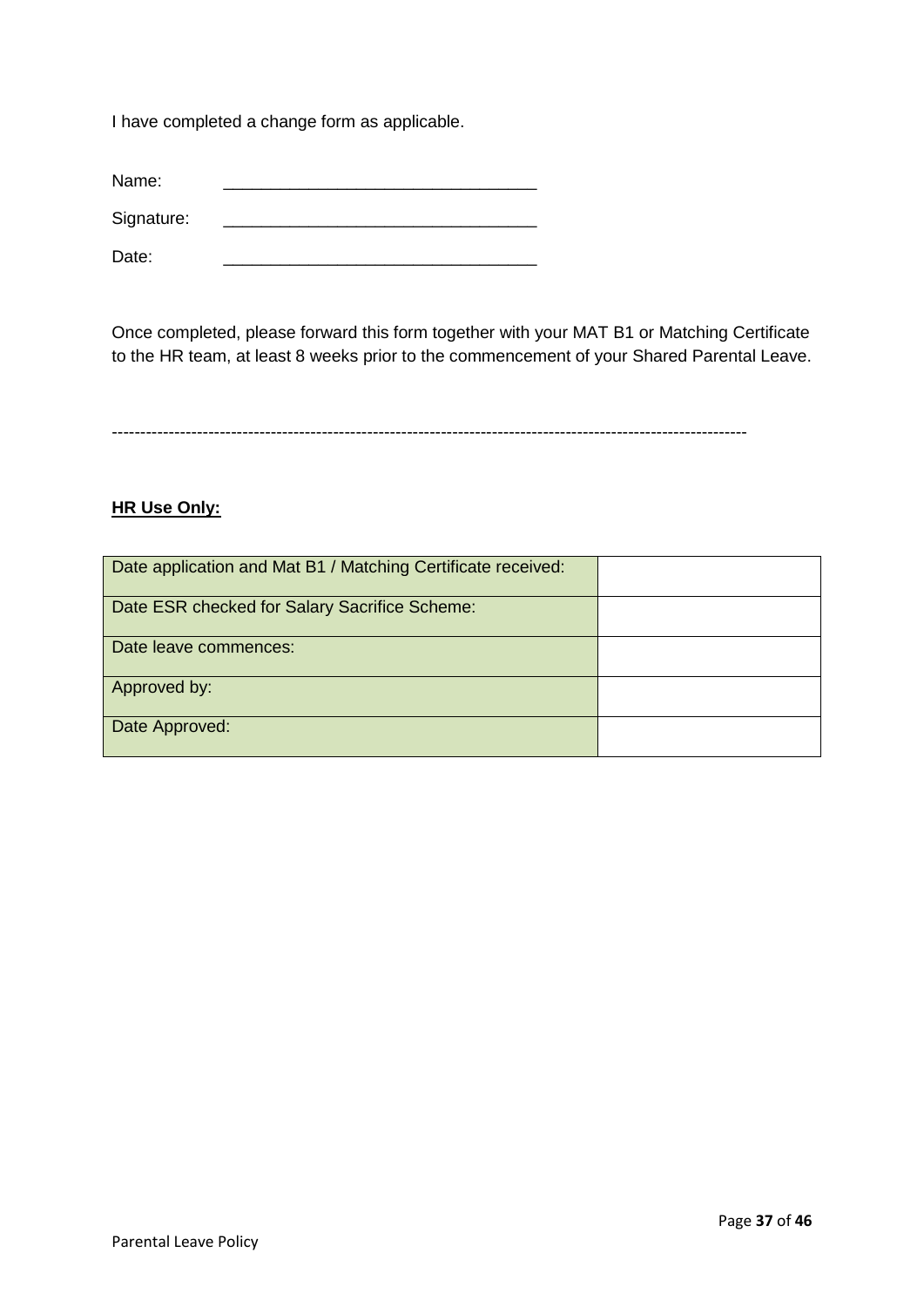#### **NOTICE TO TAKE A PERIOD OF SHARED PARENTAL LEAVE Available for babies due after 5th April 2015**

Please complete and return this form to the HR team.

Use this form to give notice to take a period of shared parental leave (and pay if applicable), giving **at least eight weeks'** notice of the start date of the leave. You may submit up to three periods of leave notices.

You must have previously submitted the notice of entitlement and intention to take leave form, and had your eligibility for shared parental leave confirmed.

If a continuous period of leave is requested in a period of leave notice, you will be entitled to take that period of leave and this will be confirmed in writing. If you request discontinuous periods of leave in this notice and it is not practicable to accommodate your requested pattern of leave your manager will discuss alternative options with you.

| <b>Full name of employee</b>    |  |
|---------------------------------|--|
| <b>Home address</b>             |  |
| <b>Job Title</b>                |  |
| <b>Based at</b>                 |  |
| <b>Hours of work</b>            |  |
| <b>Payroll number</b>           |  |
| <b>Managers name and Tel no</b> |  |

#### **Shared parental leave dates:**

| <b>Start date</b> | <b>End date</b> | <b>Number of weeks</b> |
|-------------------|-----------------|------------------------|
|                   |                 |                        |
|                   |                 |                        |
|                   |                 |                        |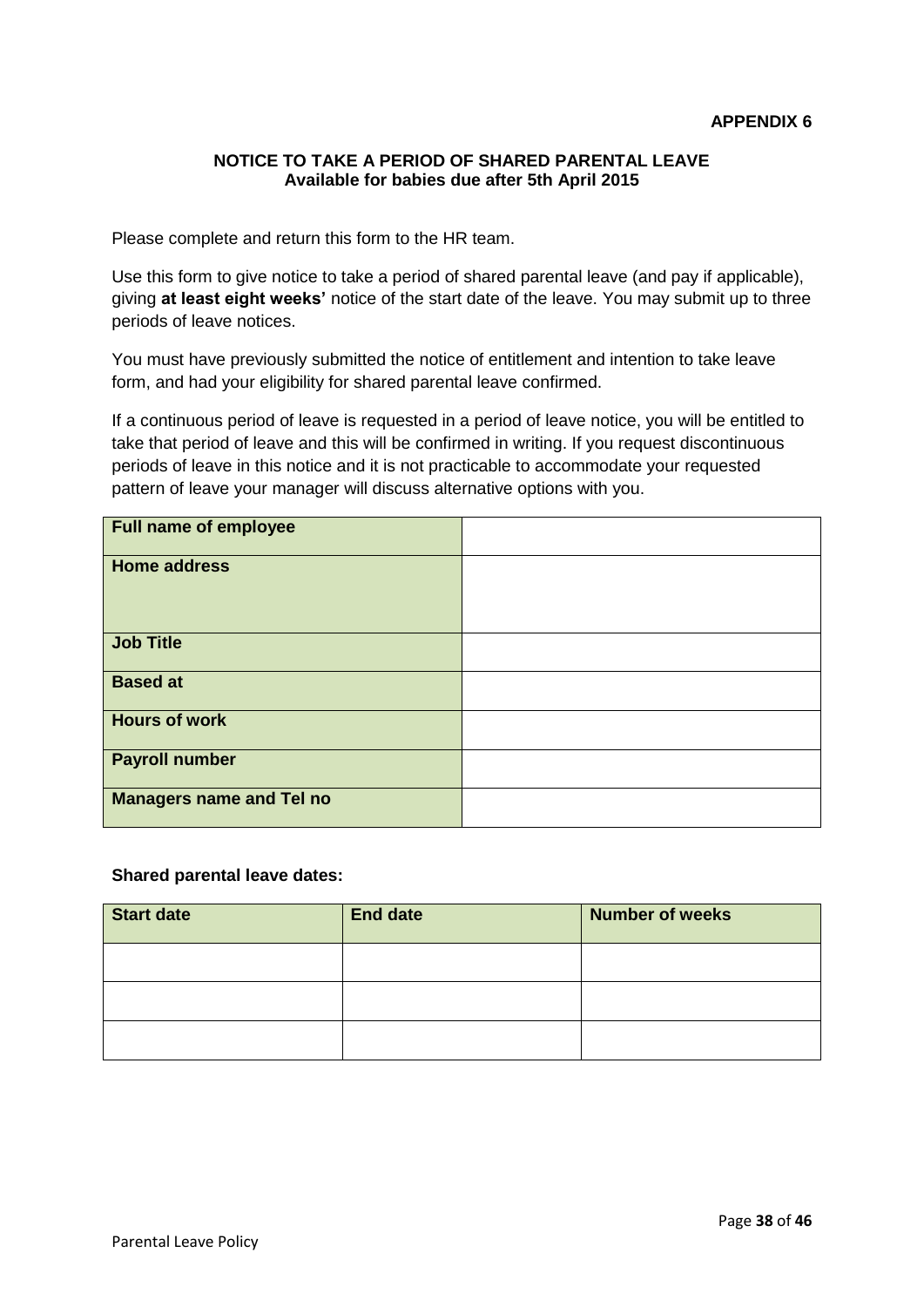#### **Shared parental pay dates (if applicable):**

| <b>Start date</b> | <b>End date</b> | <b>Number of weeks</b> |
|-------------------|-----------------|------------------------|
|                   |                 |                        |
|                   |                 |                        |
|                   |                 |                        |

| Name:      |  |  |
|------------|--|--|
| Signature: |  |  |

Date: \_\_\_\_\_\_\_\_\_\_\_\_\_\_\_\_\_\_\_\_\_\_\_\_\_\_\_\_\_\_\_\_\_

# **Manager's Declaration:**

I have discussed shared parental leave with the above and I am aware of her/his intentions.

Shared parental leave dates agreed:

| <b>Start date</b> | <b>End date</b> | <b>Number of weeks</b> |
|-------------------|-----------------|------------------------|
|                   |                 |                        |
|                   |                 |                        |
|                   |                 |                        |

We have also discussed annual leave entitlement, and made arrangements for contact during shared parental leave.

I have completed a change form as applicable.

| Name:      |  |
|------------|--|
| Signature: |  |
| Date:      |  |

#### ---------------------------------------------------------------------------------------------------------------------------

#### **HR use only:**

| Date leave commences: |  |
|-----------------------|--|
| Approved by:          |  |
| Date Approved:        |  |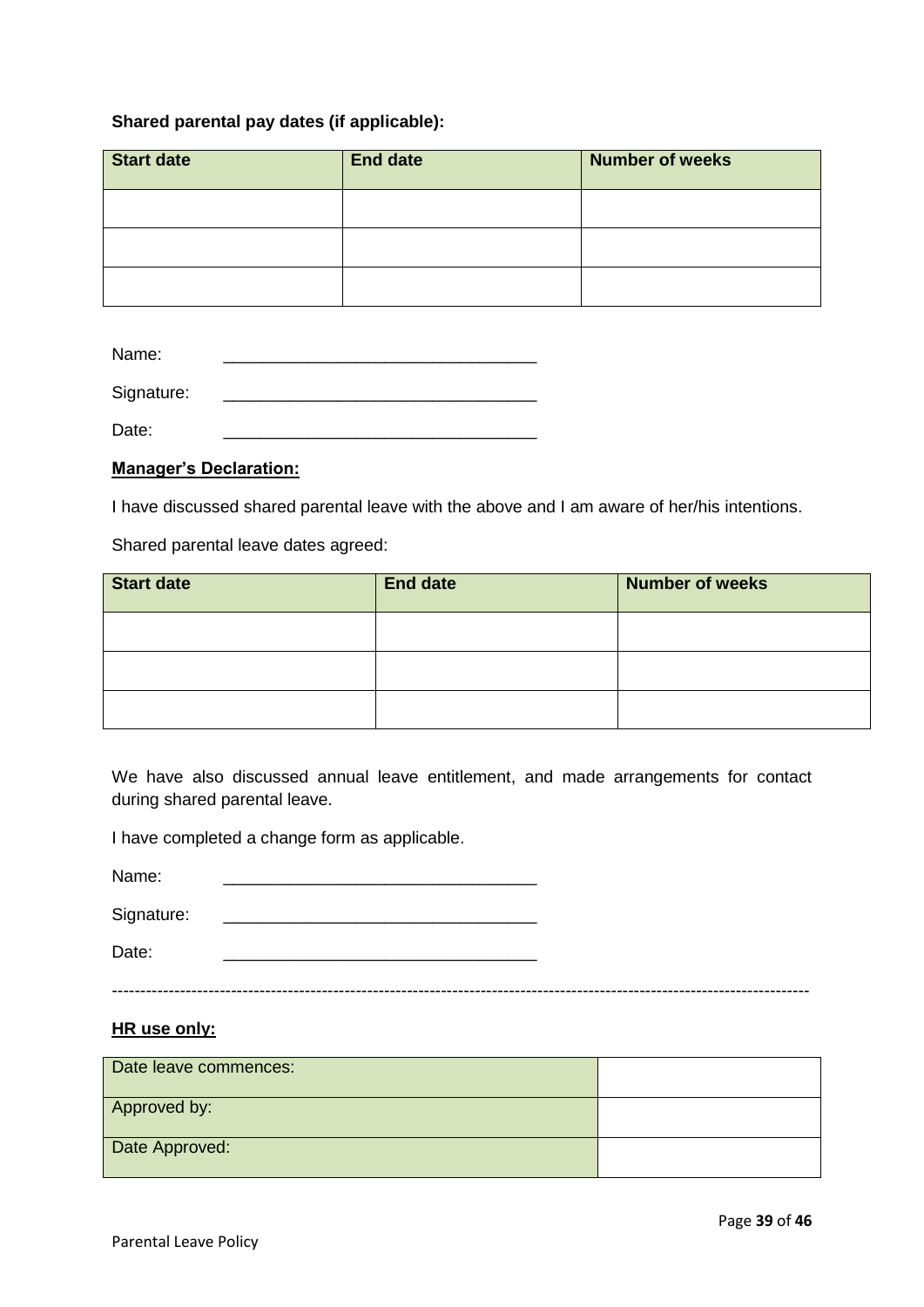#### **NOTICE OF VARIATION OR CANCELLATION OF INTENTION TO TAKE SHARED PARANTAL LEAVE Available for babies due after 5th April 2015**

Please complete and return this form to the HR team.

Use this form to vary or cancel the information you have previously provided regarding the amount of shared parental leave/pay you and the other parent each intend to take. You must give at least eight weeks' notice before both the new date and the original date for varying the leave request.

You must have previously submitted the notice of entitlement and intention to take leave form, and had your entitlement to shared parental leave confirmed.

If you (or the other parent) have already submitted a binding period of leave notice for any of the periods detailed below, please confirm this where indicated.

Both parents must sign the declaration to indicate their agreement to any variation or cancellation.

| <b>Full Name of employee</b> |  |
|------------------------------|--|
| <b>Home Address</b>          |  |
| <b>Contact Tel No</b>        |  |
| <b>Payroll No</b>            |  |
| Name of other parent         |  |

#### **Shared Parental Leave Details**

| Number of weeks' SPL you intend to take                                                                                                 |  |
|-----------------------------------------------------------------------------------------------------------------------------------------|--|
| Number of weeks' SPL the other parent<br>intends to take                                                                                |  |
| Indication of start and end dates of SPL that<br>you intend to take                                                                     |  |
| This indication is non-binding. You must<br>submit a formal period of leave notice for<br>each period of SPL you wish it to be binding. |  |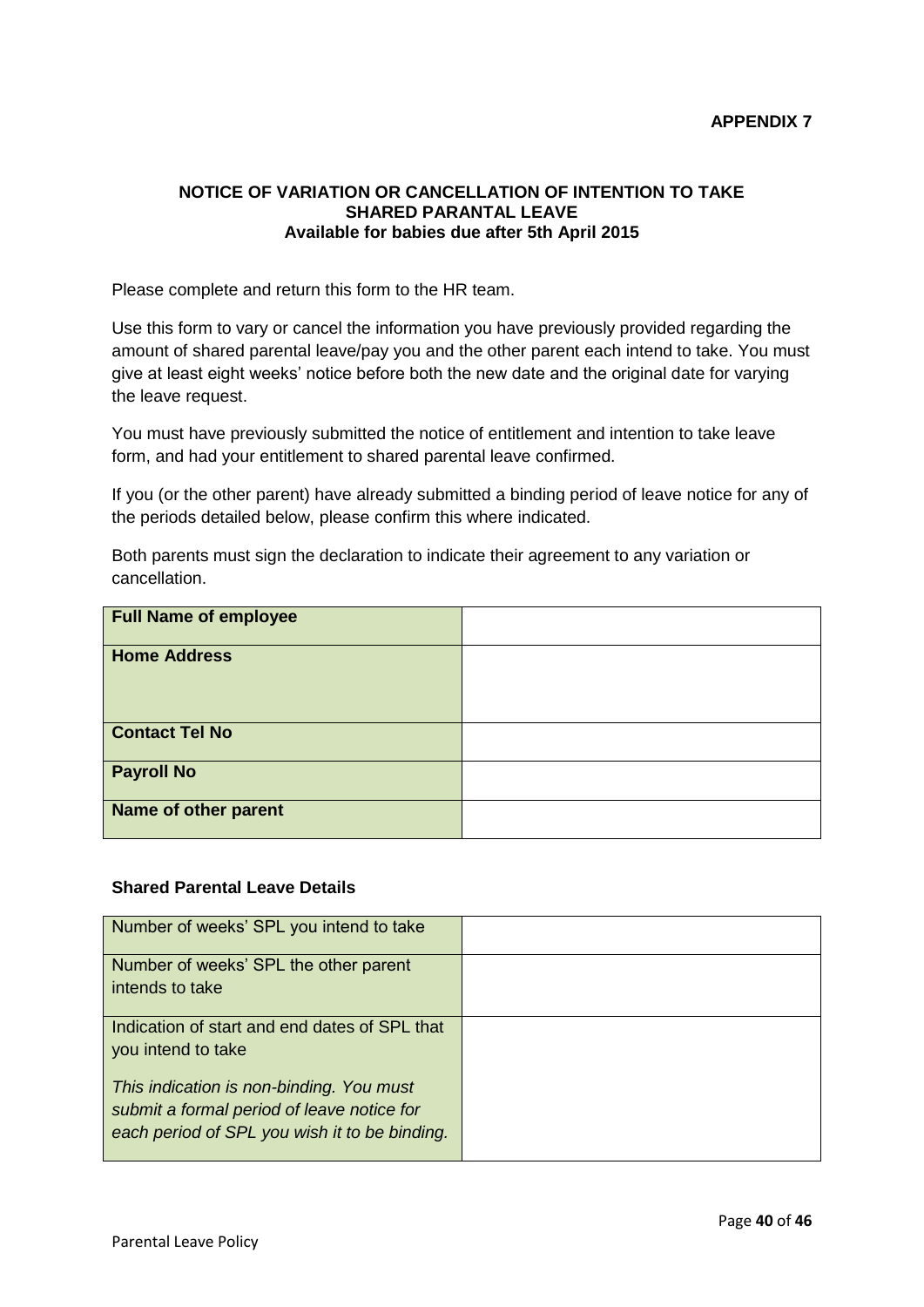| List any dates of SPL which you have<br>already submitted to the Trust on a binding<br>period of leave notice                |  |
|------------------------------------------------------------------------------------------------------------------------------|--|
| List any dates of SPL which the other parent<br>has already submitted on a binding period of<br>leave notice to his/her CCG. |  |

# **Shared Parental Pay (ShPP) Details**

| Number of weeks' ShPP you have<br>claimed/intend to claim              |  |
|------------------------------------------------------------------------|--|
| Number of weeks' ShPP the other parent<br>has claimed/intends to claim |  |
| Indication of start and end dates of your<br>ShPP periods              |  |

# **Original Shared Parental Leave dates to be cancelled**

| <b>Start Date</b> | <b>End Date</b> | <b>Number of weeks</b> |
|-------------------|-----------------|------------------------|
|                   |                 |                        |
|                   |                 |                        |
|                   |                 |                        |

# **Declaration**

We confirm that we agree to the variation(s) / cancellation(s) detailed above.

Name:

Signature: \_\_\_\_\_\_\_\_\_\_\_\_\_\_\_\_\_\_\_\_\_\_\_\_\_\_\_\_\_\_\_\_\_

Date: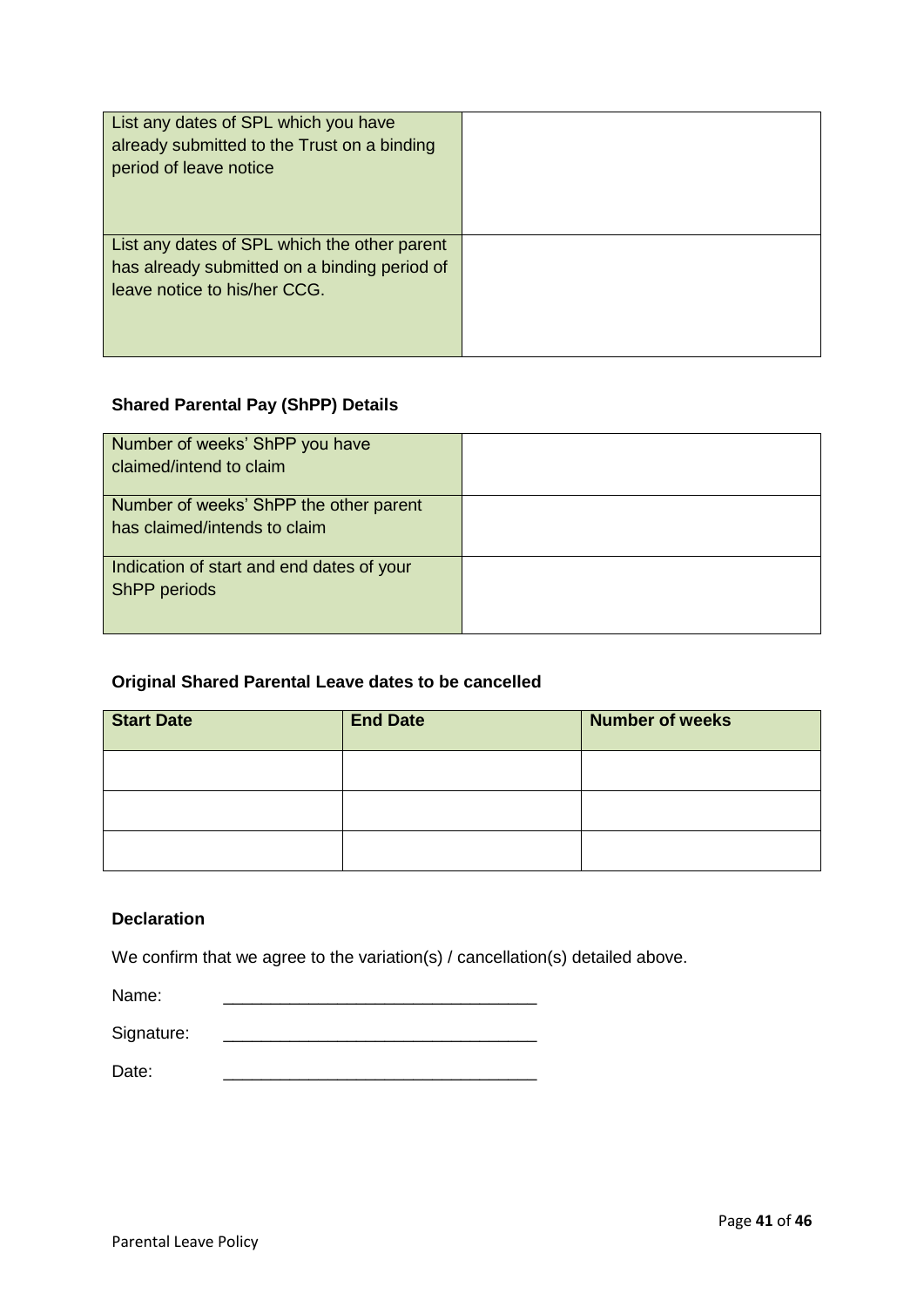Signature of other parent:

Name:

Signature: \_\_\_\_\_\_\_\_\_\_\_\_\_\_\_\_\_\_\_\_\_\_\_\_\_\_\_\_\_\_\_\_\_

Date: \_\_\_\_\_\_\_\_\_\_\_\_\_\_\_\_\_\_\_\_\_\_\_\_\_\_\_\_\_\_\_\_\_

# **Manager's Declaration:**

I have discussed shared parental leave with the above and I am aware of her/his intentions. We have also discussed annual leave entitlement, and made arrangements for contact during shared parental leave.

I have completed a change form as applicable.

Name: \_\_\_\_\_\_\_\_\_\_\_\_\_\_\_\_\_\_\_\_\_\_\_\_\_\_\_\_\_\_\_\_\_

Signature: \_\_\_\_\_\_\_\_\_\_\_\_\_\_\_\_\_\_\_\_\_\_\_\_\_\_\_\_\_\_\_\_\_

Date: \_\_\_\_\_\_\_\_\_\_\_\_\_\_\_\_\_\_\_\_\_\_\_\_\_\_\_\_\_\_\_\_\_

**HR Use Only:**

| Date leave commences: |  |
|-----------------------|--|
| Approved by:          |  |
| Date Approved:        |  |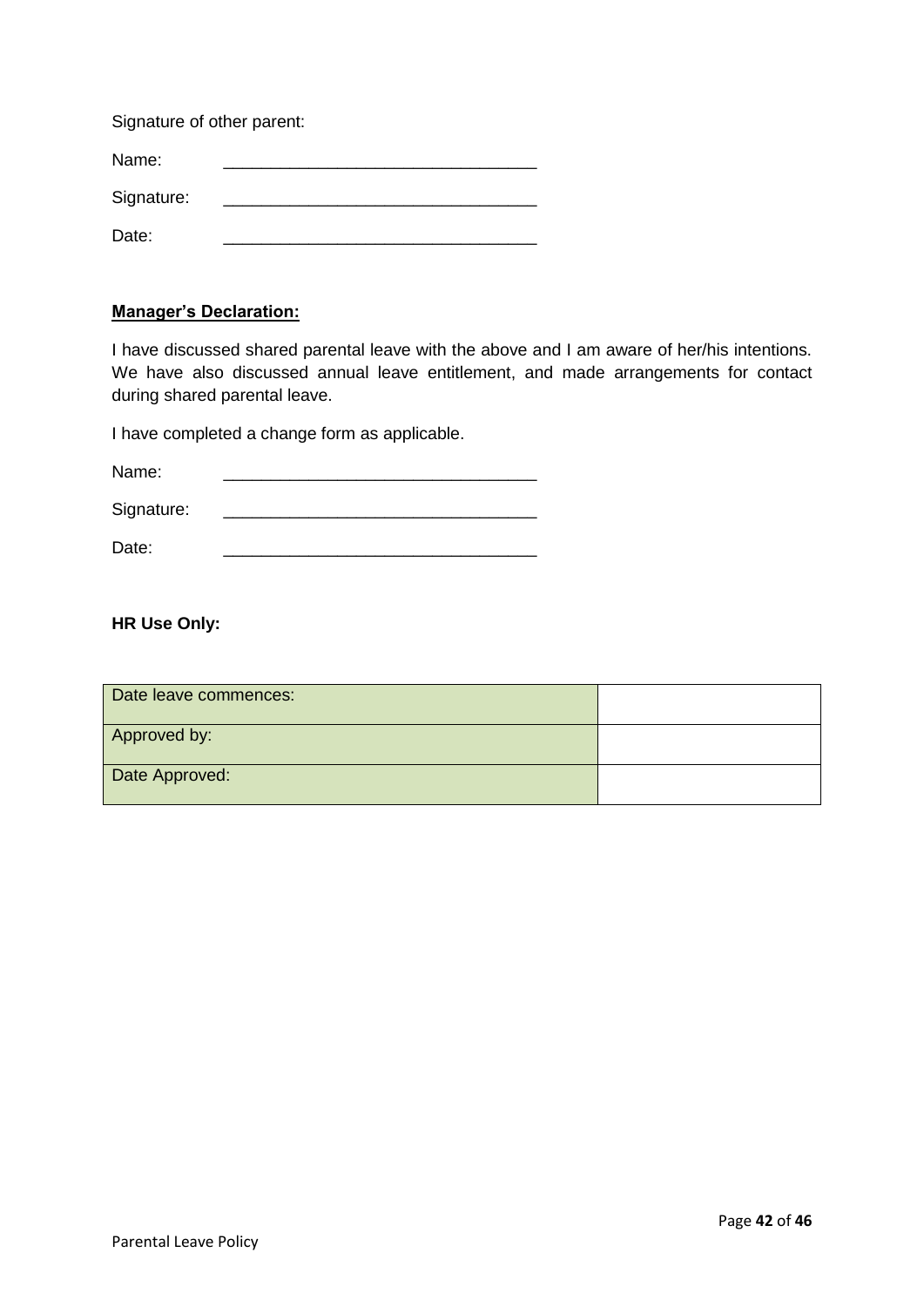# **Equality Impact Assessment**

| Title of policy                                        | Maternity, Adoption, Maternity Support<br>(Paternity) and Parental Leave Policy |                                                                                                  |
|--------------------------------------------------------|---------------------------------------------------------------------------------|--------------------------------------------------------------------------------------------------|
| Names and roles of people completing the<br>assessment | Paul Appleyard, Senior HR Associate<br>Nadeem Murtuja, Senior Associate<br>E&D  |                                                                                                  |
| Date assessment started/completed                      | 10/01/14                                                                        | 13/03/14<br>reviewed and<br>reconsidered on<br>2.01.2015 in light of<br>amendments to<br>policy. |

| 1. Outline                              |                                                                                                                                                                                                                                                                         |
|-----------------------------------------|-------------------------------------------------------------------------------------------------------------------------------------------------------------------------------------------------------------------------------------------------------------------------|
| Give a brief summary<br>of the policy   | To provide a process and framework to set out the<br>organisation's maternity, adoption, paternity and parental leave<br>and payment, to make employees and manager aware of what<br>type of leave, pay and conditions of employment an employee<br>may be entitled to. |
| What outcomes do you<br>want to achieve | To follow statutory rights and NHS Terms and Conditions.                                                                                                                                                                                                                |

| 2. Evidence, data or research |                                                               |  |  |
|-------------------------------|---------------------------------------------------------------|--|--|
| Give details of               | The impact assessment is informed and supported by a holistic |  |  |
| evidence, data or             | performance framework for equality and diversity across the   |  |  |
| research used to              | suite of HR policies.                                         |  |  |
| inform the analysis of        |                                                               |  |  |
| impact                        |                                                               |  |  |
|                               |                                                               |  |  |

| 3. Consultation, engagement                                                                                  |                                                                                    |  |  |
|--------------------------------------------------------------------------------------------------------------|------------------------------------------------------------------------------------|--|--|
| Give details of all<br>consultation and<br>engagement activities<br>used to inform the<br>analysis of impact | Consultation has taken place with management sub groups of<br>the CCG's and staff. |  |  |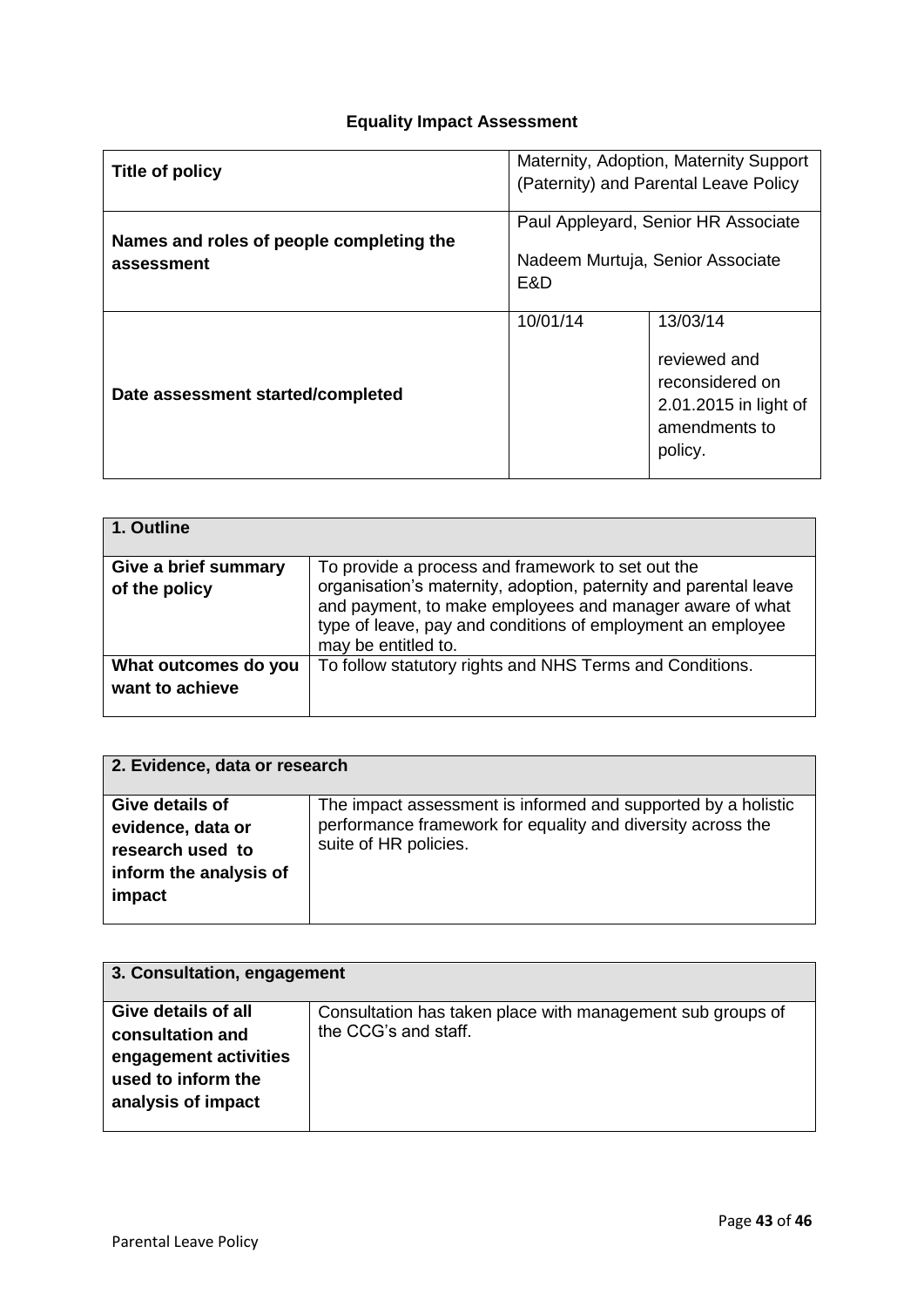# **4. Analysis of impact**

This is the core of the assessment, using the information above detail the actual or likely impact on protected groups, with consideration of the general duty to;

eliminate unlawful discrimination; advance equality of opportunity; foster good relations

|                              | Are there any likely<br>impacts?<br>Are any groups going to be<br>affected differently?<br>Please describe. | Are these<br>negative<br>or<br>positive?      | What action will be taken<br>to address any negative<br>impacts or enhance<br>positive ones?                                                                                                                                                                                                                                                                                                                                                                                                                |
|------------------------------|-------------------------------------------------------------------------------------------------------------|-----------------------------------------------|-------------------------------------------------------------------------------------------------------------------------------------------------------------------------------------------------------------------------------------------------------------------------------------------------------------------------------------------------------------------------------------------------------------------------------------------------------------------------------------------------------------|
| Age                          |                                                                                                             |                                               |                                                                                                                                                                                                                                                                                                                                                                                                                                                                                                             |
| <b>Carers</b>                |                                                                                                             |                                               |                                                                                                                                                                                                                                                                                                                                                                                                                                                                                                             |
| <b>Disability</b>            |                                                                                                             |                                               |                                                                                                                                                                                                                                                                                                                                                                                                                                                                                                             |
| <b>Sex</b>                   | Yes, will have an impact<br>mostly on female employees<br>due to the nature of maternity.                   | Positive<br>Positive<br>Potential<br>Negative | Ensure that employees on<br>leave are kept informed of<br>what is happening at work<br>and given access to any<br>information affecting their<br>employment at the<br>workplace.<br><b>Shared Parental Leave will</b><br>affect both male and<br>female parents and should<br>provide more balanced<br>parental support to a new<br>born child that is shared<br>between parents.<br>Although there may be an<br>issue of the mother being<br>forced to return to work<br>earlier for financial<br>reasons. |
| Race                         |                                                                                                             |                                               |                                                                                                                                                                                                                                                                                                                                                                                                                                                                                                             |
| <b>Religion or</b><br>belief |                                                                                                             |                                               |                                                                                                                                                                                                                                                                                                                                                                                                                                                                                                             |
| <b>Sexual</b><br>orientation |                                                                                                             |                                               |                                                                                                                                                                                                                                                                                                                                                                                                                                                                                                             |
| Gender                       |                                                                                                             |                                               |                                                                                                                                                                                                                                                                                                                                                                                                                                                                                                             |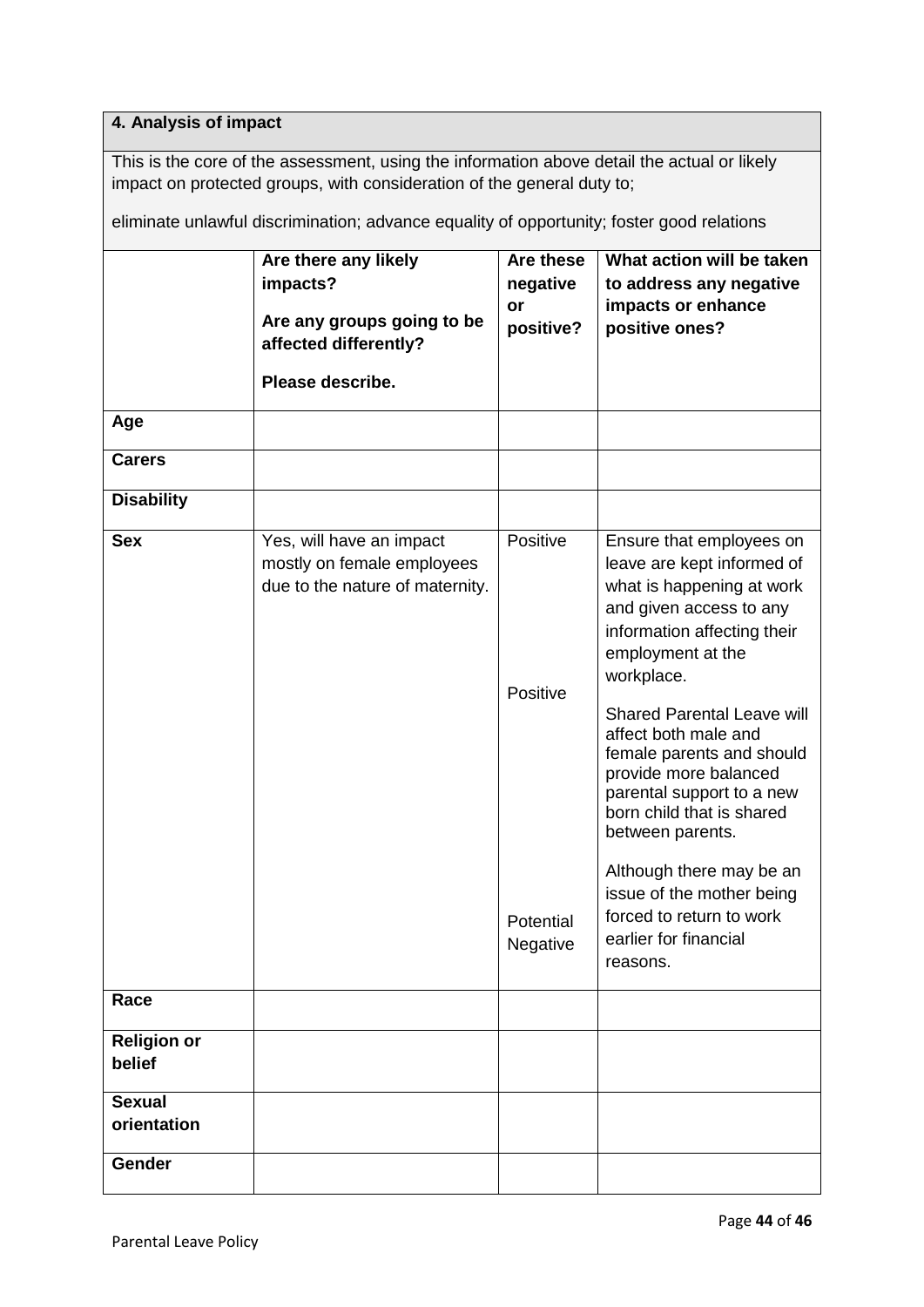| reassignment                                                                                                       |               |          |                                                                                                                                                                                                                                                                                                                                                                                                                                                                                                                                                                                                                                                                                                                                                                                 |
|--------------------------------------------------------------------------------------------------------------------|---------------|----------|---------------------------------------------------------------------------------------------------------------------------------------------------------------------------------------------------------------------------------------------------------------------------------------------------------------------------------------------------------------------------------------------------------------------------------------------------------------------------------------------------------------------------------------------------------------------------------------------------------------------------------------------------------------------------------------------------------------------------------------------------------------------------------|
| <b>Pregnancy and</b><br>maternity                                                                                  | Yes, as above | Positive | As above.                                                                                                                                                                                                                                                                                                                                                                                                                                                                                                                                                                                                                                                                                                                                                                       |
| <b>Marriage and</b><br>civil partnership                                                                           |               |          |                                                                                                                                                                                                                                                                                                                                                                                                                                                                                                                                                                                                                                                                                                                                                                                 |
| <b>Other relevant</b><br>group                                                                                     |               |          |                                                                                                                                                                                                                                                                                                                                                                                                                                                                                                                                                                                                                                                                                                                                                                                 |
|                                                                                                                    |               |          |                                                                                                                                                                                                                                                                                                                                                                                                                                                                                                                                                                                                                                                                                                                                                                                 |
| If any negative/positive impacts were<br>identified are they valid, legal and/or<br>justifiable?<br>Please detail. |               |          | No anticipated detrimental impact on any<br>equality group, although this will mostly<br>affect female employees due to the<br>nature of maternity. Shared Parental<br>Leave will affect both male and female<br>parents but will depend on the take up.<br>Although there may be an issue of the<br>mother being forced to return to work<br>earlier for financial reasons due to SPL.<br>The policy is applicable to all employees<br>and adheres to the NHS Litigation<br>Authority Standards, statutory<br>requirements and best practice. Makes<br>all reasonable provision to ensure equity<br>of access to all employees. There are no<br>statements, conditions or requirements<br>that disadvantage any particular group of<br>people with a protected characteristic. |

| 4. Monitoring, Review and Publication                                          |                                                                                                                                                                                                                                                                                                                                                                                                                                                                        |                     |                  |  |
|--------------------------------------------------------------------------------|------------------------------------------------------------------------------------------------------------------------------------------------------------------------------------------------------------------------------------------------------------------------------------------------------------------------------------------------------------------------------------------------------------------------------------------------------------------------|---------------------|------------------|--|
| How will you review/monitor<br>the impact and effectiveness of<br>your actions | Keep a record of all work based risk assessments to<br>ensure that all females are adequately supported<br>throughout all stages of pregnancy. Access and Facilities<br>audit should specifically identify suitable provision in every<br>building for breast feed and express milk purposes.<br>The return to work rates following maternity/adoption leave<br>- to assess whether more can be done to support<br>(primarily) females to resume careers successfully. |                     |                  |  |
| <b>Lead Officer</b>                                                            | Paul Appleyard                                                                                                                                                                                                                                                                                                                                                                                                                                                         | <b>Review date:</b> | <b>July 2015</b> |  |